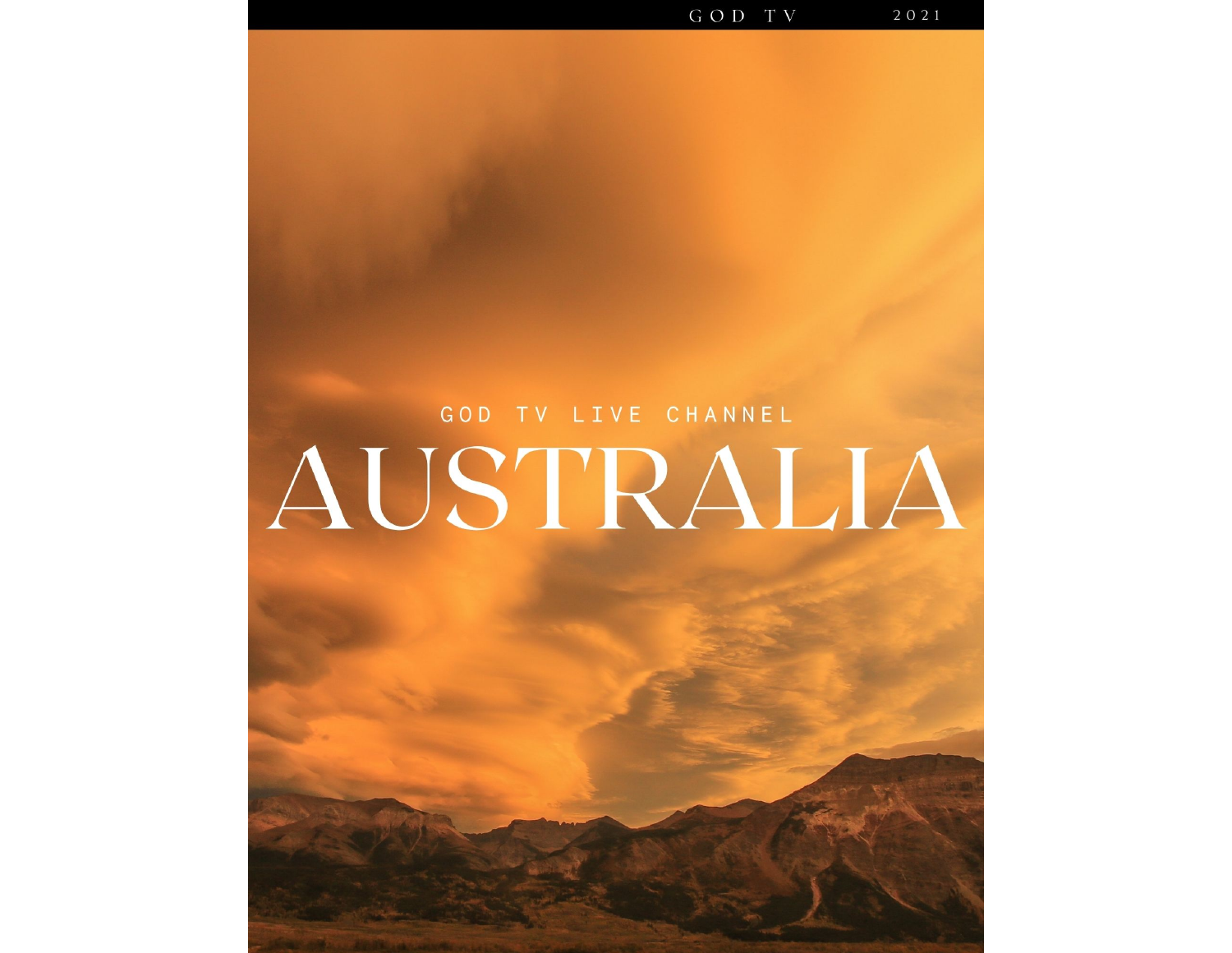|            | <b>Wednesday 1st December</b>                           |
|------------|---------------------------------------------------------|
|            | <b>GOD Channel Australasia</b>                          |
| <b>AST</b> |                                                         |
| 6.00       | David Jeremiah                                          |
| 6.30       | Changing Your World - Creflo Dollar                     |
| 7.00       | Believers Walk Of Faith - Bill Winston                  |
| 7.30       | Gospel Truth - Andrew Wommack                           |
| 8.00       | Enjoying Everyday Life - Joyce Meyer                    |
| 8.30       | New Creation Church - Joseph Prince                     |
| 9.00       | It's Supernatural - Sid Roth                            |
| 9.30       | Lift Up Jesus with Dudley Rutherford                    |
| 10.00      | Katherine Rounala TV                                    |
| 10.30      | David Hathaway                                          |
| 11.00      | <b>Rick Renner</b>                                      |
| 11.30      | Know the Cause - Doug Kaufmann                          |
| 12.00      | Hour of Salvation with David Ibiyeomie                  |
| 12.30      | Phaneroo Ministries with Apostle Grace Lubega           |
| 13.00      | Believer's Voice of Victory - Kenneth & Gloria Copeland |
| 13.30      | 700 Club Interactive                                    |
| 14.00      | Jewish Voice - Rabbi Jonathan Bernis                    |
| 14.30      | Prayer Time                                             |
| 14.35      | Ask Me Anything with Dr Michael Brown                   |
| 14.40      | It's Greek to Me                                        |
| 14.45      | <b>ICEJ</b> Encounter Israel                            |
| 14.55      | Family Time - Angus Buchan                              |
| 15.00      | <b>John Hagee Ministries</b>                            |
| 15.30      | Standing Together 2021 Series 2 - 173                   |
| 16.00      | Church on the Living Edge with Mark Chironna            |
| 17.00      | Message Trust - Advance Explored - 3/10                 |
| 17.30      | Travel the Road - Series 2 - 5/6                        |
| 18.00      | Prophetic Witness - Billie Brim                         |
| 18.30      | Changing Your World - Creflo Dollar                     |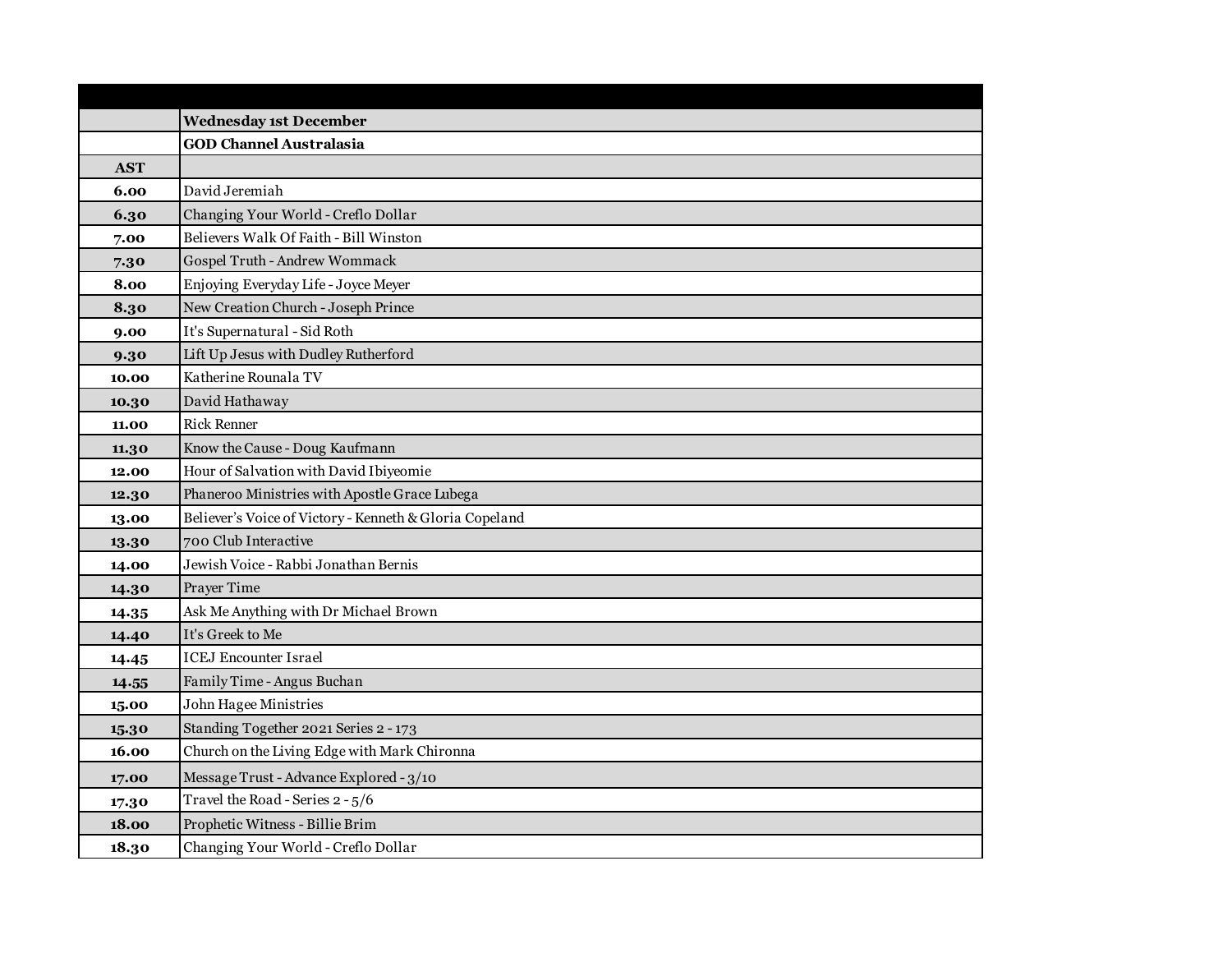| 19.00      | <b>CfANTV</b>                                                      |
|------------|--------------------------------------------------------------------|
| 19.30      | Gospel Truth - Andrew Wommack                                      |
| 20.00      | Enjoying Everyday Life - Joyce Meyer                               |
| 20.30      | Standing Together 2021 Series 2 - 173                              |
| 21.00      | The Cry with Betty King - 31                                       |
| 21.30      | Supernatural Life with Patricia King - 2020 - Shirley Seger - 9/27 |
| 22.00      | Get Real with Ron Cantor - 32                                      |
| 22.30      | Candid Conversations - Joyce Meyer - 7/15                          |
| 23.00      | Growing In Prayer with James Aladiran - 4/5                        |
| 23.30      | Ron Cantor - Hanukkah Special                                      |
| 0.00       | Standing Together 2021 Series 2 - 173                              |
| 0.30       | The Cry with Betty King - 31                                       |
| 1.00       | Revive Nations with Shyju Mathew                                   |
| 1.30       | Discovering The Jewish Jesus - Messianic Rabbi Schneider           |
| 2.00       | Leading The Way with Michael Youssef                               |
| 2.30       | Love Israel - Dr Baruch Korman                                     |
| 3.00       | The Open Door Experience with Troy Brewer                          |
| 3.30       | Lift Up Jesus with Dudley Rutherford                               |
| 4.00       | Supernatural Life with Patricia King - 2020 -                      |
| 4.30       | Get Real with Ron Cantor - 32                                      |
| 5.00       | The Prayer Room                                                    |
| 6.00       | <b>END OF SCHEDULE</b>                                             |
|            | <b>Thursday 2nd December</b>                                       |
|            | <b>GOD Channel Australasia</b>                                     |
| <b>AST</b> |                                                                    |
| 6.00       | David Jeremiah                                                     |
| 6.30       | Changing Your World - Creflo Dollar                                |
| 7.00       | Believers Walk Of Faith - Bill Winston                             |
| 7.30       | Gospel Truth - Andrew Wommack                                      |
| 8.00       | Enjoying Everyday Life - Joyce Meyer                               |
| 8.30       | New Creation Church - Joseph Prince                                |
| 9.00       | Grace Grace with Nina and Michelle                                 |
| 9.30       | <b>Billy Graham TV</b>                                             |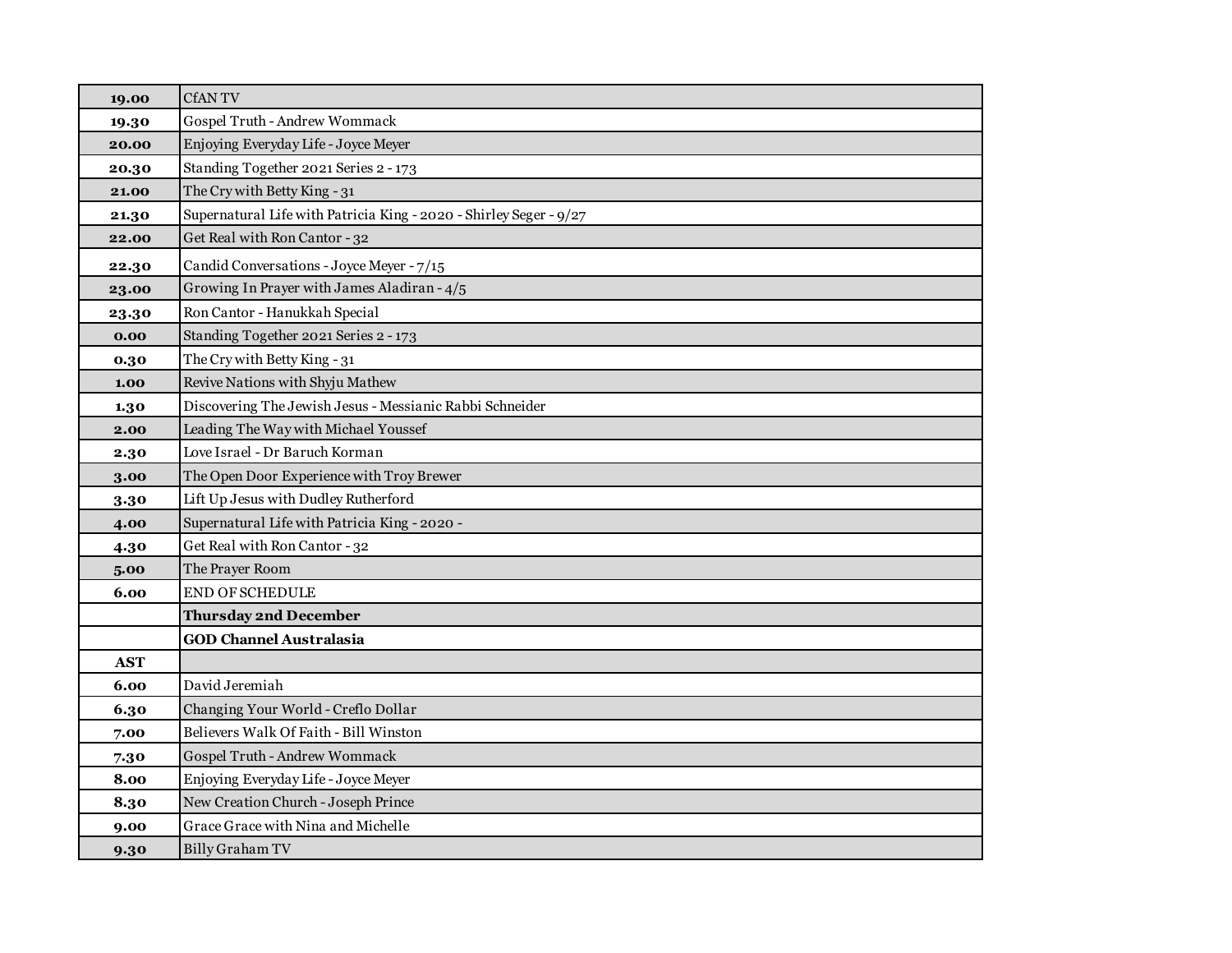| 10.00 | Apmlified - 3/9                                                                                        |
|-------|--------------------------------------------------------------------------------------------------------|
| 10.30 | Ron Cantor - Hanukkah Special                                                                          |
| 11.00 | <b>Rick Renner</b>                                                                                     |
| 11.30 | Know the Cause - Doug Kaufmann                                                                         |
| 12.00 | Hour of Salvation with David Ibiyeomie                                                                 |
| 12.30 | Prayer Time                                                                                            |
| 12.35 | Ask Me Anything with Dr Michael Brown                                                                  |
| 12.40 | It's Greek to Me                                                                                       |
| 12.45 | <b>ICEJ</b> Encounter Israel                                                                           |
| 12.55 | Family Time - Angus Buchan                                                                             |
| 13.00 | Believer's Voice of Victory - Kenneth & Gloria Copeland                                                |
| 13.30 | Days of Glory with Pastor Robert Kayanja                                                               |
| 14.00 | The Open Door Experience with Troy Brewer                                                              |
| 14.30 | One by One                                                                                             |
| 15.00 | John Hagee Ministries                                                                                  |
| 15.30 | Standing Together 2021 Series 2 - 174                                                                  |
| 16.00 | The Cry with Betty King - 31                                                                           |
| 16.30 | <b>CBN Christian World News</b>                                                                        |
| 17.00 | Jewish Voice - Rabbi Jonathan Bernis                                                                   |
| 17.30 | The Prophetic Word with Dr Michelle Corral                                                             |
| 18.00 | Supernatural Life with Patricia King - 2020 -                                                          |
| 18.30 | Changing Your World - Creflo Dollar                                                                    |
| 19.00 | <b>CfANTV</b>                                                                                          |
| 19.30 | Gospel Truth - Andrew Wommack                                                                          |
| 20.00 | Enjoying Everyday Life - Joyce Meyer                                                                   |
| 20.30 | Standing Together 2021 Series 2 - 174                                                                  |
| 21.00 | Billy Graham Classic Crusades - No Phone                                                               |
| 21.30 | Courts of Heaven with Robert Henderson - 2021 - 24                                                     |
| 22.00 | Equipping the Saints - Season 2 - 9                                                                    |
| 22.30 | The Worship Factor - 4/6                                                                               |
| 23.00 | Planetshakers - The Well - 4/6                                                                         |
| 23.30 | Unveiled Worship Conference 2021 - Worship Leaders Panel - What Brokenness has Accomplished in us- 2/8 |
| 0.35  | A Christmas Carol - St Matthias UK                                                                     |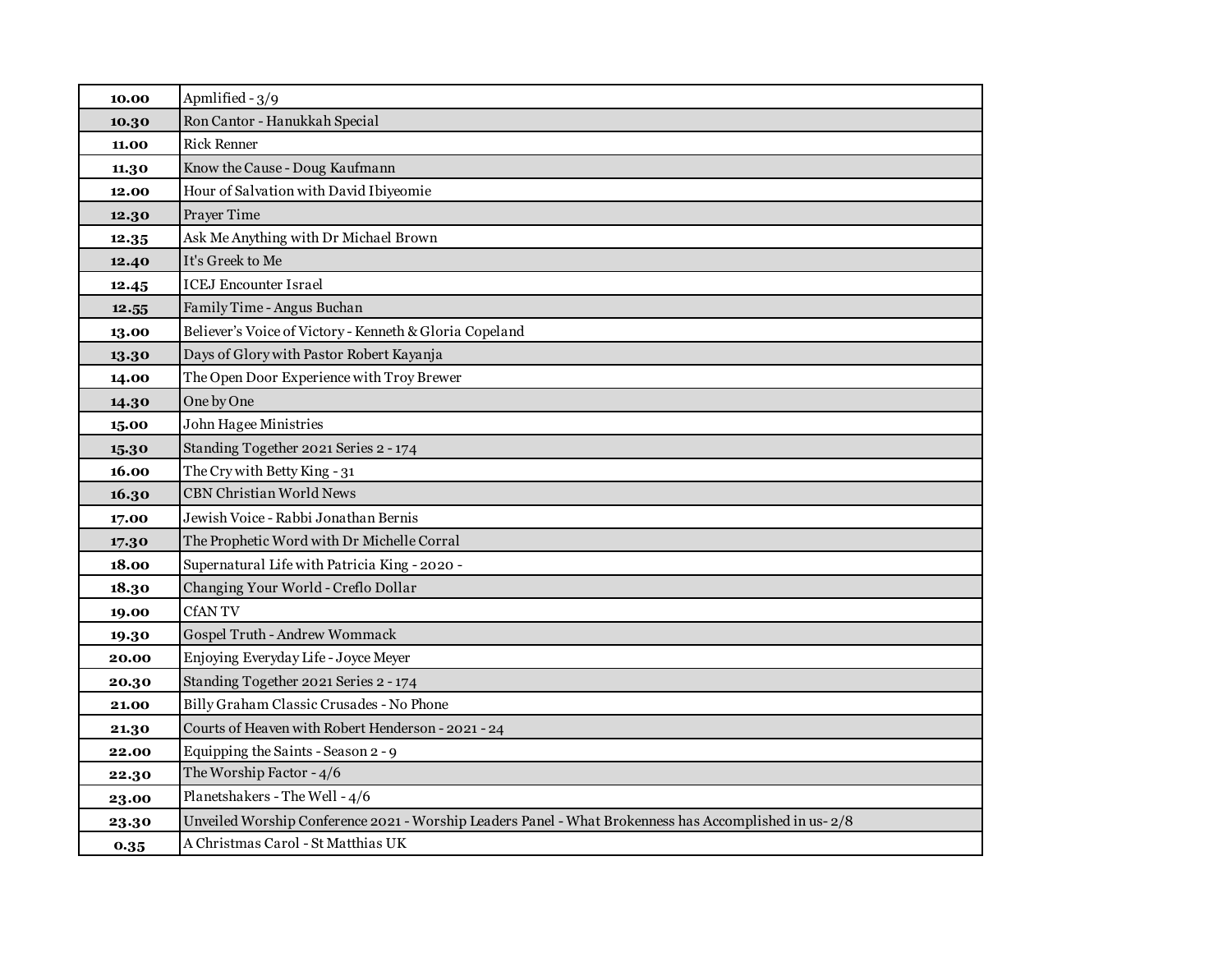| 1.00       | Standing Together 2021 Series 2 - 174                                                                  |
|------------|--------------------------------------------------------------------------------------------------------|
| 1.30       | The Prophetic Word with Dr Michelle Corral                                                             |
| 2.00       | Courts of Heaven with Robert Henderson - 2021 -                                                        |
| 2.30       | Equipping the Saints - Season 2 -                                                                      |
| 3.00       | Unveiled Worship Conference 2021 - Worship Leaders Panel - What Brokenness has Accomplished in us- 2/8 |
| 4.00       | The Worship Factor - 4/6                                                                               |
| 4.30       | Planetshakers - The Well - 4/6                                                                         |
| 5.00       | The Prayer Room                                                                                        |
| 6.00       | <b>END OF SCHEDULE</b>                                                                                 |
|            | Friday 3rd December                                                                                    |
|            | <b>GOD Channel Australasia</b>                                                                         |
| <b>AST</b> |                                                                                                        |
| 6.00       | David Jeremiah                                                                                         |
| 6.30       | Changing Your World - Creflo Dollar                                                                    |
| 7.00       | Believers Walk Of Faith - Bill Winston                                                                 |
| 7.30       | Gospel Truth - Andrew Wommack                                                                          |
| 8.00       | Enjoying Everyday Life - Joyce Meyer                                                                   |
| 8.30       | New Creation Church - Joseph Prince                                                                    |
| 9.00       | Desire of All Nations                                                                                  |
| 9.30       | Oxford Bible Church - Derek Walker                                                                     |
| 10.00      | Jewish Voice - Rabbi Jonathan Bernis                                                                   |
| 10.30      | The Prophetic Word with Dr Michelle Corral                                                             |
| 11.00      | <b>Rick Renner</b>                                                                                     |
| 11.30      | Know the Cause - Doug Kaufmann                                                                         |
| 12.00      | Hour of Salvation with David Ibiyeomie                                                                 |
| 12.30      | Prayer Time                                                                                            |
| 12.35      | Ask Me Anything with Dr Michael Brown                                                                  |
| 12.40      | It's Greek to Me                                                                                       |
| 12.45      | <b>ICEJ Encounter Israel</b>                                                                           |
| 12.55      | Family Time - Angus Buchan                                                                             |
| 13.00      | Believer's Voice of Victory - Kenneth & Gloria Copeland                                                |
| 13.30      | 700 Club Interactive                                                                                   |
| 14.00      | World Impact with Billy Wilson                                                                         |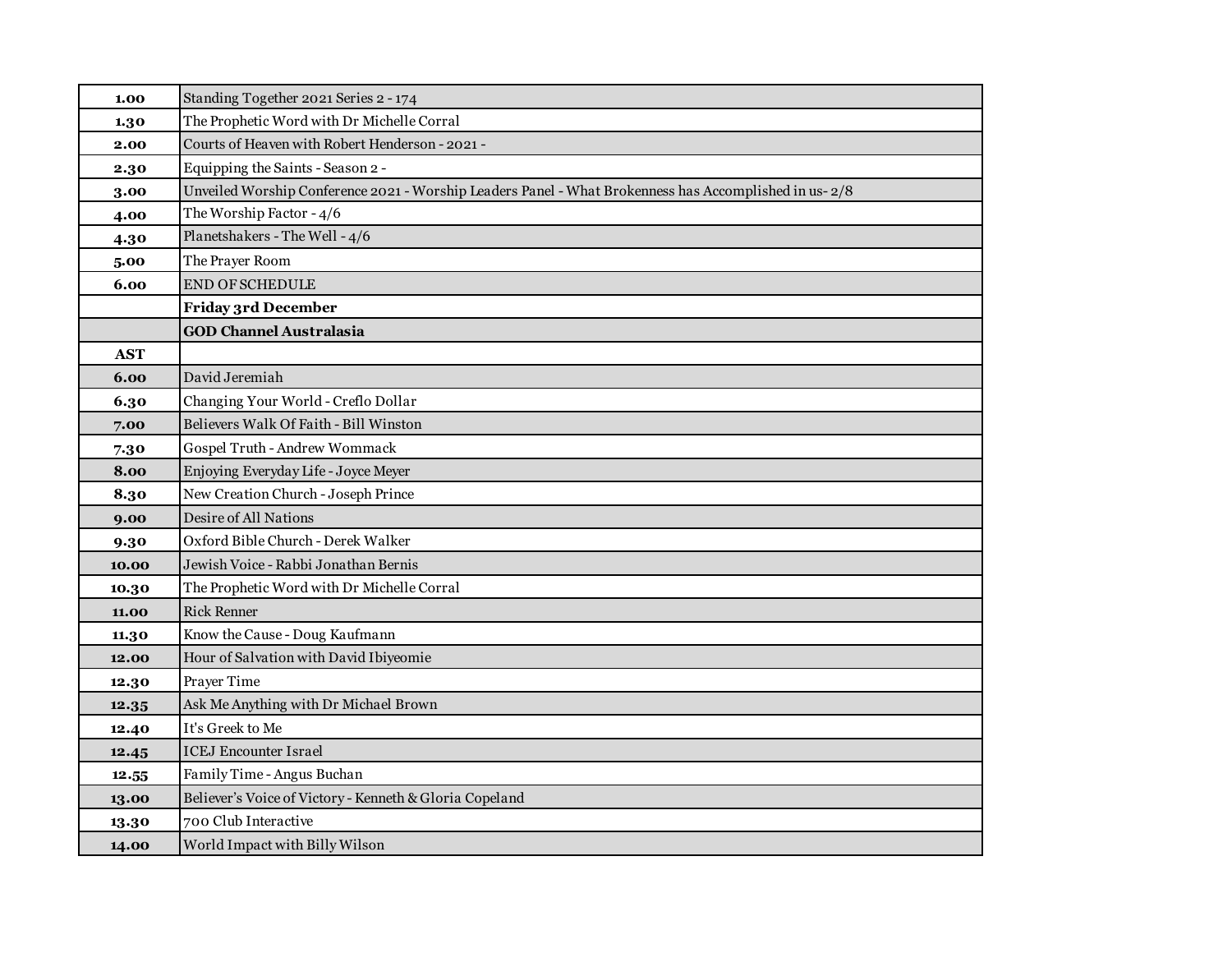| 14.30      | David Hathaway                                                                                  |
|------------|-------------------------------------------------------------------------------------------------|
| 15.00      | John Hagee Ministries                                                                           |
| 15.30      | Standing Together 2021 Series 2 - 175                                                           |
| 16.00      | Jerusalem Dateline                                                                              |
| 16.30      | Amazing Facts with Doug Batchelor                                                               |
| 17.00      | Pastor Ramiro Pena                                                                              |
| 17.30      | James River TV                                                                                  |
| 18.00      | Life on Fire                                                                                    |
| 18.30      | Changing Your World - Creflo Dollar                                                             |
| 19.00      | <b>CfANTV</b>                                                                                   |
| 19.30      | Gospel Truth - Andrew Wommack                                                                   |
| 20.00      | Enjoying Everyday Life - Joyce Meyer                                                            |
| 20.30      | Standing Together 2021 Series 2 - 175                                                           |
| 21.00      | Parent Compass - Series 3 - 14/14                                                               |
| 21.30      | Candid Conversations - Joyce Meyer - 8/15                                                       |
| 22.00      | Ron Cantor - Hanukkah Special                                                                   |
| 22.30      | GO Pray-TBC                                                                                     |
| 23.00      | Dwelling Place Church 2018 - 10 Cities - Randy Needhamr - overflowing with Biblical hope - 8/10 |
| 0.10       | Anthony Delany Christmas Message                                                                |
| 0.30       | Standing Together 2021 Series 2 - 175                                                           |
| 1.00       | Parent Compass - Series 3 - 14/14                                                               |
| 1.30       | Candid Conversations - Joyce Meyer - 8/15                                                       |
| 2.00       | Ron Cantor - Hanukkah Special                                                                   |
| 2.35       | Dwelling Place Church 2018 - 10 Cities - Randy Needhamr - overflowing with Biblical hope - 8/10 |
| 3.40       | Anthony Delany Christmas Message                                                                |
| 4.00       | Jerusalem Dateline                                                                              |
| 4.30       | Amazing Facts with Doug Batchelor                                                               |
| 5.00       | Standing Together 2021 Series 2 - 175                                                           |
| 5.30       | END OF SCHEDULE                                                                                 |
|            | <b>Saturday 4th December</b>                                                                    |
|            | <b>GOD Channel Australasia</b>                                                                  |
| <b>AST</b> |                                                                                                 |
| 5.30       | The Prayer Room                                                                                 |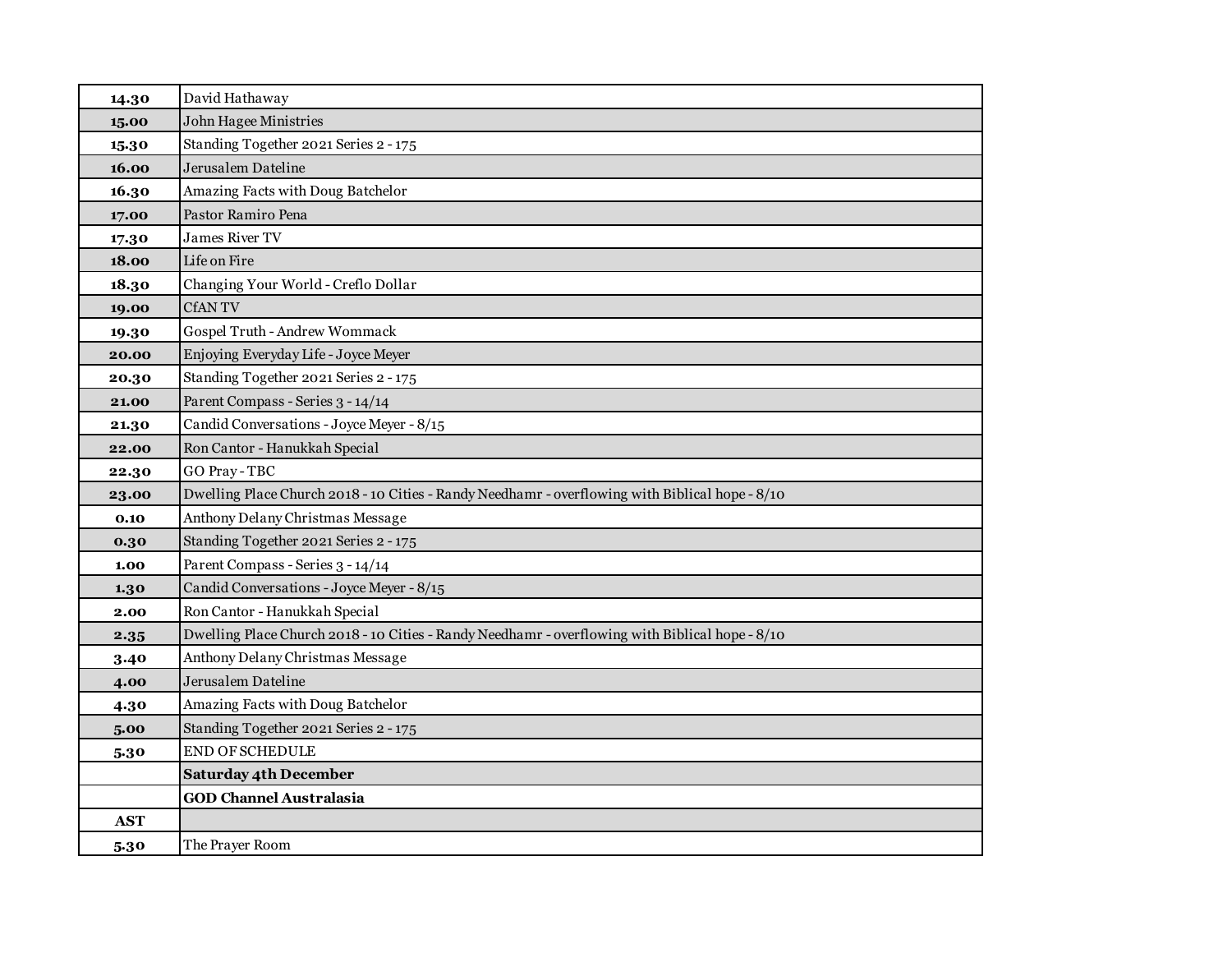| 6.30  | Unveiled Worship Conference 2021 - Worship Leaders Panel - What Brokenness has Accomplished in us- 2/8 |
|-------|--------------------------------------------------------------------------------------------------------|
| 7.35  | <b>GOD TV Worship</b>                                                                                  |
| 8.00  | Walking by Faith - Pastor Duane Vander Klok                                                            |
| 8.30  | Amazing Facts with Doug Batchelor                                                                      |
| 9.00  | Apmlified - 3/9                                                                                        |
| 9.30  | Parent Compass - Series 3 - 14/14                                                                      |
| 10.00 | The Cry with Betty King - 31                                                                           |
| 10.30 | Courts of Heaven with Robert Henderson - 2021 - 24                                                     |
| 11.00 | Discovering The Jewish Jesus - Messianic Rabbi Schneider                                               |
| 11.30 | The Revival Train - Angus Buchan                                                                       |
| 12.30 | Candid Conversations - Joyce Meyer - 8/15                                                              |
| 13.00 | Ron Cantor - Hanukkah Special                                                                          |
| 13.30 | ORU Chapel                                                                                             |
| 14.30 | Desire of All Nations                                                                                  |
| 15.00 | Billy Graham Classic Crusades - No Phone                                                               |
| 15.30 | Katherine Rounala TV                                                                                   |
| 16.00 | Leading The Way with Michael Youssef                                                                   |
| 16.30 | God's Path to Propserity - 5/8                                                                         |
| 17.00 | Life on Fire                                                                                           |
| 17.30 | Jewish Voice - Rabbi Jonathan Bernis                                                                   |
| 18.00 | Planetshakers - The Well - 4/6                                                                         |
| 18.30 | John Kilpatrick Ministries                                                                             |
| 19.30 | Growing In Prayer with James Aladiran - 5/5                                                            |
| 20.00 | Heart of David Conference 2018 - Jose Diaz-Radical Worshipers - 5/5                                    |
| 22.05 | Love to the Nations - Abba Sessions - 3/6                                                              |
| 23.00 | FILM - Christmas Child                                                                                 |
| 0.30  | Growing In Prayer with James Aladiran - 5/5                                                            |
| 1.00  | Heart of David Conference 2018 - Jose Diaz-Radical Worshipers - 5/5                                    |
| 3.05  | Love to the Nations - Abba Sessions - 3/6                                                              |
| 4.00  | Get Real with Ron Cantor - 32                                                                          |
| 4.30  | The Prayer Room                                                                                        |
| 5.30  | END OF SCHEDULE                                                                                        |
|       | <b>Sunday 5th December</b>                                                                             |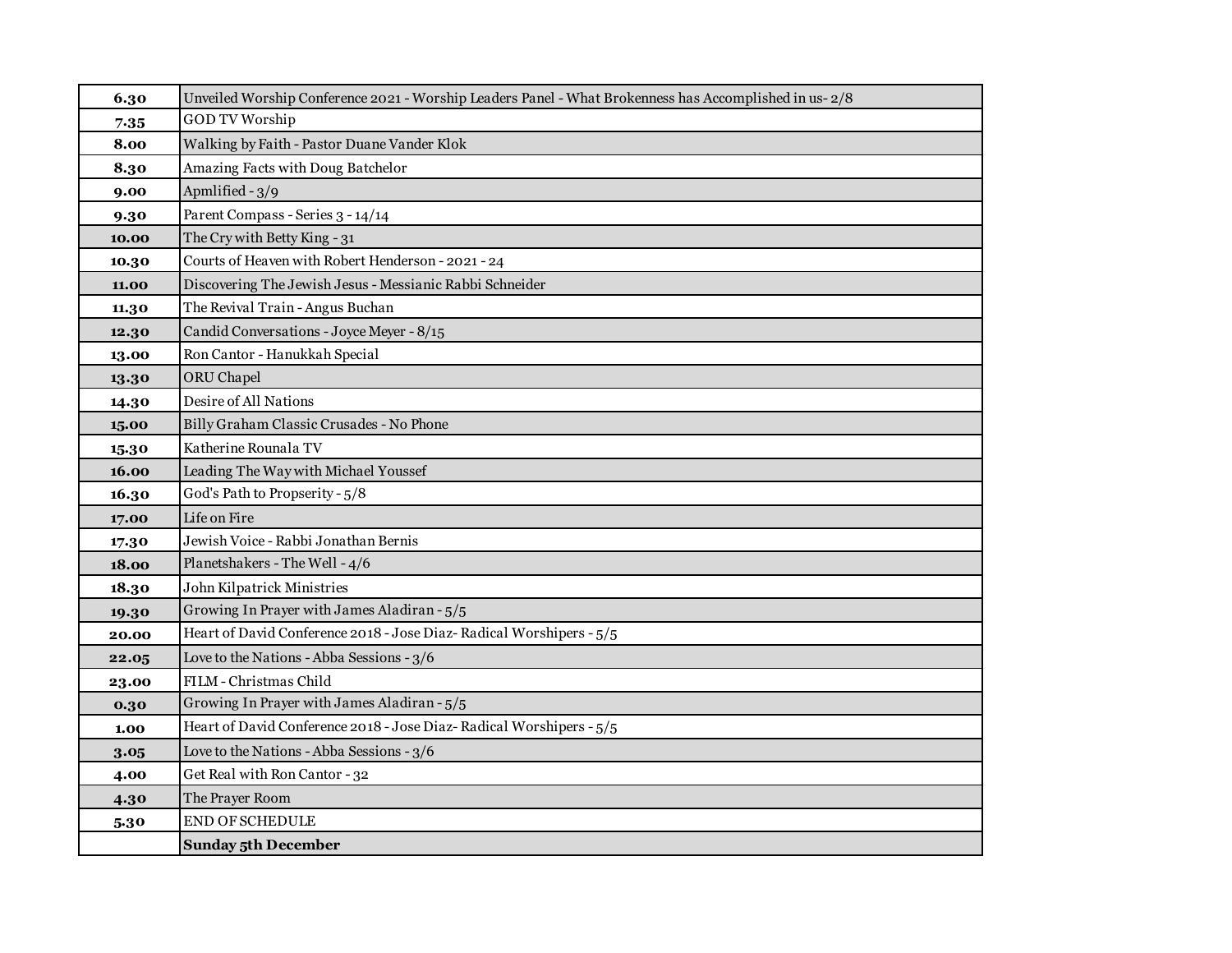|       | <b>GOD Channel Australasia</b>                                                             |
|-------|--------------------------------------------------------------------------------------------|
| AST   |                                                                                            |
| 5.30  | It's Supernatural - Sid Roth                                                               |
| 6.00  | <b>GGC</b> Life                                                                            |
| 6.30  | Ron Cantor - Hanukkah Special                                                              |
| 7.00  | Changing Your World - Creflo Dollar                                                        |
| 7.30  | Jentezen Franklin                                                                          |
| 8.00  | David Jeremiah                                                                             |
| 8.30  | In Touch - Charles Stanley                                                                 |
| 9.00  | John Ankerberg Show                                                                        |
| 9.30  | Discovering The Jewish Jesus - Messianic Rabbi Schneider                                   |
| 10.00 | Pastor Robert Morris Ministries                                                            |
| 10.30 | J John on Sundays                                                                          |
| 11.00 | Ron Cantor - Hanukkah Special                                                              |
| 11.30 | <b>James River TV</b>                                                                      |
| 12.00 | Daniel Kolenda                                                                             |
| 12.30 | It's Supernatural - Sid Roth                                                               |
| 13.00 | In Touch - Charles Stanley                                                                 |
| 13.30 | Jewish Voice - Rabbi Jonathan Bernis                                                       |
| 14.00 | Love Israel - Dr Baruch Korman                                                             |
| 14.30 | Apmlified - 3/9                                                                            |
| 15.00 | Leading The Way with Michael Youssef                                                       |
| 15.30 | Brian Houston @ Hillsong TV                                                                |
| 16.00 | John Hagee Ministries                                                                      |
| 17.00 | J John on Sundays                                                                          |
| 17.30 | John Kilpatrick Ministries                                                                 |
| 18.30 | Church on the Living Edge with Mark Chironna                                               |
| 19.30 | Standing Together 2021 Series 2 - 175                                                      |
| 20.00 | Supernatural Life with Patricia King - 2020 - Patricia King and Robert Hotchkin - 10/27    |
| 20.30 | Message Trust - Advance Explored - 4/10                                                    |
| 21.00 | The Worship Factor - 5/6                                                                   |
| 21.30 | Global Ventures - John Smithwick - Series 2 - 9/10                                         |
| 22.00 | Unveiled Worship Conference 2021 - Steve Holt - The New Breed of Worshipping Warrior - 3/8 |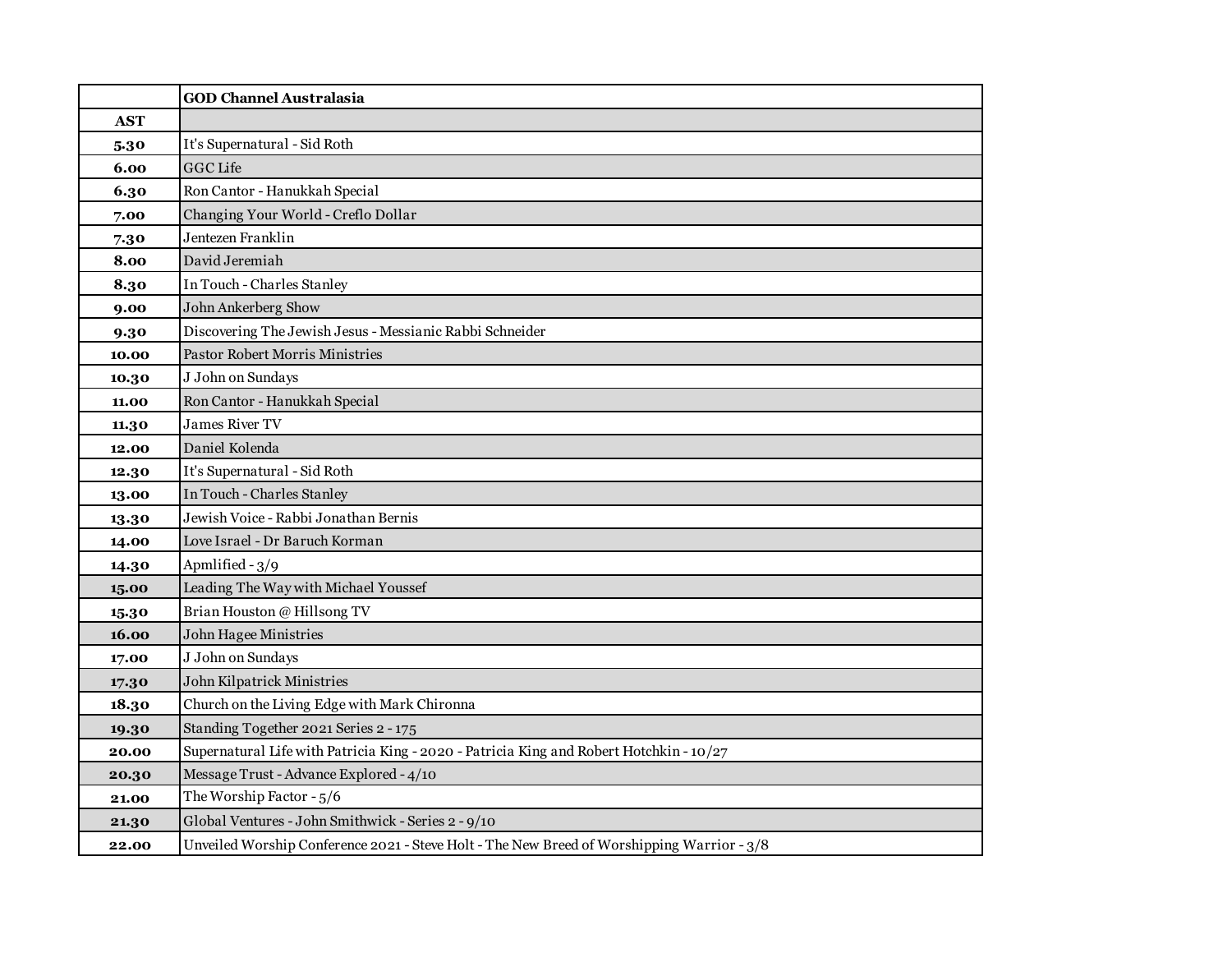| 23.30      | A Christmas Carol - St Mattihas UK                                                         |
|------------|--------------------------------------------------------------------------------------------|
| 0.00       | Standing Together 2021 Series 2 - 175                                                      |
| 0.30       | Supernatural Life with Patricia King - 2020 - Patricia King and Robert Hotchkin - 10/27    |
| 1.00       | Prophetic Witness - Billie Brim                                                            |
| 1.30       | Message Trust - Advance Explored - 4/10                                                    |
| 2.00       | The Worship Factor - 5/6                                                                   |
| 2.30       | Global Ventures - John Smithwick - Series 2 - 9/10                                         |
| 3.00       | Unveiled Worship Conference 2021 - Steve Holt - The New Breed of Worshipping Warrior - 3/8 |
| 4.30       | A Christmas Carol - St Mattihas UK                                                         |
| 5.00       | The Prayer Room                                                                            |
| 6.00       | <b>END OF SCHEDULE</b>                                                                     |
|            | <b>Monday 6th December</b>                                                                 |
|            | <b>GOD Channel Australasia</b>                                                             |
| <b>AST</b> |                                                                                            |
| 6.00       | David Jeremiah                                                                             |
| 6.30       | Changing Your World - Creflo Dollar                                                        |
| 7.00       | Believers Walk Of Faith - Bill Winston                                                     |
| 7.30       | Gospel Truth - Andrew Wommack                                                              |
| 8.00       | Enjoying Everyday Life - Joyce Meyer                                                       |
| 8.30       | New Creation Church - Joseph Prince                                                        |
| 9.00       | It's Supernatural - Sid Roth                                                               |
| 9.30       | The Living Stone Church - Pastor R E Holder                                                |
| 10.00      | <b>BGEA</b> - Light in the Darkness                                                        |
| 10.30      | Pure Gold with Steven Brooks                                                               |
| 11.00      | <b>Rick Renner</b>                                                                         |
| 11.30      | Know the Cause - Doug Kaufmann                                                             |
| 12.00      | Hour of Salvation with David Ibiyeomie                                                     |
| 12.30      | Prayer Time                                                                                |
| 12.35      | Ask Me Anything with Dr Michael Brown                                                      |
| 12.40      | It's Greek to Me                                                                           |
| 12.45      | <b>ICEJ Encounter Israel</b>                                                               |
| 12.55      | Family Time - Angus Buchan                                                                 |
| 13.00      | Believer's Voice of Victory - Kenneth & Gloria Copeland                                    |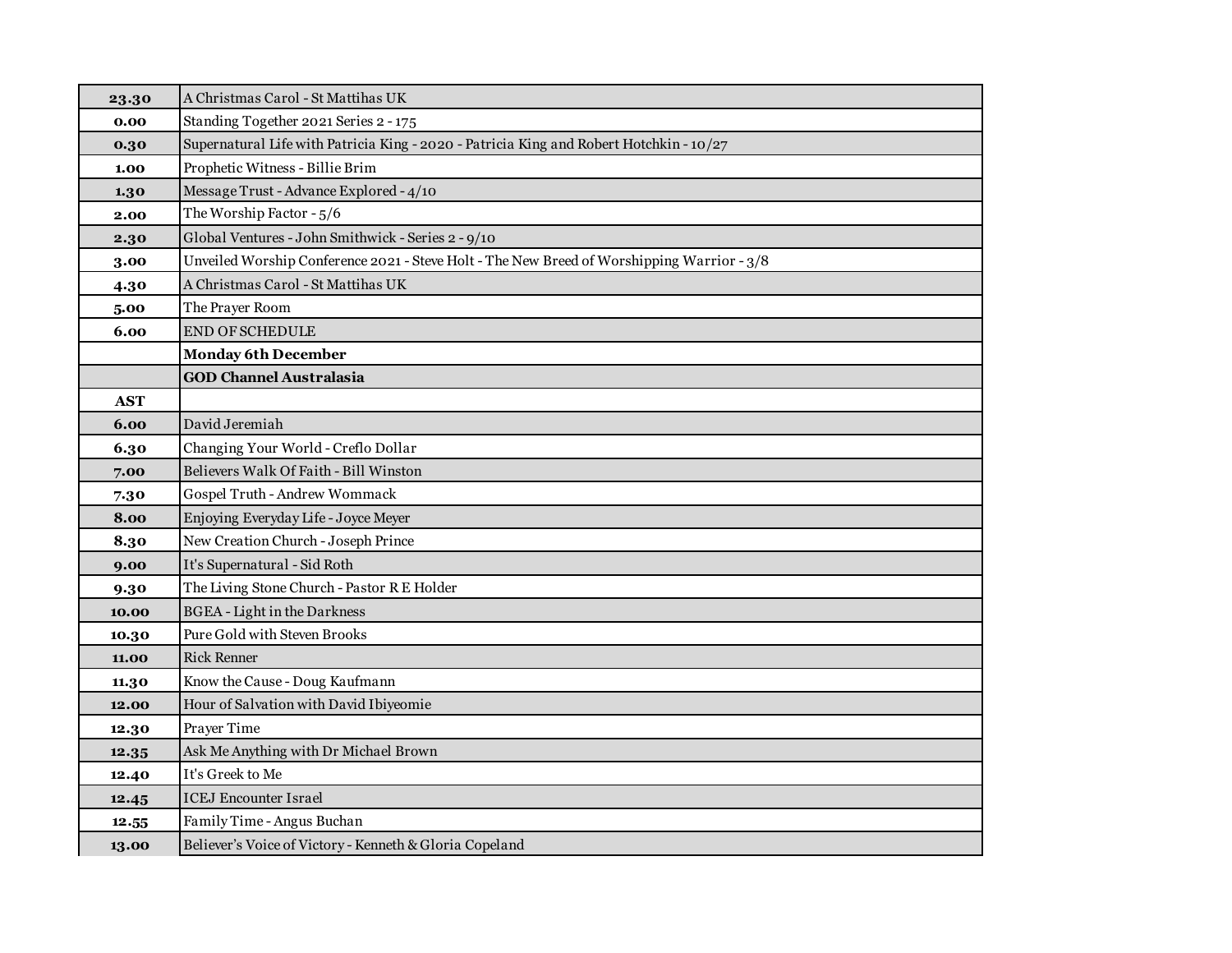| 13.30 | 700 Club Interactive                         |
|-------|----------------------------------------------|
| 14.00 | Jewish Voice - Rabbi Jonathan Bernis         |
| 14.30 | Break Point with Paul & Brenda Crouch - 5/12 |
| 15.00 | John Hagee Ministries                        |
| 15.30 | Standing Together 2021 Series 2 - 176        |
| 16.00 | Planetshakers - The Well - 5/6               |
| 16.30 | Candid Conversations - Joyce Meyer - 8/15    |
| 17.00 | CBN Studio 5                                 |
| 17.30 | Ron Cantor - Hanukkah Special                |
| 18.00 | Revive Nations with Shyju Mathew             |
| 18.30 | Changing Your World - Creflo Dollar          |
| 19.00 | CfAN TV                                      |
| 19.30 | Gospel Truth - Andrew Wommack                |
| 20.00 | Enjoying Everyday Life - Joyce Meyer         |
| 20.30 | Standing Together 2021 Series 2 - 176        |
| 21.00 | Order My Steps - Bishop John Francis         |
| 21.30 | God School All Access - 9/10                 |
| 22.00 | Life on Fire                                 |
| 22.30 | <b>CBN Christian World News</b>              |
| 23.00 | Break Point with Paul & Brenda Crouch - 5/12 |
| 23.30 | Planetshakers - The Well - 5/6               |
| 0.00  | Standing Together 2021 Series 2 - 176        |
| 0.30  | God School All Access - 9/10                 |
| 1.00  | Order My Steps - Bishop John Francis         |
| 1.30  | J John on Sundays                            |
| 2.00  | Pure Gold with Steven Brooks                 |
| 2.30  | The Worship Factor - 5/6                     |
| 3.00  | Oxford Bible Church - Derek Walker           |
| 3.30  | Love Israel - Dr Baruch Korman               |
| 4.00  | <b>CBN Christian World News</b>              |
| 4.30  | Jerusalem Dateline                           |
| 5.00  | The Prayer Room                              |
| 6.00  | <b>END OF SCHEDULE</b>                       |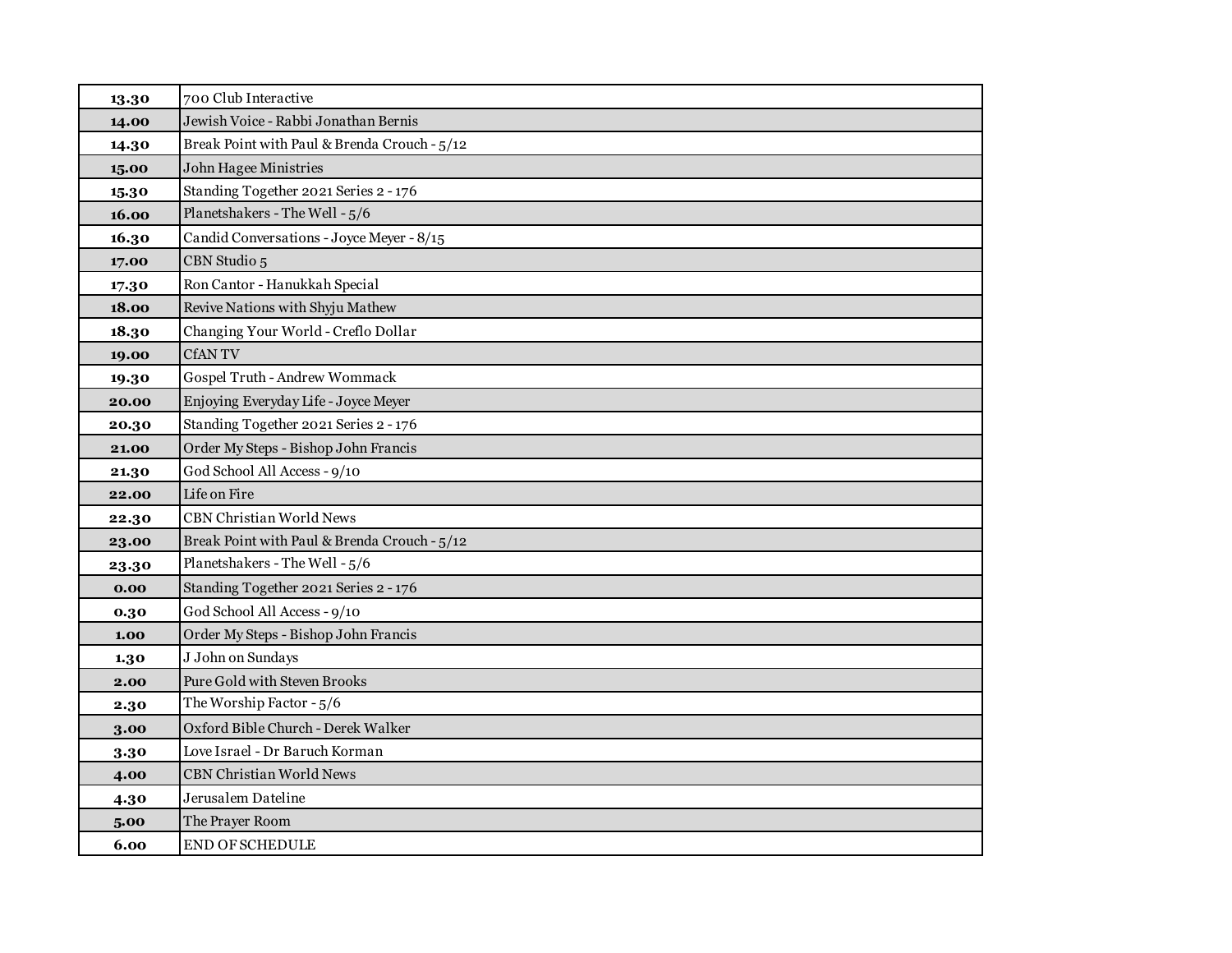|            | <b>Tuesday 7th December</b>                              |
|------------|----------------------------------------------------------|
|            | <b>GOD Channel Australasia</b>                           |
| <b>AST</b> |                                                          |
| 6.00       | David Jeremiah                                           |
| 6.30       | Changing Your World - Creflo Dollar                      |
| 7.00       | Believers Walk Of Faith - Bill Winston                   |
| 7.30       | Gospel Truth - Andrew Wommack                            |
| 8.00       | Enjoying Everyday Life - Joyce Meyer                     |
| 8.30       | New Creation Church - Joseph Prince                      |
| 9.00       | The Open Door Experience with Troy Brewer                |
| 9.30       | Discovering The Jewish Jesus - Messianic Rabbi Schneider |
| 10.00      | Jewish Voice - Rabbi Jonathan Bernis                     |
| 10.30      | Love Israel - Dr Baruch Korman                           |
| 11.00      | <b>Rick Renner</b>                                       |
| 11.30      | Know the Cause - Doug Kaufmann                           |
| 12.00      | Hour of Salvation with David Ibiyeomie                   |
| 12.30      | Prayer Time                                              |
| 12.35      | Ask Me Anything with Dr Michael Brown                    |
| 12.40      | It's Greek to Me                                         |
| 12.45      | <b>ICEJ Encounter Israel</b>                             |
| 12.55      | Family Time - Angus Buchan                               |
| 13.00      | Believer's Voice of Victory - Kenneth & Gloria Copeland  |
| 13.30      | 700 Club Interactive                                     |
| 14.00      | The Worship Factor - 5/6                                 |
| 14.30      | Growing In Prayer with James Aladiran - 5/5              |
| 15.00      | John Hagee Ministries                                    |
| 15.30      | Standing Together 2021 Series 2 - 177                    |
| 16.00      | Break Point with Paul & Brenda Crouch - 5/12             |
| 16.30      | God School All Access - 9/10                             |
| 17.00      | A Chrsitmas Carol - Rivers Church, South Africa          |
| 17.30      | Discovering The Jewish Jesus - Messianic Rabbi Schneider |
| 18.00      | Manna-Fest with Perry Stone                              |
| 18.30      | Changing Your World - Creflo Dollar                      |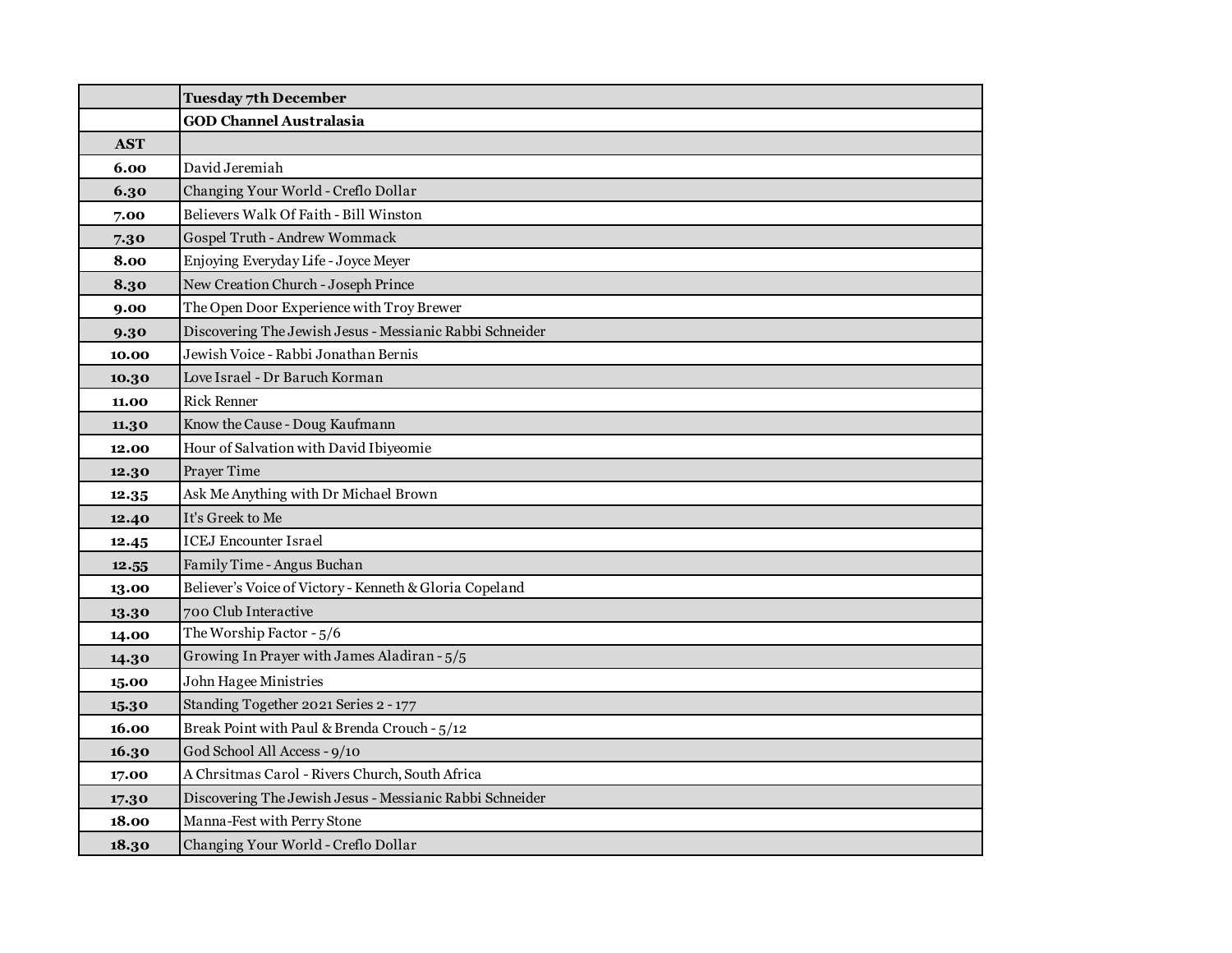| 19.00      | <b>CfANTV</b>                                |
|------------|----------------------------------------------|
| 19.30      | Gospel Truth - Andrew Wommack                |
| 20.00      | Enjoying Everyday Life - Joyce Meyer         |
| 20.30      | Standing Together 2021 Series 2 - 177        |
| 21.00      | Travel the Road - Series 2 - 6/6             |
| 21.30      | <b>BGEA</b> - Light in the Darkness          |
| 22.00      | God's Path to Propserity - 5/8               |
| 22.30      | Apmlified - 4/9                              |
| 23.00      | The Revival Train - Angus Buchan             |
| 0.00       | Standing Together 2021 Series 2 - 177        |
| 0.30       | Travel the Road - Series 2 - 6/6             |
| 1.00       | Passion for Jesus - Mike Bickle              |
| 1.30       | God's Path to Propserity - 5/8               |
| 2.00       | The Prophetic Word with Dr Michelle Corral   |
| 2.30       | Manna-Fest with Perry Stone                  |
| 3.00       | The Jewish Jesus - Messianic Rabbi Schneider |
| 3.30       | In Touch - Charles Stanley                   |
| 4.00       | Pastor Ramiro Pena                           |
| 4.30       | Passion for Jesus - Mike Bickle              |
| 5.00       | The Prayer Room                              |
| 6.00       | <b>END OF SCHEDULE</b>                       |
|            | <b>Wednesday 8th December</b>                |
|            | <b>GOD Channel Australasia</b>               |
| <b>AST</b> |                                              |
| 6.00       | David Jeremiah                               |
| 6.30       | Changing Your World - Creflo Dollar          |
| 7.00       | Believers Walk Of Faith - Bill Winston       |
| 7.30       | Gospel Truth - Andrew Wommack                |
| 8.00       | Enjoying Everyday Life - Joyce Meyer         |
| 8.30       | New Creation Church - Joseph Prince          |
| 9.00       | It's Supernatural - Sid Roth                 |
| 9.30       | Lift Up Jesus with Dudley Rutherford         |
| 10.00      | Katherine Rounala TV                         |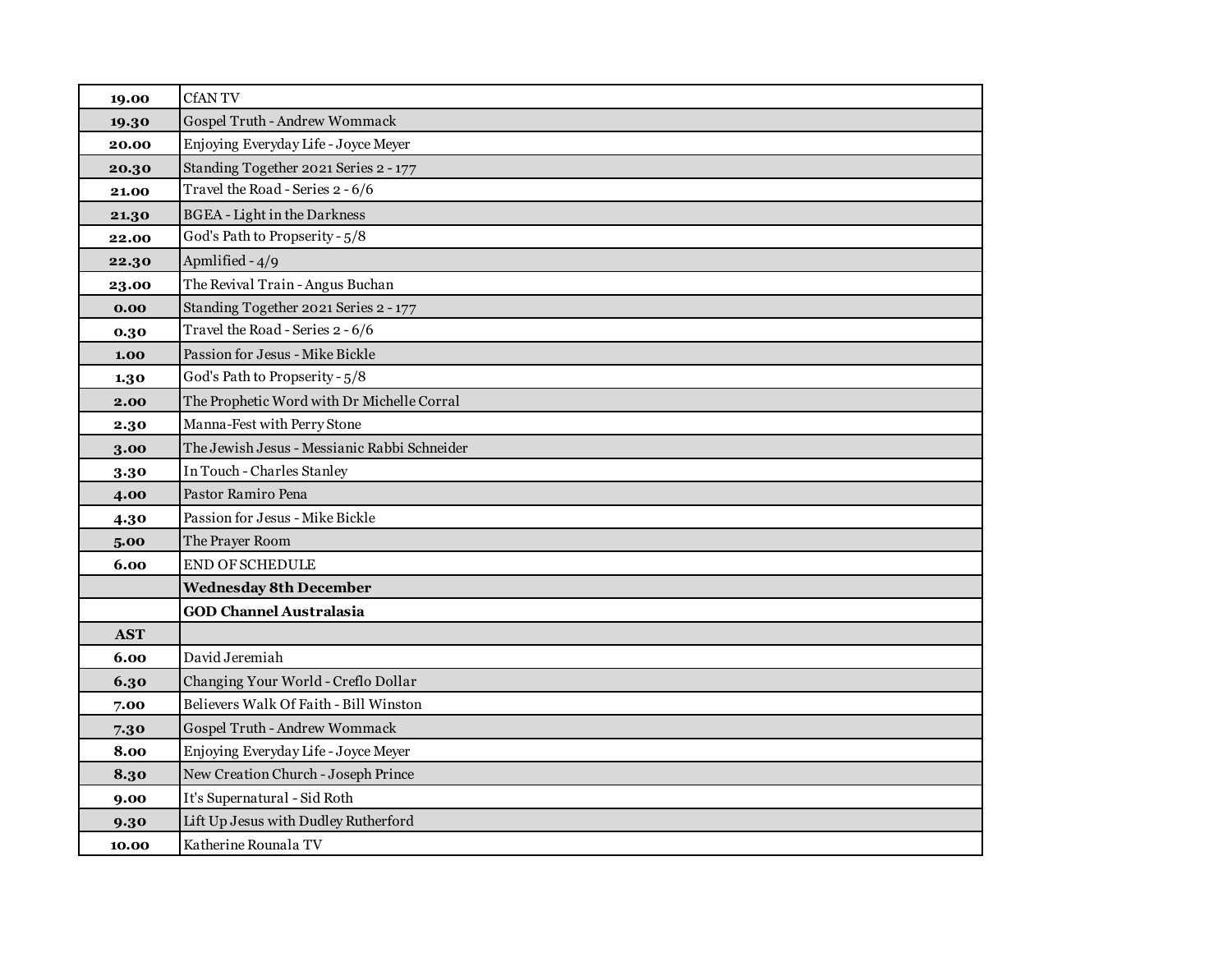| 10.30 | David Hathaway                                                                          |
|-------|-----------------------------------------------------------------------------------------|
| 11.00 | <b>Rick Renner</b>                                                                      |
| 11.30 | Know the Cause - Doug Kaufmann                                                          |
| 12.00 | Hour of Salvation with David Ibiyeomie                                                  |
| 12.30 | Phaneroo Ministries with Apostle Grace Lubega                                           |
| 13.00 | Believer's Voice of Victory - Kenneth & Gloria Copeland                                 |
| 13.30 | 700 Club Interactive                                                                    |
| 14.00 | Jewish Voice - Rabbi Jonathan Bernis                                                    |
| 14.30 | Prayer Time                                                                             |
| 14.35 | Ask Me Anything with Dr Michael Brown                                                   |
| 14.40 | It's Greek to Me                                                                        |
| 14.45 | <b>ICEJ Encounter Israel</b>                                                            |
| 14.55 | Family Time - Angus Buchan                                                              |
| 15.00 | John Hagee Ministries                                                                   |
| 15.35 | Standing Together 2021 Series 2 - 178                                                   |
| 16.00 | Church on the Living Edge with Mark Chironna                                            |
| 17.00 | A Chrsitmas Carol - Fire Church Australia                                               |
| 17.30 | Travel the Road - Series 2 - 6/6                                                        |
| 18.00 | Prophetic Witness - Billie Brim                                                         |
| 18.30 | Changing Your World - Creflo Dollar                                                     |
| 19.00 | <b>CfANTV</b>                                                                           |
| 19.30 | Gospel Truth - Andrew Wommack                                                           |
| 20.00 | Enjoying Everyday Life - Joyce Meyer                                                    |
| 20.30 | Standing Together 2021 Series 2 - 178                                                   |
| 21.00 | The Cry with Betty King - 32                                                            |
| 21.30 | Supernatural Life with Patricia King - 2020 - Patricia King and Robert Hotchkin - 10/27 |
| 22.00 | Get Real with Ron Cantor - 33                                                           |
| 22.30 | FILM - Christmas for a Dollar                                                           |
| 0.30  | One by One                                                                              |
| 1.00  | Revive Nations with Shyju Mathew                                                        |
| 1.30  | Discovering The Jewish Jesus - Messianic Rabbi Schneider                                |
| 2.00  | Leading The Way with Michael Youssef                                                    |
| 2.30  | Love Israel - Dr Baruch Korman                                                          |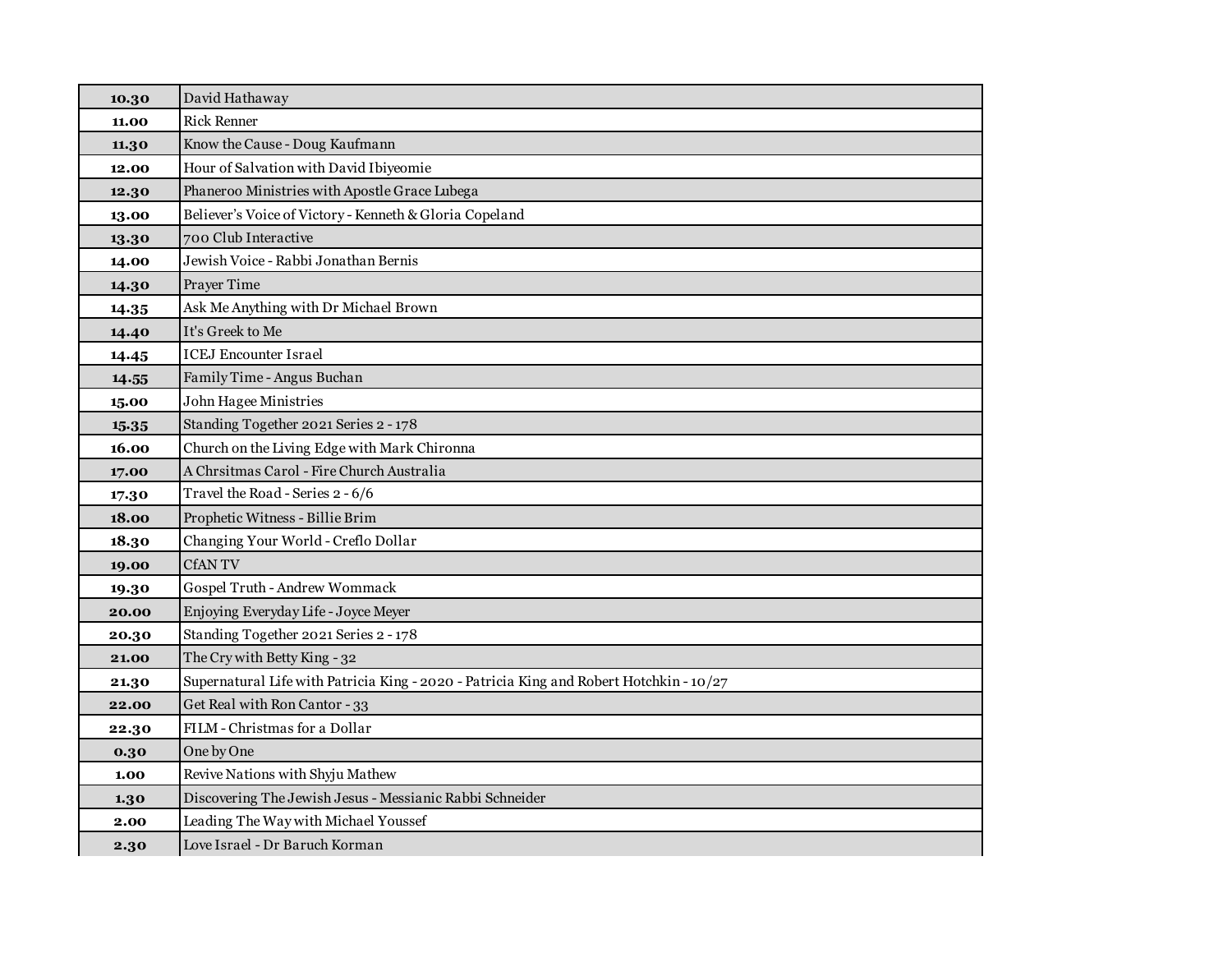| 3.00       | The Open Door Experience with Troy Brewer               |
|------------|---------------------------------------------------------|
| 3.30       | Lift Up Jesus with Dudley Rutherford                    |
| 4.00       | Standing Together 2021 Series 2 - 178                   |
| 4.30       | Candid Conversations - Joyce Meyer - 4/15               |
| 5.00       | The Prayer Room                                         |
| 6.00       | <b>END OF SCHEDULE</b>                                  |
|            | Thursday 9th December                                   |
|            | <b>GOD Channel Australasia</b>                          |
| <b>AST</b> |                                                         |
| 6.00       | David Jeremiah                                          |
| 6.30       | Changing Your World - Creflo Dollar                     |
| 7.00       | Believers Walk Of Faith - Bill Winston                  |
| 7.30       | Gospel Truth - Andrew Wommack                           |
| 8.00       | Enjoying Everyday Life - Joyce Meyer                    |
| 8.30       | New Creation Church - Joseph Prince                     |
| 9.00       | Grace Grace with Nina and Michelle                      |
| 9.30       | <b>Billy Graham TV</b>                                  |
| 10.00      | Apmlified - 4/9                                         |
| 10.30      | Audacious Church - Joy to the World                     |
| 11.00      | <b>Rick Renner</b>                                      |
| 11.30      | Know the Cause - Doug Kaufmann                          |
| 12.00      | Hour of Salvation with David Ibiyeomie                  |
| 12.30      | Prayer Time                                             |
| 12.35      | Ask Me Anything with Dr Michael Brown                   |
| 12.40      | It's Greek to Me                                        |
| 12.45      | <b>ICEJ</b> Encounter Israel                            |
| 12.55      | Family Time - Angus Buchan                              |
| 13.00      | Believer's Voice of Victory - Kenneth & Gloria Copeland |
| 13.30      | Days of Glory with Pastor Robert Kayanja                |
| 14.00      | The Open Door Experience with Troy Brewer               |
| 14.30      | One by One                                              |
| 15.00      | John Hagee Ministries                                   |
| 15.30      | Standing Together 2021 Series 2 - 179                   |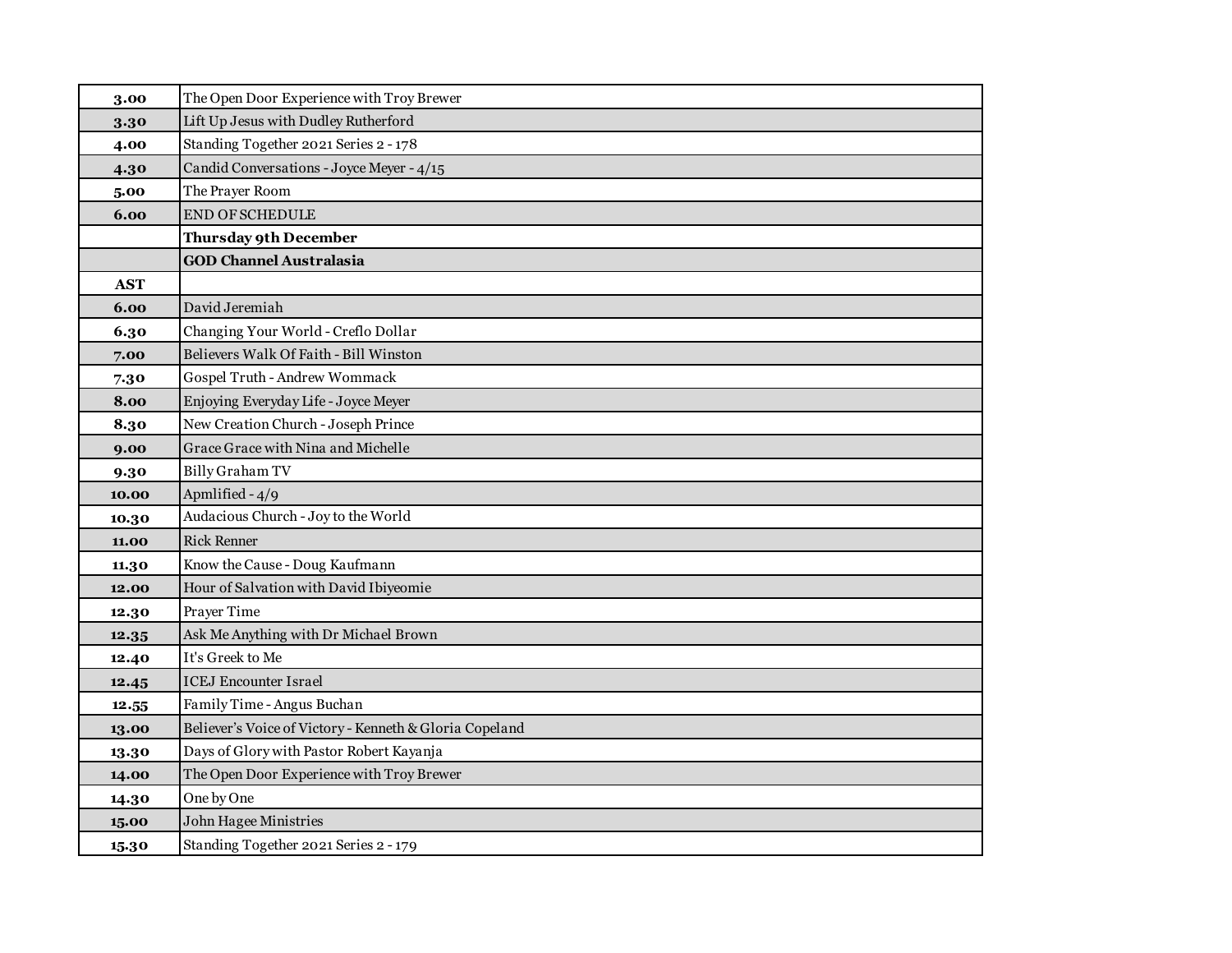| 16.00      | <b>BGEA</b> - Light in the Darkness                                                        |
|------------|--------------------------------------------------------------------------------------------|
| 16.30      | <b>CBN Christian World News</b>                                                            |
| 17.00      | Jewish Voice - Rabbi Jonathan Bernis                                                       |
| 17.30      | The Prophetic Word with Dr Michelle Corral                                                 |
| 18.00      | Supernatural Life with Patricia King - 2020 - Patricia King and Robert Hotchkin - 10/27    |
| 18.30      | Changing Your World - Creflo Dollar                                                        |
| 19.00      | <b>CfANTV</b>                                                                              |
| 19.30      | Gospel Truth - Andrew Wommack                                                              |
| 20.00      | Enjoying Everyday Life - Joyce Meyer                                                       |
| 20.30      | Standing Together 2021 Series 2 - 179                                                      |
| 21.00      | Billy Graham Classic Crusades - No Phone                                                   |
| 21.30      | Courts of Heaven with Robert Henderson - 2021 - 25                                         |
| 22.00      | Equipping the Saints - Season 2 - 10                                                       |
| 22.30      | The Worship Factor - 5/6                                                                   |
| 23.00      | Planetshakers - The Well - 5/6                                                             |
| 23.30      | Unveiled Worship Conference 2021 - Steve Holt - The New Breed of Worshipping Warrior - 3/8 |
| 1.00       | Standing Together 2021 Series 2 - 179                                                      |
| 1.30       | The Prophetic Word with Dr Michelle Corral                                                 |
| 2.10       | Equipping the Saints - Season 2 - 10                                                       |
| 2.30       | The Worship Factor - 5/6                                                                   |
| 3.00       | Planetshakers - The Well - 5/6                                                             |
| 3.40       | Billy Graham Classic Crusades - No Phone                                                   |
| 4.00       | <b>CBN Christian World News</b>                                                            |
| 4.30       | Standing Together 2021 Series 2 - 179                                                      |
| 5.00       | The Prayer Room                                                                            |
| 6.00       | <b>END OF SCHEDULE</b>                                                                     |
|            | <b>Friday 10th Decemberr</b>                                                               |
|            | <b>GOD Channel Australasia</b>                                                             |
| <b>AST</b> |                                                                                            |
| 6.00       | David Jeremiah                                                                             |
| 6.30       | Changing Your World - Creflo Dollar                                                        |
| 7.00       | Believers Walk Of Faith - Bill Winston                                                     |
| 7.30       | Gospel Truth - Andrew Wommack                                                              |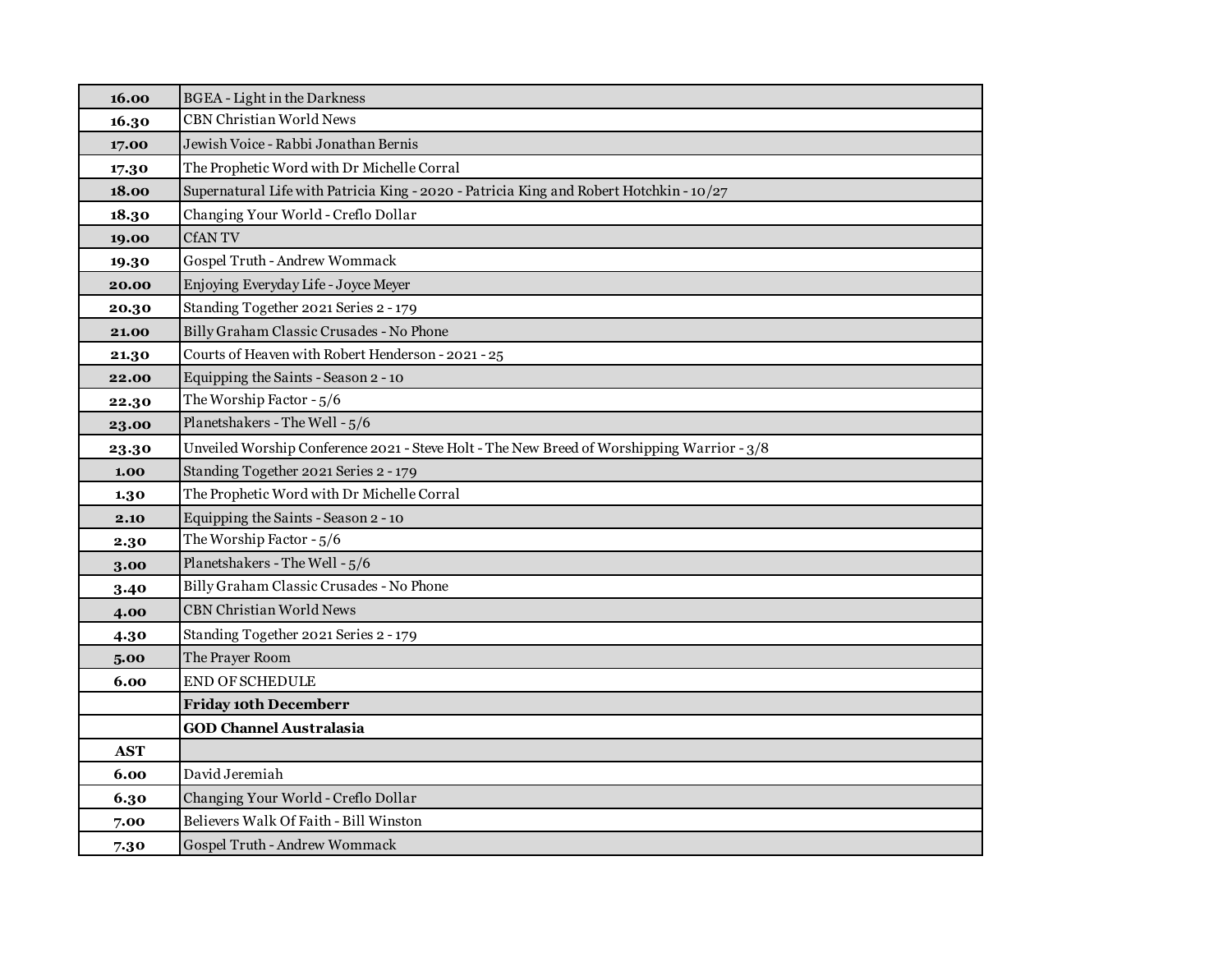| 8.00  | Enjoying Everyday Life - Joyce Meyer                                                                    |
|-------|---------------------------------------------------------------------------------------------------------|
| 8.30  | New Creation Church - Joseph Prince                                                                     |
| 9.00  | Desire of All Nations                                                                                   |
| 9.30  | Oxford Bible Church - Derek Walker                                                                      |
| 10.00 | Jewish Voice - Rabbi Jonathan Bernis                                                                    |
| 10.30 | The Prophetic Word with Dr Michelle Corral                                                              |
| 11.00 | <b>Rick Renner</b>                                                                                      |
| 11.30 | Know the Cause - Doug Kaufmann                                                                          |
| 12.00 | Hour of Salvation with David Ibiyeomie                                                                  |
| 12.30 | Prayer Time                                                                                             |
| 12.35 | Ask Me Anything with Dr Michael Brown                                                                   |
| 12.40 | It's Greek to Me                                                                                        |
| 12.45 | <b>ICEJ Encounter Israel</b>                                                                            |
| 12.55 | Family Time - Angus Buchan                                                                              |
| 13.00 | Believer's Voice of Victory - Kenneth & Gloria Copeland                                                 |
| 13.30 | 700 Club Interactive                                                                                    |
| 14.00 | World Impact with Billy Wilson                                                                          |
| 14.30 | David Hathaway                                                                                          |
| 15.00 | John Hagee Ministries                                                                                   |
| 15.30 | Standing Together 2021 Series 2 - 180                                                                   |
| 16.00 | Jerusalem Dateline                                                                                      |
| 16.30 | Amazing Facts with Doug Batchelor                                                                       |
| 17.00 | Pastor Ramiro Pena                                                                                      |
| 17.30 | <b>James River TV</b>                                                                                   |
| 18.00 | Life on Fire                                                                                            |
| 18.30 | Changing Your World - Creflo Dollar                                                                     |
| 19.00 | <b>CfANTV</b>                                                                                           |
| 19.30 | Gospel Truth - Andrew Wommack                                                                           |
| 20.00 | Enjoying Everyday Life - Joyce Meyer                                                                    |
| 20.30 | Standing Together 2021 Series 2 - 180                                                                   |
| 21.00 | Parent Compass - Series 3 - 1/14                                                                        |
| 21.30 | Candid Conversations - Joyce Meyer - 9/15                                                               |
| 22.00 | Dwelling Place Church 2018 - 10 Cities - Phil Smethurst - Unwrapping God's Ceiling for our Lives - 9/10 |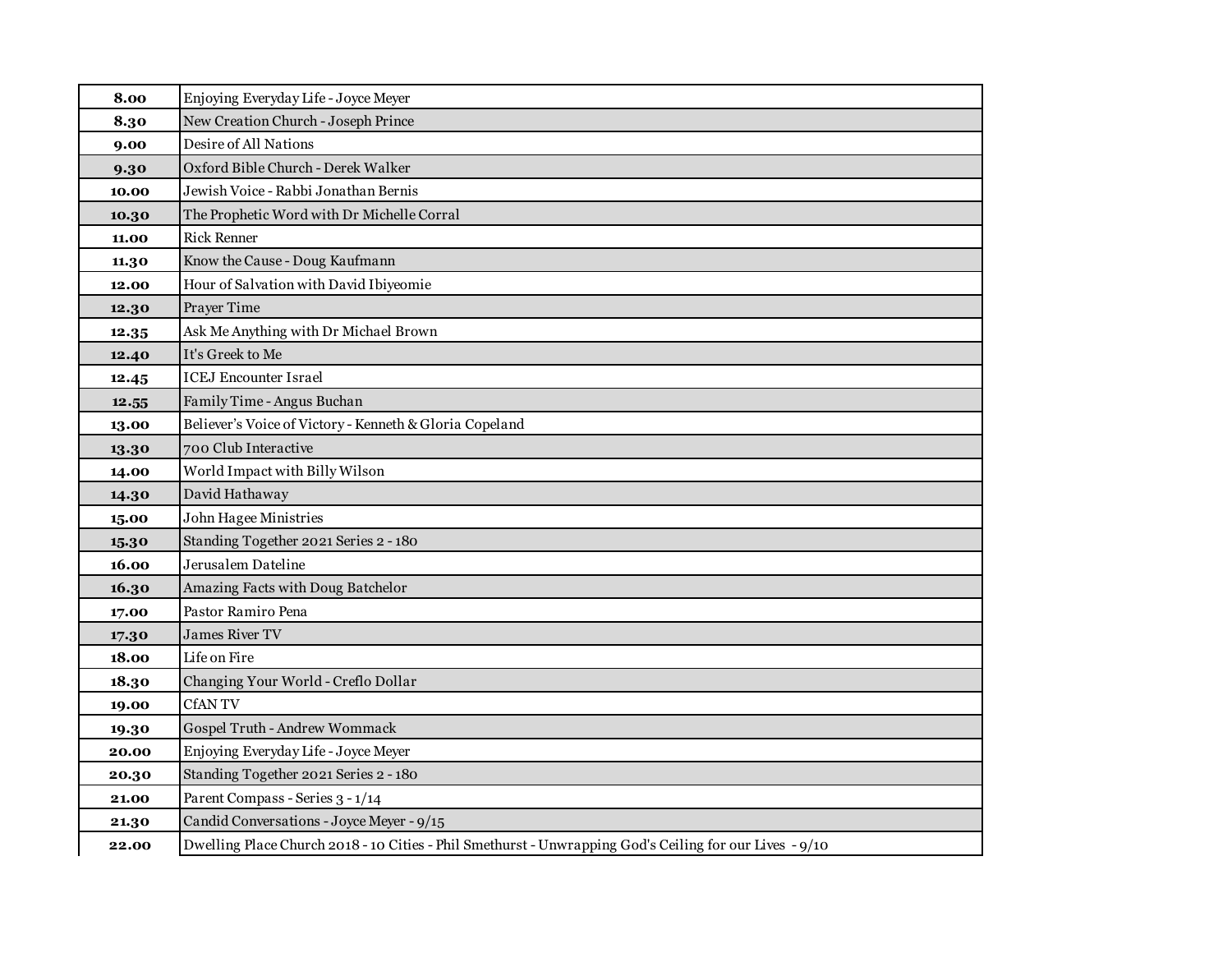| 22.40      | God TV Worship                                                                                          |
|------------|---------------------------------------------------------------------------------------------------------|
| 23.00      | Heart of Christmas Special Muscial                                                                      |
| 1.10       | Documentary - On Earth as in Heaven                                                                     |
| 1.30       | Standing Together 2021 Series 2 - 180                                                                   |
| 2.00       | Parent Compass - Series 3 - 1/14                                                                        |
| 2.30       | Candid Conversations - Joyce Meyer - 9/15                                                               |
| 3.00       | Dwelling Place Church 2018 - 10 Cities - Phil Smethurst - Unwrapping God's Ceiling for our Lives - 9/10 |
| 3.40       | God TV Worship                                                                                          |
| 4.00       | Jerusalem Dateline                                                                                      |
| 4.30       | Amazing Facts with Doug Batchelor                                                                       |
| 5.00       | Standing Together 2021 Series 2 - 180                                                                   |
| 5.30       | <b>END OF SCHEDULE</b>                                                                                  |
|            | <b>Saturday 11th December</b>                                                                           |
|            | <b>GOD Channel Australasia</b>                                                                          |
| <b>AST</b> |                                                                                                         |
| 5.30       | The Prayer Room                                                                                         |
| 6.30       | Unveiled Worship Conference 2021 - Steve Holt - The New Breed of Worshipping Warrior - 3/8              |
| 8.00       | Walking by Faith - Pastor Duane Vander Klok                                                             |
| 8.30       | Amazing Facts with Doug Batchelor                                                                       |
| 9.00       | Apmlified - 4/9                                                                                         |
| 9.30       | Parent Compass - Series 3 - 1/14                                                                        |
| 10.00      | The Cry with Betty King - 32                                                                            |
| 10.30      | Courts of Heaven with Robert Henderson - 2021 - 24                                                      |
| 11.00      | Discovering The Jewish Jesus - Messianic Rabbi Schneider                                                |
| 11.30      | The Revival Train - Angus Buchan                                                                        |
| 12.30      | Candid Conversations - Joyce Meyer - 9/15                                                               |
| 13.00      | <b>BGEA</b> - Light in the Darkness                                                                     |
| 13.30      | ORU Chapel                                                                                              |
| 14.30      | Desire of All Nations                                                                                   |
| 15.00      | Billy Graham Classic Crusades - No Phone                                                                |
| 15.30      | Katherine Rounala TV                                                                                    |
| 16.00      | Leading The Way with Michael Youssef                                                                    |
| 16.30      | God's Path to Propserity - 5/8                                                                          |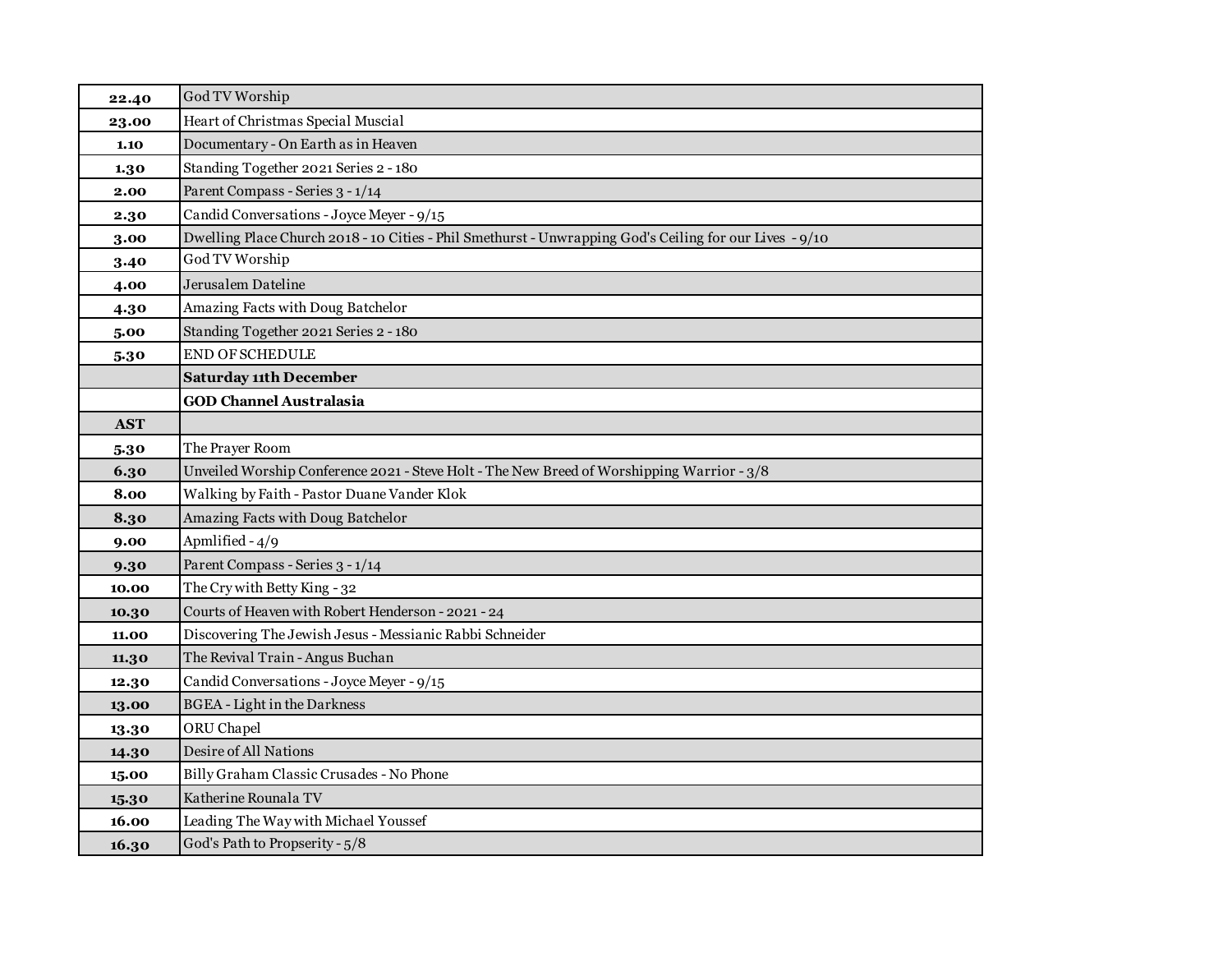| 17.00      | Life on Fire                                             |
|------------|----------------------------------------------------------|
| 17.30      | Jewish Voice - Rabbi Jonathan Bernis                     |
| 18.00      | Planetshakers - The Well - 5/6                           |
| 18.30      | John Kilpatrick Ministries                               |
| 19.30      | Growing In Prayer with James Aladiran - 1/5              |
| 20.00      | FILM - The List                                          |
| 22.00      | Love to the Nations - Abba Sessions - 4/6                |
| 23.00      | A Christmas Carol - Sodermalmskyrka, Sweden              |
| 0.00       | God School All Access - 9/10                             |
| 0.30       | Planetshakers - The Well - 5/6                           |
| 1.00       | Growing In Prayer with James Aladiran - 1/5              |
| 1.30       | FILM - The List                                          |
| 3.30       | Love to the Nations - Abba Sessions - 4/6                |
| 4.30       | The Prayer Room                                          |
| 5.30       | <b>END OF SCHEDULE</b>                                   |
|            | <b>Sunday 12th December</b>                              |
|            | <b>GOD Channel Australasia</b>                           |
| <b>AST</b> |                                                          |
| 5.30       | It's Supernatural - Sid Roth                             |
| 6.00       | <b>GGC</b> Life                                          |
| 6.30       | <b>GOD TV Worship</b>                                    |
| 7.00       | Changing Your World - Creflo Dollar                      |
| 7.30       | Jentezen Franklin                                        |
| 8.00       | David Jeremiah                                           |
| 8.30       | In Touch - Charles Stanley                               |
| 9.00       | John Ankerberg Show                                      |
| 9.30       | Discovering The Jewish Jesus - Messianic Rabbi Schneider |
| 10.00      | <b>Pastor Robert Morris Ministries</b>                   |
| 10.30      | J John on Sundays                                        |
| 11.00      | <b>GOD TV Worship</b>                                    |
| 11.30      | <b>James River TV</b>                                    |
| 12.00      | Daniel Kolenda                                           |
|            |                                                          |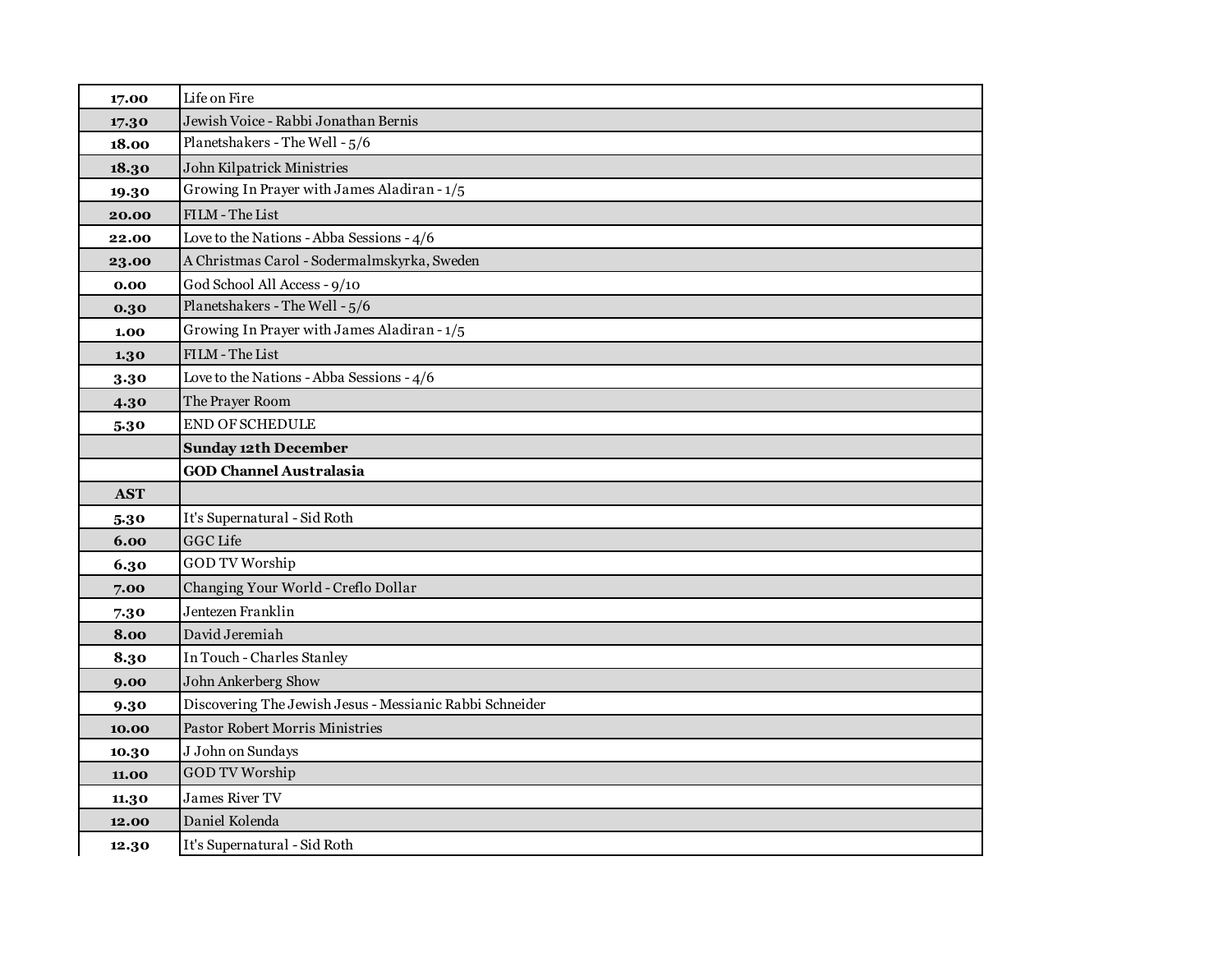| 13.00      | In Touch - Charles Stanley                                                              |
|------------|-----------------------------------------------------------------------------------------|
| 13.30      | Jewish Voice - Rabbi Jonathan Bernis                                                    |
| 14.00      | Love Israel - Dr Baruch Korman                                                          |
| 14.30      | Apmlified - 4/9                                                                         |
| 15.00      | Leading The Way with Michael Youssef                                                    |
| 15.30      | Brian Houston @ Hillsong TV                                                             |
| 16.00      | John Hagee Ministries                                                                   |
| 17.00      | J John on Sundays                                                                       |
| 17.30      | John Kilpatrick Ministries                                                              |
| 18.30      | Church on the Living Edge with Mark Chironna                                            |
| 19.30      | Standing Together 2021 Series 2 - 180                                                   |
| 20.00      | Supernatural Life with Patricia King - 2020 - Patricia King and Robert Hotchkin - 11/27 |
| 20.30      | <b>BGEA</b> - Light in the Darkness                                                     |
| 21.00      | The Worship Factor - 6/6                                                                |
| 21.30      | FILM - I AM Potential                                                                   |
| 23.00      | Unveiled Worship Conference 2021 - Jeff Deyo - The Power of the Response - 4/8          |
| 0.30       | Standing Together 2021 Series 2 - 180                                                   |
| 1.00       | Prophetic Witness - Billie Brim                                                         |
| 1.30       | The Worship Factor - 6/6                                                                |
| 2.00       | Global Ventures - John Smithwick - Series 2 - 10/10                                     |
| 2.30       | Unveiled Worship Conference 2021 - Jeff Deyo - The Power of the Response - 4/8          |
| 4.00       | Standing Together 2021 Series 2 - 180                                                   |
| 4.30       | Supernatural Life with Patricia King - 2020 -                                           |
| 5.00       | The Prayer Room                                                                         |
| 6.00       | <b>END OF SCHEDULE</b>                                                                  |
|            | Monday 13th December                                                                    |
|            | <b>GOD Channel Australasia</b>                                                          |
| <b>AST</b> |                                                                                         |
| 6.00       | David Jeremiah                                                                          |
| 6.30       | Changing Your World - Creflo Dollar                                                     |
| 7.00       | Believers Walk Of Faith - Bill Winston                                                  |
| 7.30       | Gospel Truth - Andrew Wommack                                                           |
| 8.00       | Enjoying Everyday Life - Joyce Meyer                                                    |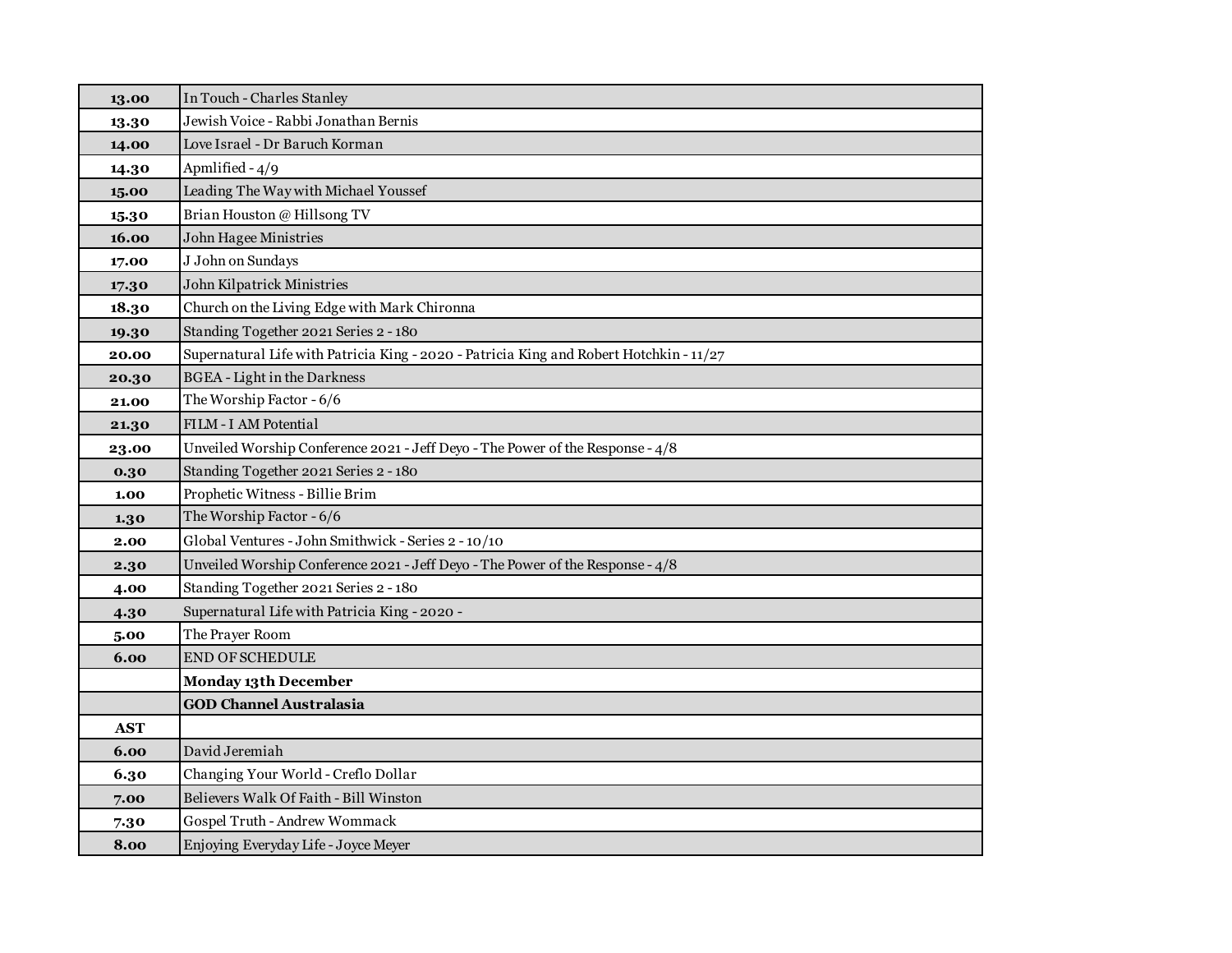| 8.30  | New Creation Church - Joseph Prince                     |
|-------|---------------------------------------------------------|
| 9.00  | It's Supernatural - Sid Roth                            |
| 9.30  | The Living Stone Church - Pastor R E Holder             |
| 10.00 | Message Trust - Advance Explored - 5/10                 |
| 10.30 | Pure Gold with Steven Brooks                            |
| 11.00 | <b>Rick Renner</b>                                      |
| 11.30 | Know the Cause - Doug Kaufmann                          |
| 12.00 | Hour of Salvation with David Ibiyeomie                  |
| 12.30 | Prayer Time                                             |
| 12.35 | Ask Me Anything with Dr Michael Brown                   |
| 12.40 | It's Greek to Me                                        |
| 12.45 | <b>ICEJ Encounter Israel</b>                            |
| 12.55 | Family Time - Angus Buchan                              |
| 13.00 | Believer's Voice of Victory - Kenneth & Gloria Copeland |
| 13.30 | 700 Club Interactive                                    |
| 14.00 | Jewish Voice - Rabbi Jonathan Bernis                    |
| 14.30 | Break Point with Paul & Brenda Crouch - 6/12            |
| 15.00 | John Hagee Ministries                                   |
| 15.30 | Standing Together 2021 Series 2 - 181                   |
| 16.00 | Planetshakers - The Well - 6/6                          |
| 16.30 | Candid Conversations - Joyce Meyer - 9/15               |
| 17.00 | CBN Studio 5                                            |
| 17.30 | <b>BGEA</b> - Light in the Darkness                     |
| 18.00 | Revive Nations with Shyju Mathew                        |
| 18.30 | Changing Your World - Creflo Dollar                     |
| 19.00 | <b>CfANTV</b>                                           |
| 19.30 | Gospel Truth - Andrew Wommack                           |
| 20.00 | Enjoying Everyday Life - Joyce Meyer                    |
| 20.30 | Standing Together 2021 Series 2 - 181                   |
| 21.00 | Order My Steps - Bishop John Francis                    |
| 21.30 | God School All Access - 10/10                           |
| 22.00 | Life on Fire                                            |
| 22.30 | <b>CBN Christian World News</b>                         |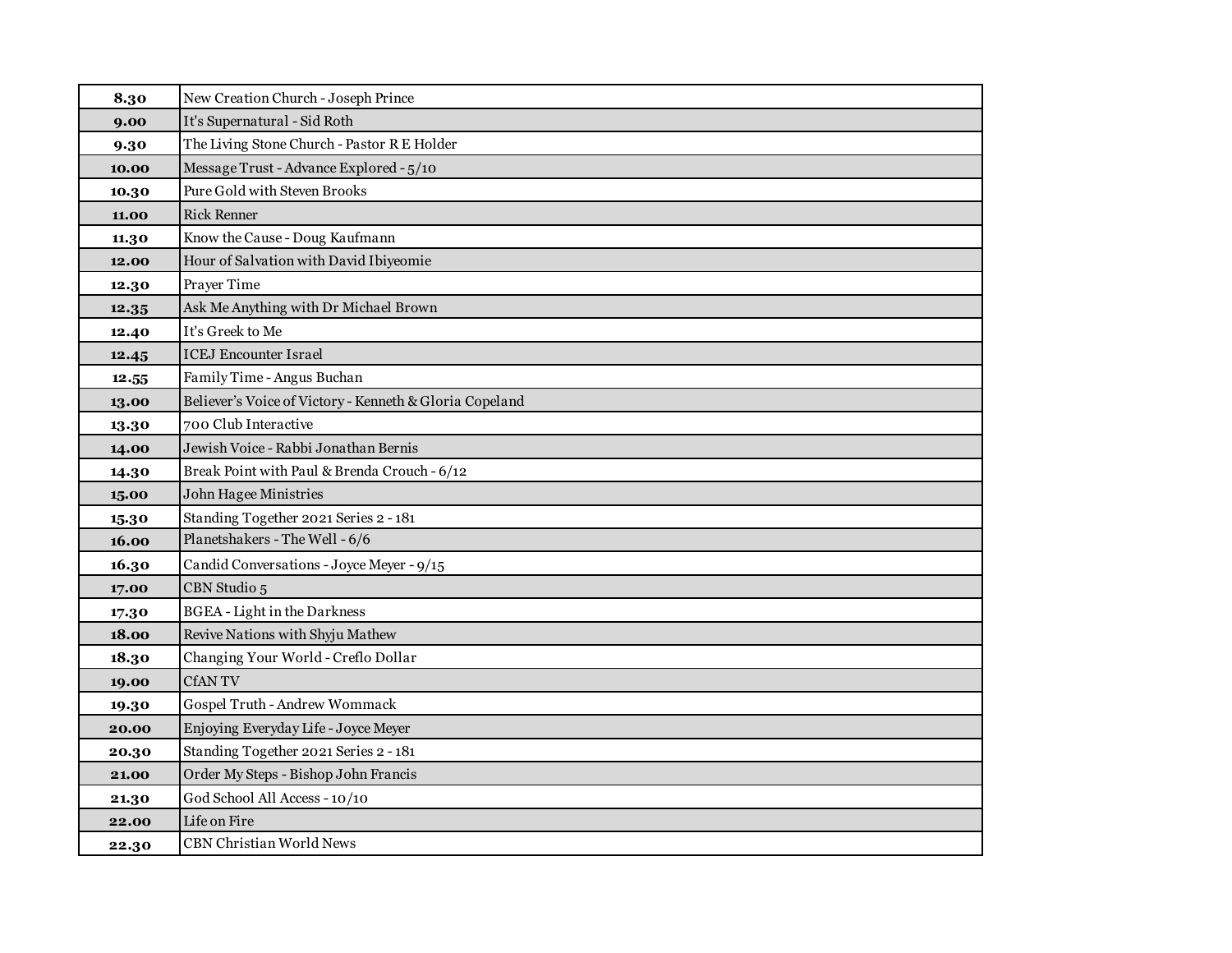| 23.00      | Break Point with Paul & Brenda Crouch - 6/12             |
|------------|----------------------------------------------------------|
| 23.30      | Candid Conversations - Joyce Meyer - 9/15                |
| 0.00       | Standing Together 2021 Series 2 - 181                    |
| 0.30       | Planetshakers - The Well - 6/6                           |
| 1.00       | God School All Access - 10/10                            |
| 1.30       | J John on Sundays                                        |
| 2.00       | Pure Gold with Steven Brooks                             |
| 2.30       | The Worship Factor - 6/6                                 |
| 3.00       | Oxford Bible Church - Derek Walker                       |
| 3.30       | Love Israel - Dr Baruch Korman                           |
| 4.00       | CBN Christian World News                                 |
| 4.30       | Jerusalem Dateline                                       |
| 5.00       | The Prayer Room                                          |
| 6.00       | END OF SCHEDULE                                          |
|            | <b>Tuesday 14th December</b>                             |
|            | <b>GOD Channel Australasia</b>                           |
| <b>AST</b> |                                                          |
| 6.00       | David Jeremiah                                           |
| 6.30       | Changing Your World - Creflo Dollar                      |
| 7.00       | Believers Walk Of Faith - Bill Winston                   |
| 7.30       | Gospel Truth - Andrew Wommack                            |
| 8.00       | Enjoying Everyday Life - Joyce Meyer                     |
| 8.30       | New Creation Church - Joseph Prince                      |
| 9.00       | The Open Door Experience with Troy Brewer                |
| 9.30       | Discovering The Jewish Jesus - Messianic Rabbi Schneider |
| 10.00      | Jewish Voice - Rabbi Jonathan Bernis                     |
| 10.30      | Love Israel - Dr Baruch Korman                           |
| 11.00      | <b>Rick Renner</b>                                       |
| 11.30      | Know the Cause - Doug Kaufmann                           |
| 12.00      | Hour of Salvation with David Ibiyeomie                   |
| 12.30      | Prayer Time                                              |
| 12.35      | Ask Me Anything with Dr Michael Brown                    |
| 12.40      | It's Greek to Me                                         |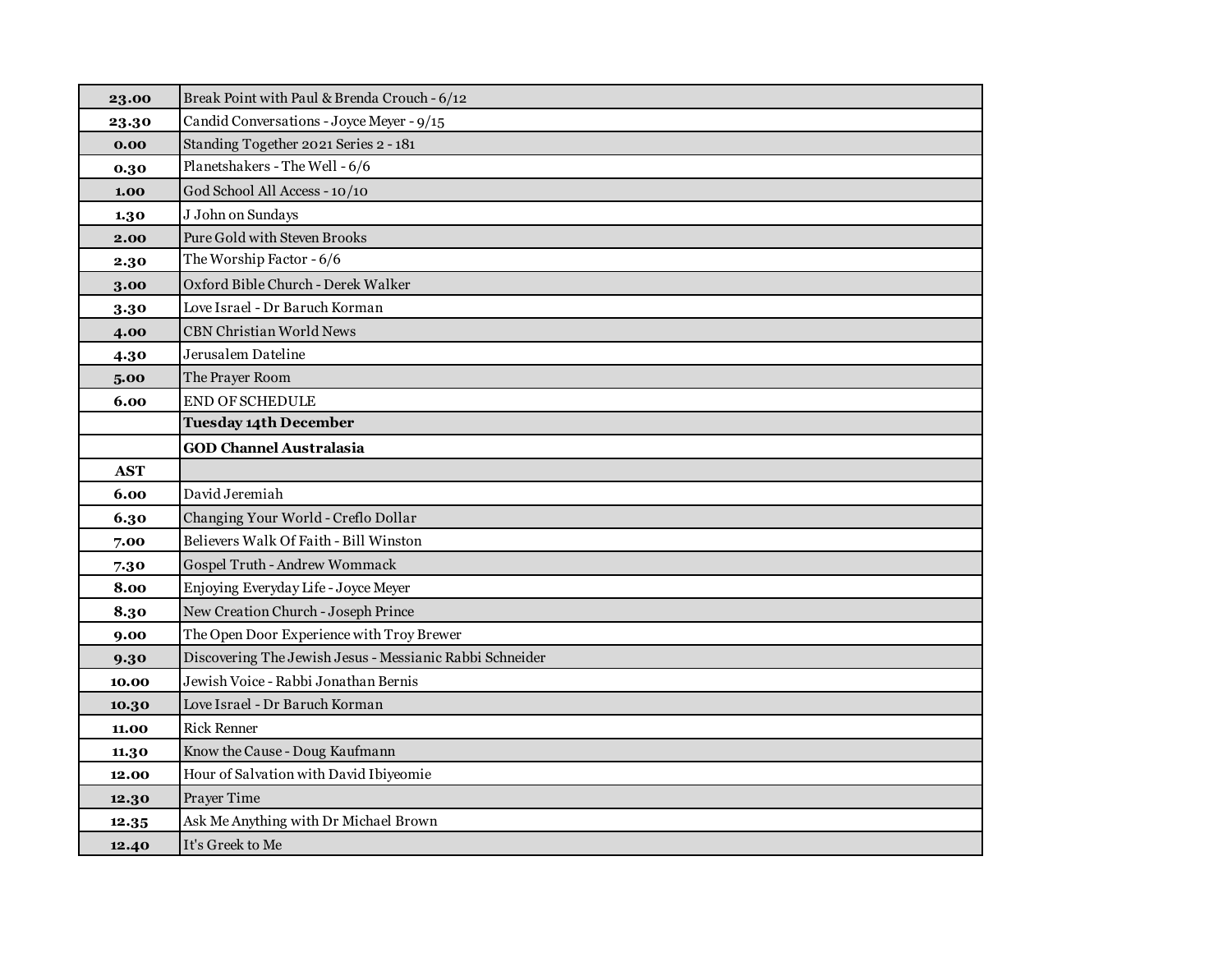| 12.45  | <b>ICEJ</b> Encounter Israel                             |
|--------|----------------------------------------------------------|
| 12.55  | Family Time - Angus Buchan                               |
| 13.00  | Believer's Voice of Victory - Kenneth & Gloria Copeland  |
| 13.30  | 700 Club Interactive                                     |
| 14.00  | Christmas Unwrapped - J John                             |
| 15.00  | John Hagee Ministries                                    |
| 15.30  | Standing Together 2021 Series 2 - 182                    |
| 16.00  | Break Point with Paul & Brenda Crouch - 6/12             |
| 16.30  | The Heart of Christmas UK                                |
| 17.30  | Discovering The Jewish Jesus - Messianic Rabbi Schneider |
| 18.00  | Manna-Fest with Perry Stone                              |
| 18.30  | Changing Your World - Creflo Dollar                      |
| 19.00  | <b>CfANTV</b>                                            |
| 19.30  | Gospel Truth - Andrew Wommack                            |
| 20.00  | Enjoying Everyday Life - Joyce Meyer                     |
| 20.30  | Standing Together 2021 Series 2 - 182                    |
| 21.00  | Travel the Road - Series 2 - 1/6                         |
| 21.30  | Passion for Jesus - Mike Bickle                          |
| 22.00  | God's Path to Propserity - 6/8                           |
| 22.30  | Apmlified - 5/9                                          |
| 23.00  | The Revival Train - Angus Buchan                         |
| 0.00   | Standing Together 2021 Series 2 - 182                    |
| 0.30   | Travel the Road - Series 2 - 1/6                         |
| 1.00   | Passion for Jesus - Mike Bickle                          |
| 1.30   | God's Path to Propserity - 6/8                           |
| 2.00   | The Prophetic Word with Dr Michelle Corral               |
| 2.30   | Manna-Fest with Perry Stone                              |
| 3.00   | The Jewish Jesus - Messianic Rabbi Schneider             |
| $3.30$ | In Touch - Charles Stanley                               |
| 4.00   | Pastor Ramiro Pena                                       |
| 4.30   | Passion for Jesus - Mike Bickle                          |
| 5.00   | The Prayer Room                                          |
| 6.00   | <b>END OF SCHEDULE</b>                                   |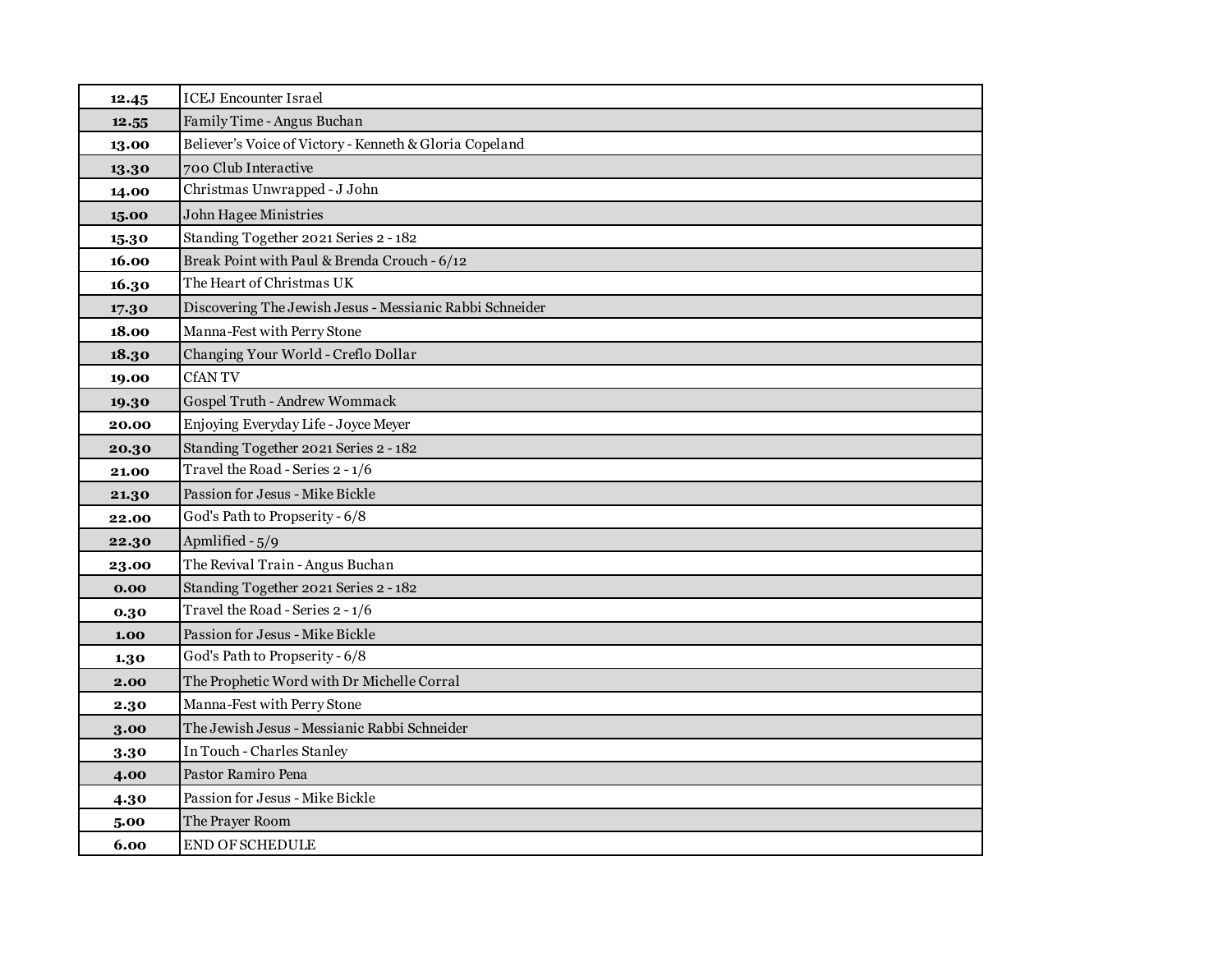|            | <b>Wednesday 15th December</b>                          |
|------------|---------------------------------------------------------|
|            | <b>GOD Channel Australasia</b>                          |
| <b>AST</b> |                                                         |
| 6.00       | David Jeremiah                                          |
| 6.30       | Changing Your World - Creflo Dollar                     |
| 7.00       | Believers Walk Of Faith - Bill Winston                  |
| 7.30       | Gospel Truth - Andrew Wommack                           |
| 8.00       | Enjoying Everyday Life - Joyce Meyer                    |
| 8.30       | New Creation Church - Joseph Prince                     |
| 9.00       | It's Supernatural - Sid Roth                            |
| 9.30       | Lift Up Jesus with Dudley Rutherford                    |
| 10.00      | Katherine Rounala TV                                    |
| 10.30      | David Hathaway                                          |
| 11.00      | <b>Rick Renner</b>                                      |
| 11.30      | Know the Cause - Doug Kaufmann                          |
| 12.00      | Hour of Salvation with David Ibiyeomie                  |
| 12.30      | Phaneroo Ministries with Apostle Grace Lubega           |
| 13.00      | Believer's Voice of Victory - Kenneth & Gloria Copeland |
| 13.30      | 700 Club Interactive                                    |
| 14.00      | Jewish Voice - Rabbi Jonathan Bernis                    |
| 14.30      | Prayer Time                                             |
| 14.35      | Ask Me Anything with Dr Michael Brown                   |
| 14.40      | It's Greek to Me                                        |
| 14.45      | <b>ICEJ Encounter Israel</b>                            |
| 14.55      | Family Time - Angus Buchan                              |
| 15.00      | John Hagee Ministries                                   |
| 15.35      | Standing Together 2021 Series 2 - 183                   |
| 16.00      | Church on the Living Edge with Mark Chironna            |
| 17.00      | A Christmas Carol - House of Heros, Netherlands         |
| 17.30      | Travel the Road - Series 2 - 1/6                        |
| 18.00      | Prophetic Witness - Billie Brim                         |
| 18.30      | Changing Your World - Creflo Dollar                     |
| 19.00      | <b>CfANTV</b>                                           |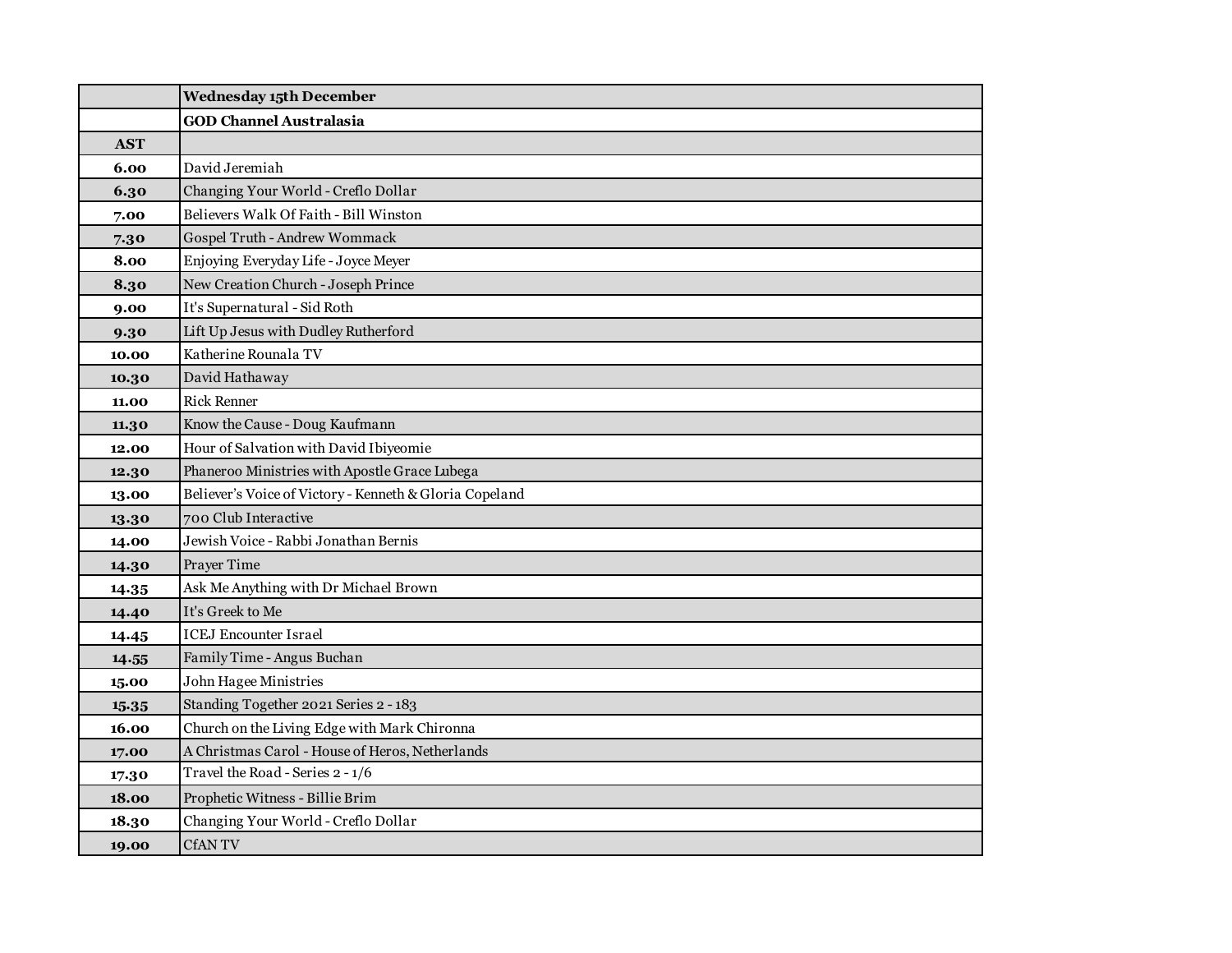| 19.30      | Gospel Truth - Andrew Wommack                                                           |
|------------|-----------------------------------------------------------------------------------------|
| 20.00      | Enjoying Everyday Life - Joyce Meyer                                                    |
| 20.30      | Standing Together 2021 Series 2 - 183                                                   |
| 21.00      | The Cry with Betty King - 33                                                            |
| 21.30      | <b>BGEA</b> - Light in the Darkness                                                     |
| 22.00      | Get Real with Ron Cantor - 34                                                           |
| 22.30      | Candid Conversations - Joyce Meyer - 9/15                                               |
| 22.30      | FILM - Christmas for a Dollar                                                           |
| 0.30       | One by One                                                                              |
| 1.00       | Revive Nations with Shyju Mathew                                                        |
| 1.30       | Discovering The Jewish Jesus - Messianic Rabbi Schneider                                |
| 2.00       | Leading The Way with Michael Youssef                                                    |
| 2.30       | Love Israel - Dr Baruch Korman                                                          |
| 3.00       | The Open Door Experience with Troy Brewer                                               |
| 3.30       | Lift Up Jesus with Dudley Rutherford                                                    |
| 4.00       | Get Real with Ron Cantor - 34                                                           |
| 4.35       | Candid Conversations - Joyce Meyer - 9/15                                               |
| 5.00       | The Prayer Room                                                                         |
| 6.00       | <b>END OF SCHEDULE</b>                                                                  |
|            | <b>Thursday 16th December</b>                                                           |
|            | <b>GOD Channel Australasia</b>                                                          |
| <b>AST</b> |                                                                                         |
| 6.00       | David Jeremiah                                                                          |
| 6.30       | Changing Your World - Creflo Dollar                                                     |
| 7.00       | Believers Walk Of Faith - Bill Winston                                                  |
| 7.30       | Gospel Truth - Andrew Wommack                                                           |
| 8.00       | Enjoying Everyday Life - Joyce Meyer                                                    |
| 8.30       | New Creation Church - Joseph Prince                                                     |
| 9.00       | Grace Grace with Nina and Michelle                                                      |
| 9.30       | Billy Graham TV                                                                         |
| 10.00      | Apmlified - 5/9                                                                         |
| 10.30      | Supernatural Life with Patricia King - 2020 - Patricia King and Robert Hotchkin - 11/27 |
| 11.00      | <b>Rick Renner</b>                                                                      |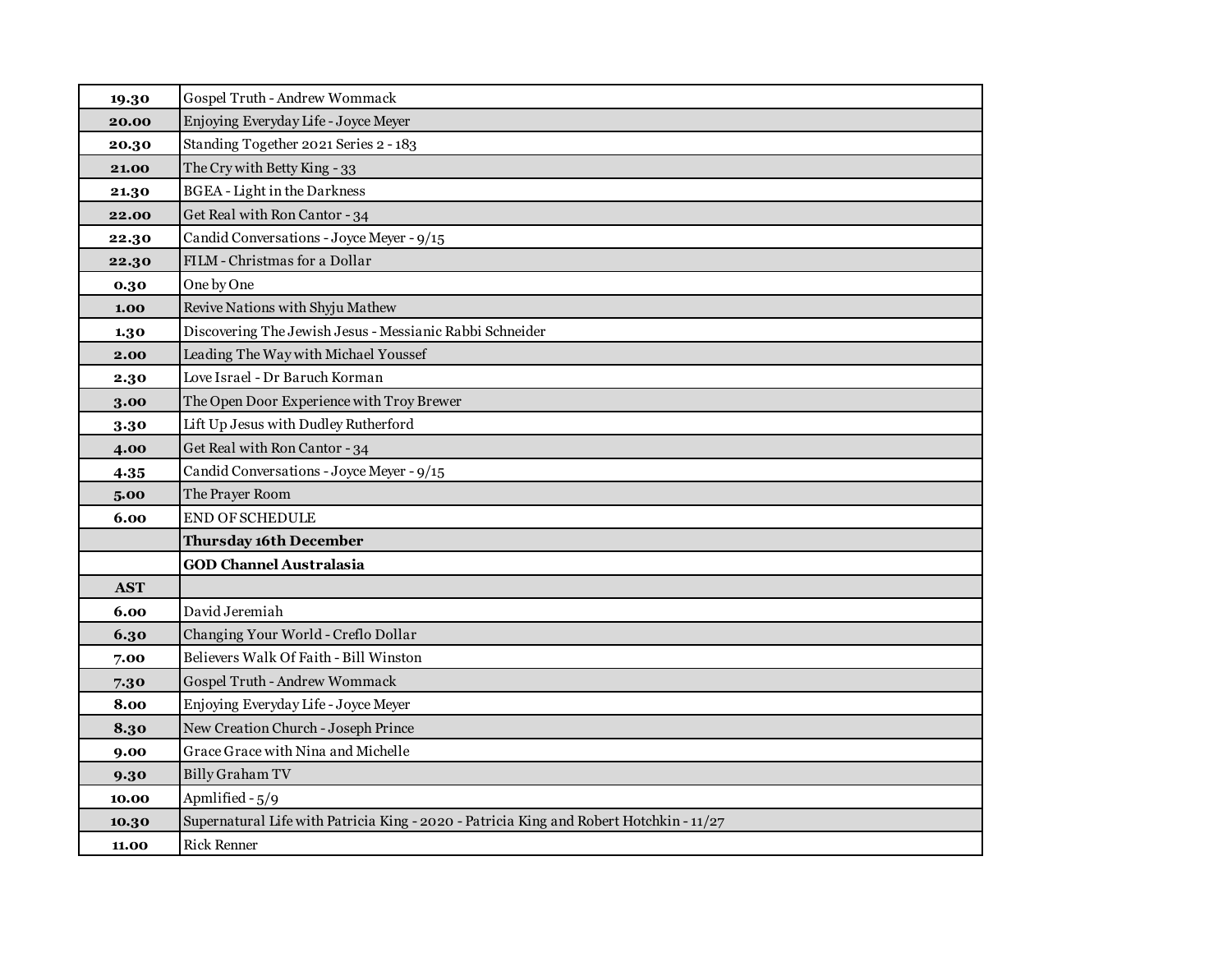| 11.30 | Know the Cause - Doug Kaufmann                                                          |
|-------|-----------------------------------------------------------------------------------------|
| 12.00 | Hour of Salvation with David Ibiyeomie                                                  |
| 12.30 | Prayer Time                                                                             |
| 12.35 | Ask Me Anything with Dr Michael Brown                                                   |
| 12.40 | It's Greek to Me                                                                        |
| 12.45 | <b>ICEJ</b> Encounter Israel                                                            |
| 12.55 | Family Time - Angus Buchan                                                              |
| 13.00 | Believer's Voice of Victory - Kenneth & Gloria Copeland                                 |
| 13.30 | Days of Glory with Pastor Robert Kayanja                                                |
| 14.00 | The Open Door Experience with Troy Brewer                                               |
| 14.30 | One by One                                                                              |
| 15.00 | John Hagee Ministries                                                                   |
| 15.30 | Standing Together 2021 Series 2 - 184                                                   |
| 16.00 | The Cry with Betty King - 33                                                            |
| 16.30 | <b>BGEA</b> - Light in the Darkness                                                     |
| 17.00 | Jewish Voice - Rabbi Jonathan Bernis                                                    |
| 17.30 | The Prophetic Word with Dr Michelle Corral                                              |
| 18.00 | Supernatural Life with Patricia King - 2020 - Patricia King and Robert Hotchkin - 11/27 |
| 18.30 | Changing Your World - Creflo Dollar                                                     |
| 19.00 | <b>CfANTV</b>                                                                           |
| 19.30 | Gospel Truth - Andrew Wommack                                                           |
| 20.00 | Enjoying Everyday Life - Joyce Meyer                                                    |
| 20.30 | Standing Together 2021 Series 2 - 184                                                   |
| 21.00 | Billy Graham Classic Crusades - No Phone                                                |
| 21.30 | Courts of Heaven with Robert Henderson - 2021 - 26                                      |
| 22.00 | Equipping the Saints - Season 2 - 11                                                    |
| 22.30 | The Worship Factor - 6/6                                                                |
| 23.00 | Planetshakers - The Well - 6/6                                                          |
| 23.30 | Unveiled Worship Conference 2021 - Jeff Deyo - The Power of the Response - 4/8          |
| 1.00  | Standing Together 2021 Series 2 - 184                                                   |
| 1.30  | The Prophetic Word with Dr Michelle Corral                                              |
| 2.00  | Courts of Heaven with Robert Henderson - 2021 - 26                                      |
| 2.30  | Equipping the Saints - Season 2 - 11                                                    |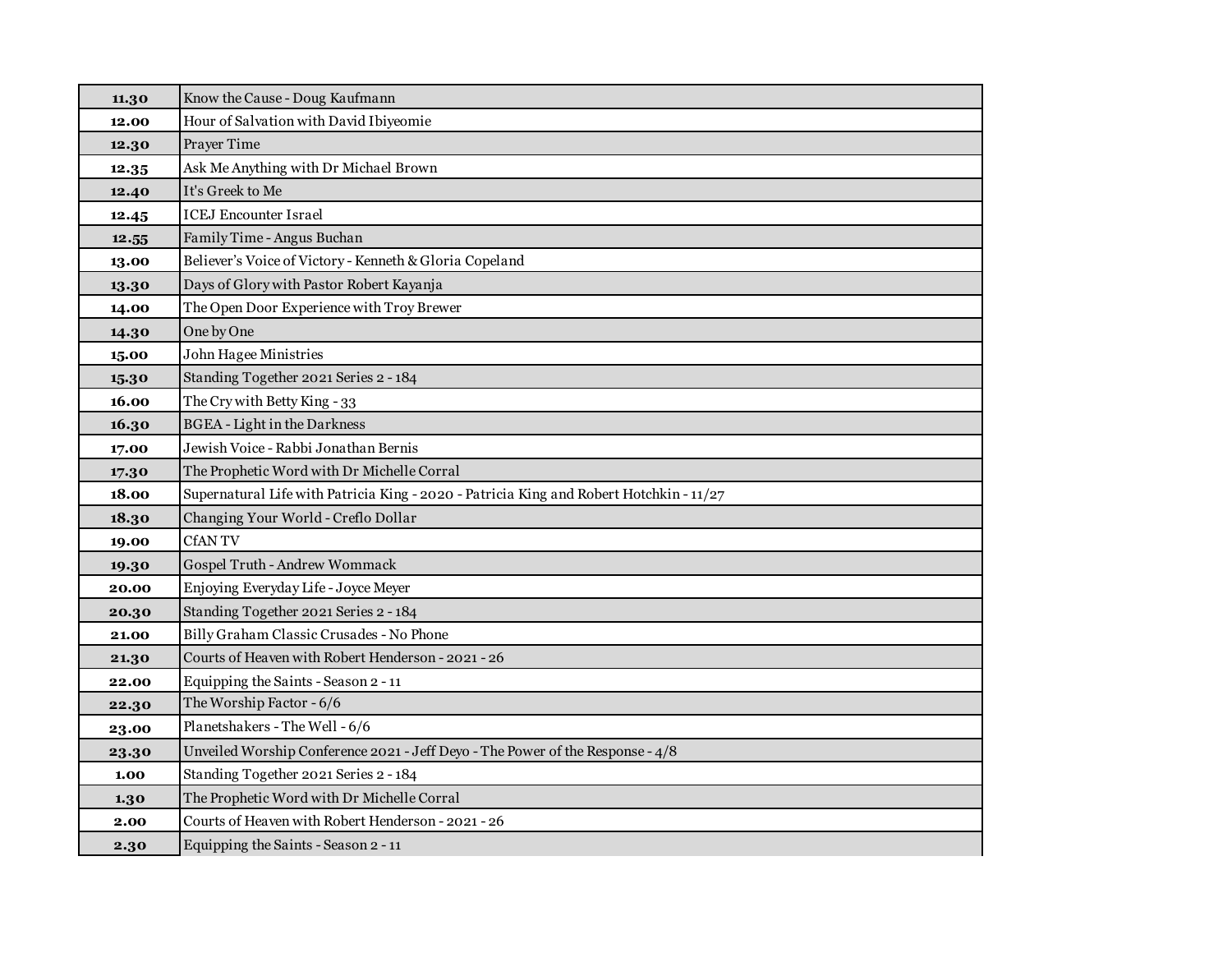| 3.00  | The Worship Factor - 6/6                                                       |
|-------|--------------------------------------------------------------------------------|
| 3.30  | Unveiled Worship Conference 2021 - Jeff Deyo - The Power of the Response - 4/8 |
| 5.00  | The Prayer Room                                                                |
| 6.00  | <b>END OF SCHEDULE</b>                                                         |
|       | <b>Friday 17th December</b>                                                    |
|       | <b>GOD Channel Australasia</b>                                                 |
| AST   |                                                                                |
| 6.00  | David Jeremiah                                                                 |
| 6.30  | Changing Your World - Creflo Dollar                                            |
| 7.00  | Believers Walk Of Faith - Bill Winston                                         |
| 7.30  | Gospel Truth - Andrew Wommack                                                  |
| 8.00  | Enjoying Everyday Life - Joyce Meyer                                           |
| 8.30  | New Creation Church - Joseph Prince                                            |
| 9.00  | Desire of All Nations                                                          |
| 9.30  | Oxford Bible Church - Derek Walker                                             |
| 10.00 | Jewish Voice - Rabbi Jonathan Bernis                                           |
| 10.30 | The Prophetic Word with Dr Michelle Corral                                     |
| 11.00 | <b>Rick Renner</b>                                                             |
| 11.30 | Know the Cause - Doug Kaufmann                                                 |
| 12.00 | Hour of Salvation with David Ibiyeomie                                         |
| 12.30 | Prayer Time                                                                    |
| 12.35 | Ask Me Anything with Dr Michael Brown                                          |
| 12.40 | It's Greek to Me                                                               |
| 12.45 | <b>ICEJ</b> Encounter Israel                                                   |
| 12.55 | Family Time - Angus Buchan                                                     |
| 13.00 | Believer's Voice of Victory - Kenneth & Gloria Copeland                        |
| 13.30 | 700 Club Interactive                                                           |
| 14.00 | World Impact with Billy Wilson                                                 |
| 14.30 | David Hathaway                                                                 |
| 15.00 | John Hagee Ministries                                                          |
| 15.30 | Standing Together 2021 Series 2 - 185                                          |
| 16.00 | Jerusalem Dateline                                                             |
| 16.30 | Amazing Facts with Doug Batchelor                                              |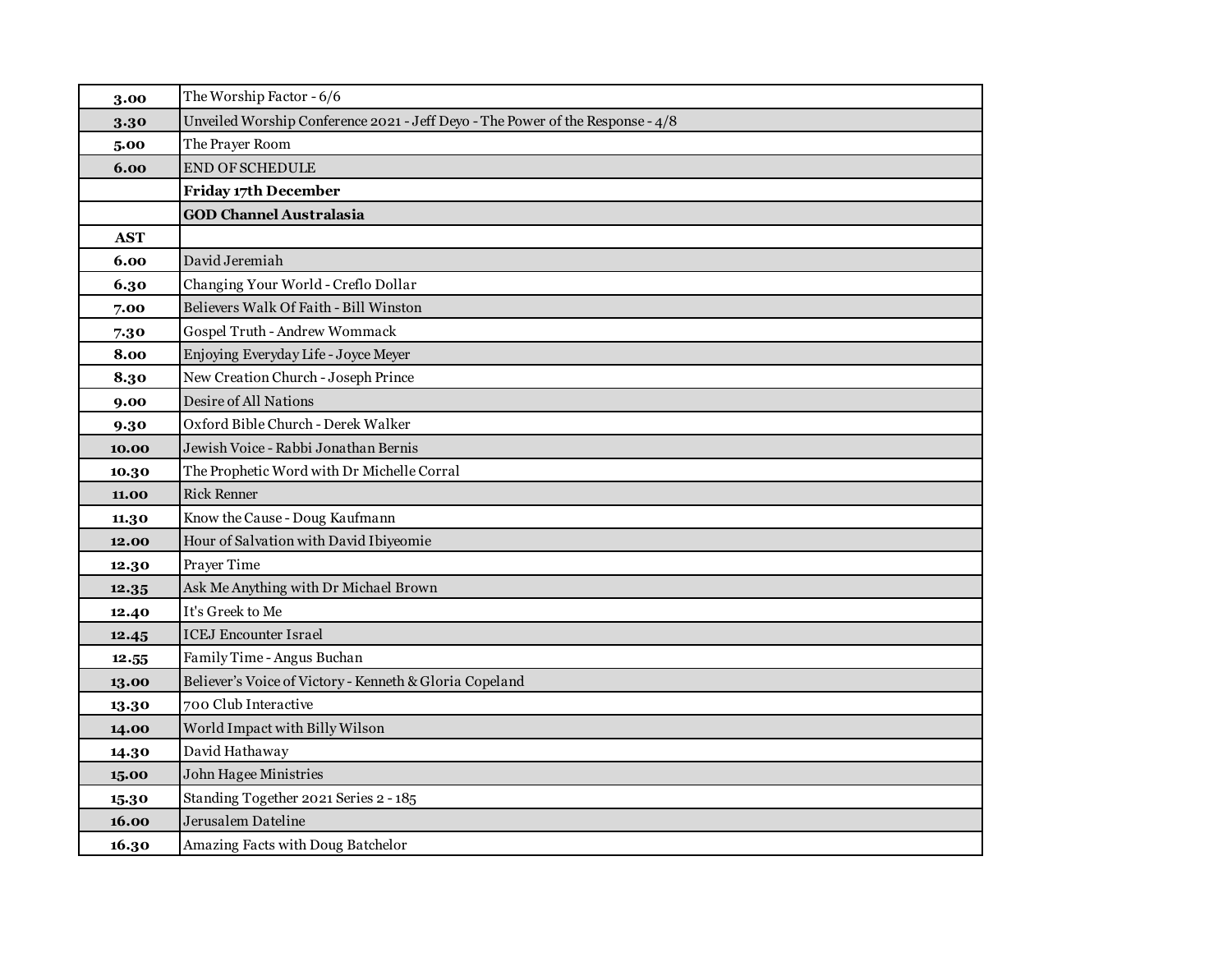| 17.00      | Pastor Ramiro Pena                                                                      |
|------------|-----------------------------------------------------------------------------------------|
| 17.30      | <b>James River TV</b>                                                                   |
| 18.00      | Life on Fire                                                                            |
| 18.30      | Changing Your World - Creflo Dollar                                                     |
| 19.00      | <b>CfANTV</b>                                                                           |
| 19.30      | Gospel Truth - Andrew Wommack                                                           |
| 20.00      | Enjoying Everyday Life - Joyce Meyer                                                    |
| 20.30      | Standing Together 2021 Series 2 - 185                                                   |
| 21.00      | Parent Compass - Series 3 - 2/14                                                        |
| 21.30      | Candid Conversations - Joyce Meyer - 10/15                                              |
| 22.00      | FILM - Lucy Shimmers and the Prince of Peace                                            |
| 23.30      | Audacious Church - Glynn Barrett - Oh Holy Night                                        |
| 0.00       | Dwelling Place Church 2018 - 10 Cities - Randy Needham - Honour and Inheritance - 10/10 |
| 0.45       | <b>CMTV</b>                                                                             |
| 1.00       | Standing Together 2021 Series 2 - 185                                                   |
| 1.30       | Parent Compass - Series 3 - 2/14                                                        |
| 2.00       | Candid Conversations - Joyce Meyer - 10/15                                              |
| 2.30       | FILM - Lucy Shimmers and the Prince of Peace                                            |
| 4.00       | Audacious Church - Glynn Barrett - Oh Holy Night                                        |
| 4.30       | Amazing Facts with Doug Batchelor                                                       |
| 5.00       | Standing Together 2021 Series 2 - 185                                                   |
| 5.30       | END OF SCHEDULE                                                                         |
|            | <b>Saturday 18th December</b>                                                           |
|            | <b>GOD Channel Australasia</b>                                                          |
| <b>AST</b> |                                                                                         |
| 5.30       | The Prayer Room                                                                         |
| 6.30       | Unveiled Worship Conference 2021 - Jeff Deyo - The Power of the Response - 4/8          |
| 8.00       | Walking by Faith - Pastor Duane Vander Klok                                             |
| 8.30       | Amazing Facts with Doug Batchelor                                                       |
| 9.00       | Apmlified - 5/9                                                                         |
| 9.30       | Parent Compass - Series 3 - 2/14                                                        |
| 10.00      | The Cry with Betty King - 33                                                            |
| 10.30      | Courts of Heaven with Robert Henderson - 2021 - 26                                      |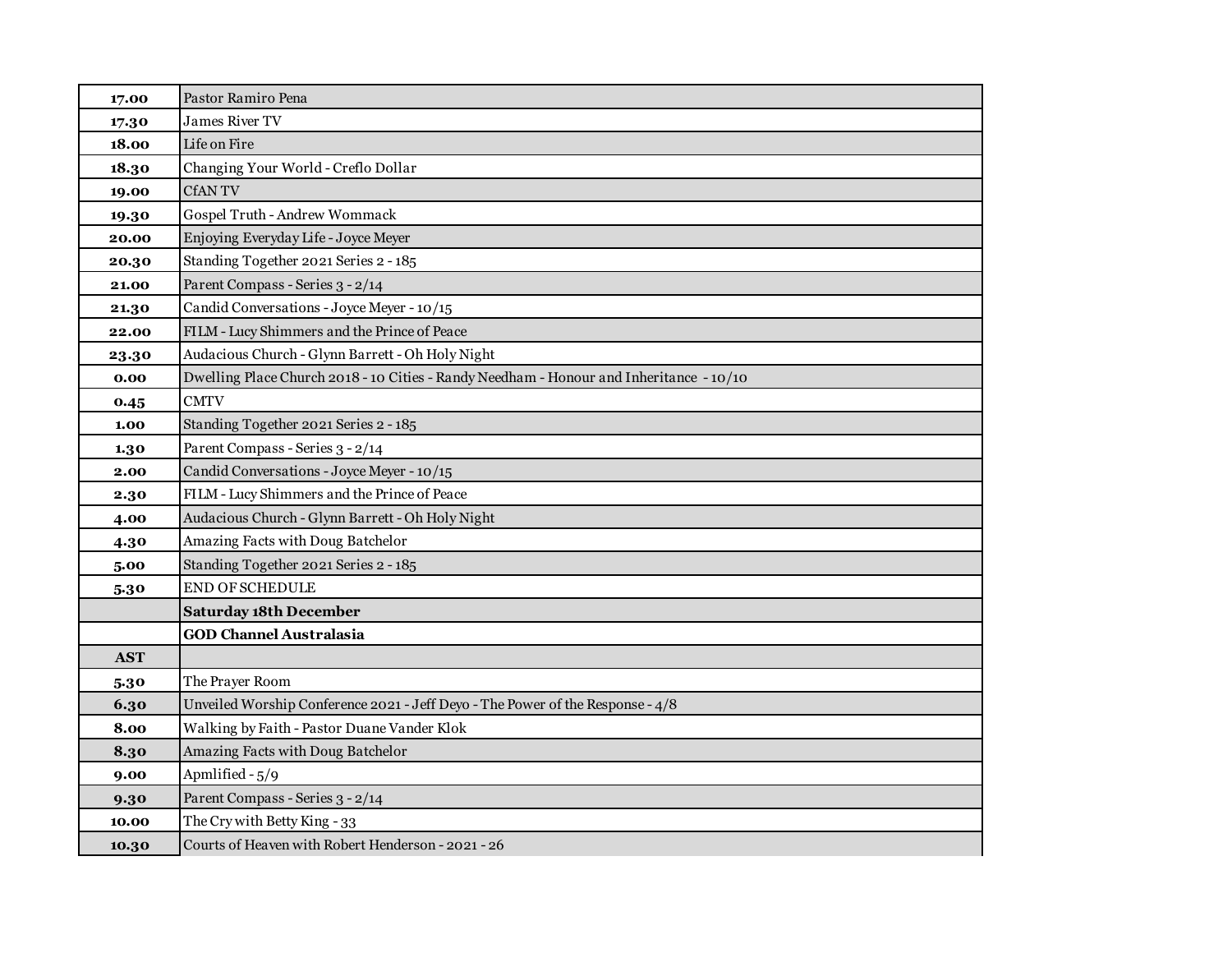| 11.00      | Discovering The Jewish Jesus - Messianic Rabbi Schneider |
|------------|----------------------------------------------------------|
| 11.30      | The Revival Train - Angus Buchan                         |
| 12.30      | Candid Conversations - Joyce Meyer - 10/15               |
| 13.00      | God School All Access - 10/10                            |
| 13.30      | ORU Chapel                                               |
| 14.30      | Desire of All Nations                                    |
| 15.00      | Billy Graham Classic Crusades - No Phone                 |
| 15.30      | Katherine Rounala TV                                     |
| 16.00      | Leading The Way with Michael Youssef                     |
| 16.30      | God's Path to Propserity - 6/8                           |
| 17.00      | Life on Fire                                             |
| 17.30      | Jewish Voice - Rabbi Jonathan Bernis                     |
| 18.00      | <b>BGEA</b> - Light in the Darkness                      |
| 18.30      | John Kilpatrick Ministries                               |
| 19.30      | Growing In Prayer with James Aladiran - 2/5              |
| 20.00      | Christmas City USA                                       |
| 21.30      | GO Deeperwith Dr Mark Chironna - Christmas Special       |
| 22.00      | Love to the Nations - Abba Sessions - 5/6                |
| 23.00      | A Christmas Carol - Kings Revival Sri Lanka              |
| 23.30      | God School All Access - 10/10                            |
| 0.00       | Planetshakers - The Well - 6/6                           |
| 0.30       | Growing In Prayer with James Aladiran - 2/5              |
| 1.00       | Christmas City USA                                       |
| 2.30       | GO Deeperwith Dr Mark Chironna - Christmas Special       |
| 3.00       | Love to the Nations - Abba Sessions - 5/6                |
| 4.00       | A Christmas Carol - Kings Revival Sri Lanka              |
| 4.30       | The Prayer Room                                          |
| 5.30       | <b>END OF SCHEDULE</b>                                   |
|            | <b>Sunday 19th December</b>                              |
|            | <b>GOD Channel Australasia</b>                           |
| <b>AST</b> |                                                          |
| 5.30       | It's Supernatural - Sid Roth                             |
| 6.00       | <b>GGC</b> Life                                          |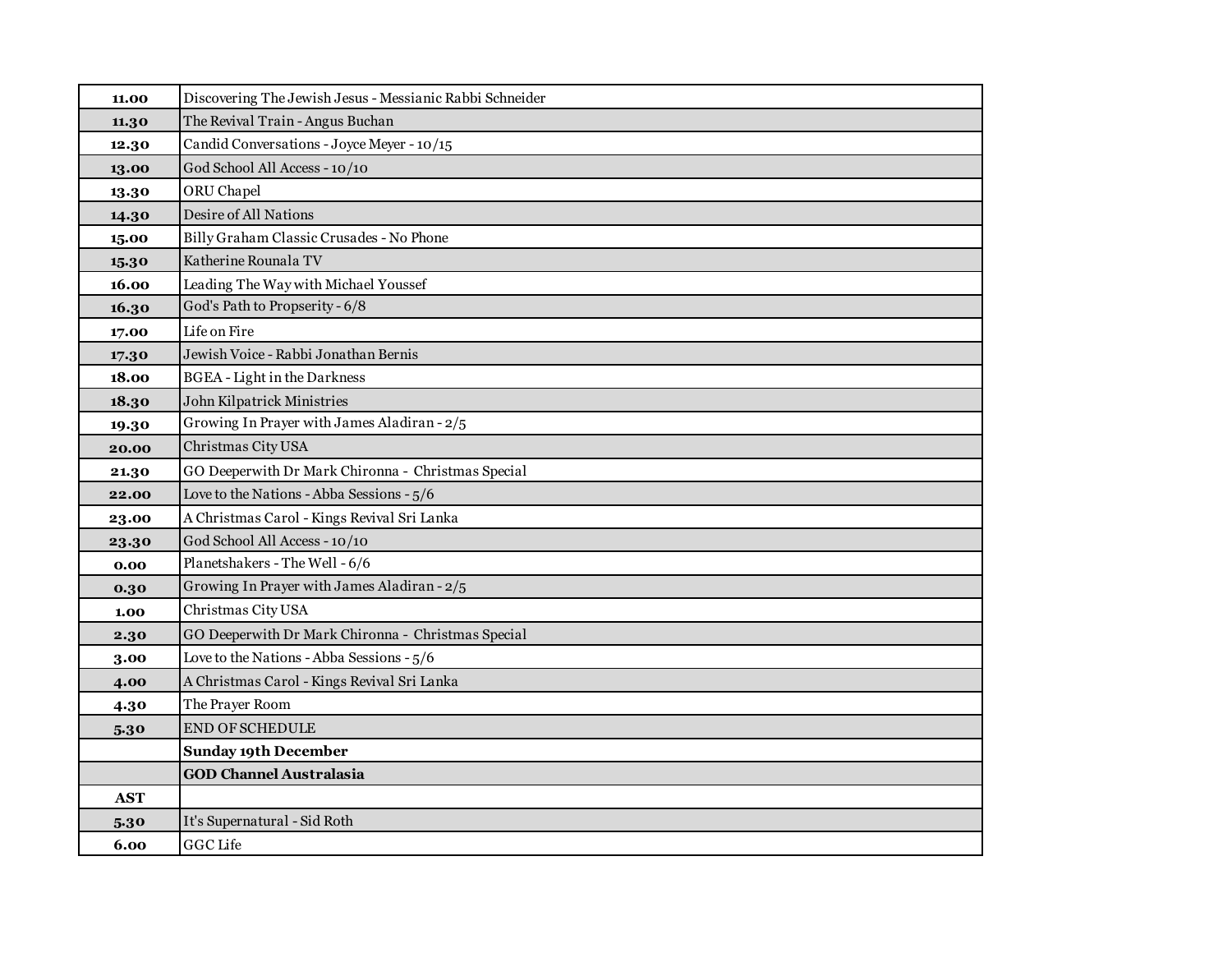| 6.30  | A Christmas Carol - House of Heros, Netherlands                                         |
|-------|-----------------------------------------------------------------------------------------|
| 7.00  | Changing Your World - Creflo Dollar                                                     |
| 7.30  | Jentezen Franklin                                                                       |
| 8.00  | David Jeremiah                                                                          |
| 8.30  | In Touch - Charles Stanley                                                              |
| 9.00  | John Ankerberg Show                                                                     |
| 9.30  | Discovering The Jewish Jesus - Messianic Rabbi Schneider                                |
| 10.00 | <b>Pastor Robert Morris Ministries</b>                                                  |
| 10.30 | J John on Sundays                                                                       |
| 11.00 | Church of His Presence Christmas Worship - 1                                            |
| 11.30 | <b>James River TV</b>                                                                   |
| 12.00 | Daniel Kolenda                                                                          |
| 12.30 | It's Supernatural - Sid Roth                                                            |
| 13.00 | In Touch - Charles Stanley                                                              |
| 13.30 | Jewish Voice - Rabbi Jonathan Bernis                                                    |
| 14.00 | Love Israel - Dr Baruch Korman                                                          |
| 14.30 | Apmlified - 5/9                                                                         |
| 15.00 | Leading The Way with Michael Youssef                                                    |
| 15.30 | Brian Houston @ Hillsong TV                                                             |
| 16.00 | John Hagee Ministries                                                                   |
| 17.00 | J John on Sundays                                                                       |
| 17.30 | John Kilpatrick Ministries                                                              |
| 18.30 | Church on the Living Edge with Mark Chironna                                            |
| 19.30 | Standing Together 2021 Series 2 - 185                                                   |
| 20.00 | Supernatural Life with Patricia King - 2020 - Patricia King and Robert Hotchkin - 12/27 |
| 20.30 | GO Train Christmas Special                                                              |
| 21.00 | Audacious Church - TBC                                                                  |
| 21.30 | <b>BGEA</b> - Christmas Special                                                         |
| 22.00 | Unveiled Worship Conference 2021 - Bob Sorge - The Son of the People - 5/8              |
| 23.30 | Standing Together 2021 Series 2 - 185                                                   |
| 0.00  | Supernatural Life with Patricia King - 2020 - Patricia King and Robert Hotchkin - 12/27 |
| 0.30  | Message Trust - Advance Explored - 6/10                                                 |
| 1.00  | Prophetic Witness - Billie Brim                                                         |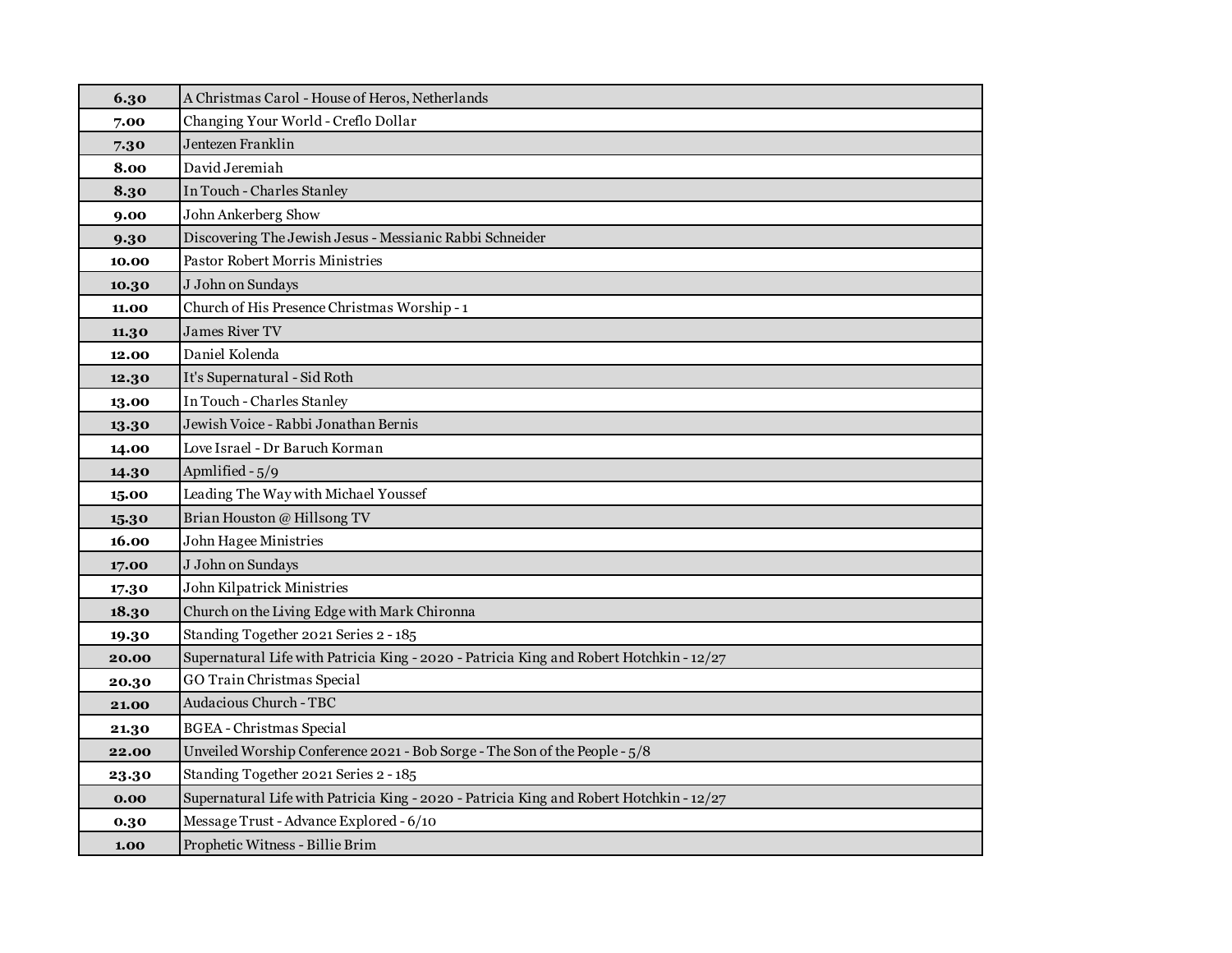| 1.30       | Audacious Church - TBC                                                                  |
|------------|-----------------------------------------------------------------------------------------|
| 2.00       | Global Ventures - John Smithwick - Series 3 - 1/10                                      |
| 2.35       | Unveiled Worship Conference 2021 - Bob Sorge - The Son of the People - 5/8              |
| 4.00       | Standing Together 2021 Series 2 - 185                                                   |
| 4.30       | Supernatural Life with Patricia King - 2020 - Patricia King and Robert Hotchkin - 12/27 |
| 5.00       | The Prayer Room                                                                         |
| 6.00       | <b>END OF SCHEDULE</b>                                                                  |
|            | <b>Monday 20th December</b>                                                             |
|            | <b>GOD Channel Australasia</b>                                                          |
| <b>AST</b> |                                                                                         |
| 6.00       | David Jeremiah                                                                          |
| 6.30       | Changing Your World - Creflo Dollar                                                     |
| 7.00       | Believers Walk Of Faith - Bill Winston                                                  |
| 7.30       | Gospel Truth - Andrew Wommack                                                           |
| 8.00       | Enjoying Everyday Life - Joyce Meyer                                                    |
| 8.30       | New Creation Church - Joseph Prince                                                     |
| 9.00       | It's Supernatural - Sid Roth                                                            |
| 9.30       | The Living Stone Church - Pastor R E Holder                                             |
| 10.00      | Message Trust - Advance Explored - 6/10                                                 |
| 10.30      | Pure Gold with Steven Brooks                                                            |
| 11.00      | <b>Rick Renner</b>                                                                      |
| 11.30      | Know the Cause - Doug Kaufmann                                                          |
| 12.00      | Hour of Salvation with David Ibiyeomie                                                  |
| 12.30      | Prayer Time                                                                             |
| 12.35      | Ask Me Anything with Dr Michael Brown                                                   |
| 12.40      | It's Greek to Me                                                                        |
| 12.45      | <b>ICEJ Encounter Israel</b>                                                            |
| 12.55      | Family Time - Angus Buchan                                                              |
| 13.00      | Believer's Voice of Victory - Kenneth & Gloria Copeland                                 |
| 13.30      | 700 Club Interactive                                                                    |
| 14.00      | Jewish Voice - Rabbi Jonathan Bernis                                                    |
| 14.30      | Break Point with Paul & Brenda Crouch - 7/12                                            |
| 15.00      | John Hagee Ministries                                                                   |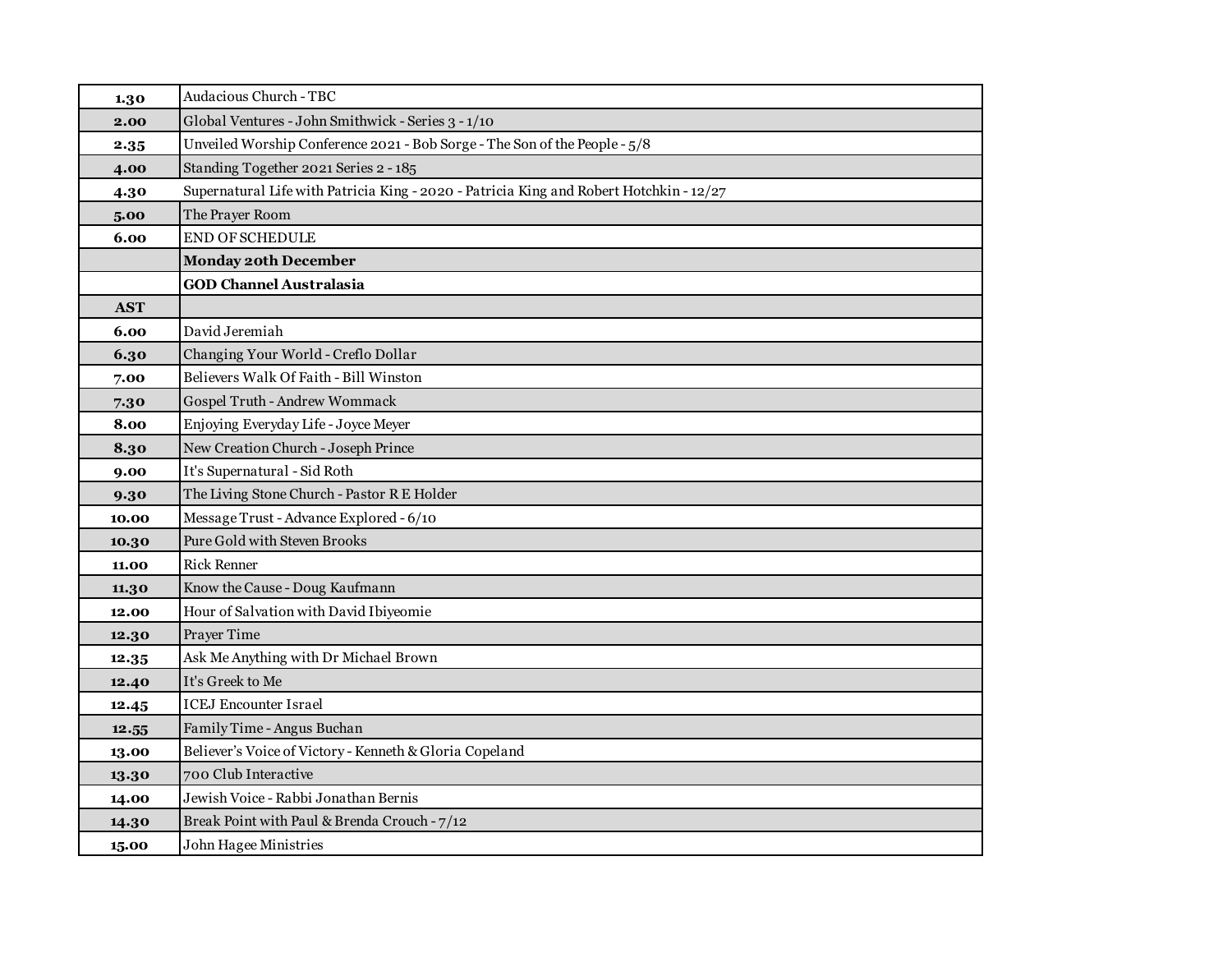| 15.30 | Standing Together 2021 Series 2 - 186        |
|-------|----------------------------------------------|
| 16.00 | Christmas Unwrapped - J John                 |
| 16.30 | Documentary - On Earth as in Heaven          |
| 17.00 | CBN Studio 5                                 |
| 17.30 | Get Real with Ron Cantor - 34                |
| 18.00 | Revive Nations with Shyju Mathew             |
| 18.30 | Changing Your World - Creflo Dollar          |
| 19.00 | <b>BGEA</b> - Light in the Darkness          |
| 19.30 | Gospel Truth - Andrew Wommack                |
| 20.00 | Enjoying Everyday Life - Joyce Meyer         |
| 20.30 | Standing Together 2021 Series 2 - 186        |
| 21.00 | Order My Steps - Bishop John Francis         |
| 21.30 | Documentary - The Shawn Miracle              |
| 22.00 | Life on Fire                                 |
| 22.30 | <b>CBN Christian World News</b>              |
| 23.00 | Break Point with Paul & Brenda Crouch - 7/12 |
| 23.30 | A Christmas Carol - Kings Revival Sri Lanka  |
| 0.00  | Standing Together 2021 Series 2 - 186        |
| 0.30  | Order My Steps - Bishop John Francis         |
| 1.00  | Documentary - The Shawn Miracle              |
| 1.30  | J John on Sundays                            |
| 2.00  | Pure Gold with Steven Brooks                 |
| 2.30  | Audacious Church - TBC                       |
| 3.00  | Oxford Bible Church - Derek Walker           |
| 3.30  | Love Israel - Dr Baruch Korman               |
| 4.00  | <b>CBN Christian World News</b>              |
| 4.30  | Jerusalem Dateline                           |
| 5.00  | The Prayer Room                              |
| 6.00  | END OF SCHEDULE                              |
|       | <b>Tuesday 21st December</b>                 |
|       | <b>GOD Channel Australasia</b>               |
| AST   |                                              |
| 6.00  | David Jeremiah                               |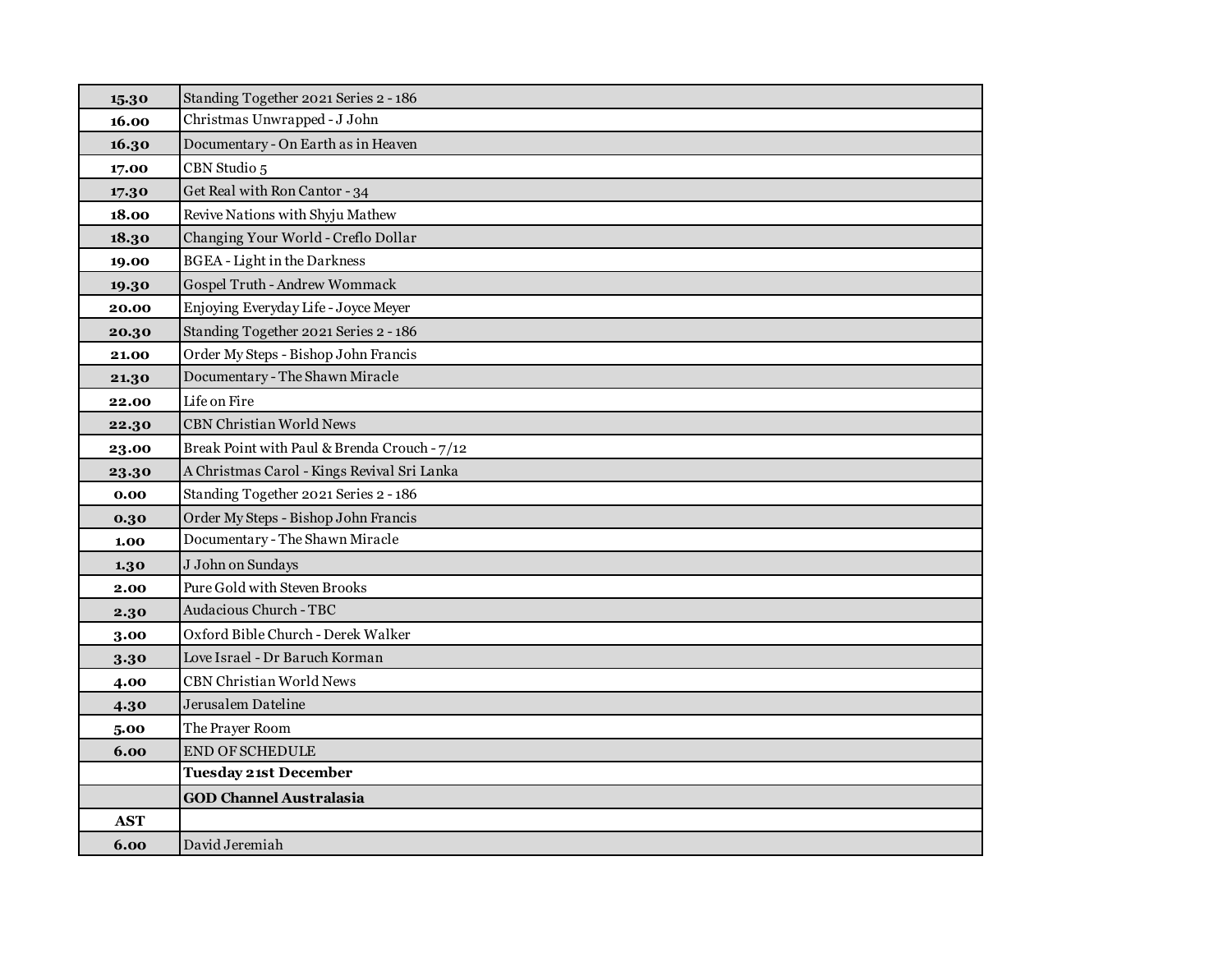| 6.30  | Changing Your World - Creflo Dollar                      |
|-------|----------------------------------------------------------|
| 7.00  | Believers Walk Of Faith - Bill Winston                   |
| 7.30  | Gospel Truth - Andrew Wommack                            |
| 8.00  | Enjoying Everyday Life - Joyce Meyer                     |
| 8.30  | New Creation Church - Joseph Prince                      |
| 9.00  | The Open Door Experience with Troy Brewer                |
| 9.30  | Discovering The Jewish Jesus - Messianic Rabbi Schneider |
| 10.00 | Jewish Voice - Rabbi Jonathan Bernis                     |
| 10.30 | Love Israel - Dr Baruch Korman                           |
| 11.00 | <b>Rick Renner</b>                                       |
| 11.30 | Know the Cause - Doug Kaufmann                           |
| 12.00 | Hour of Salvation with David Ibiyeomie                   |
| 12.30 | Prayer Time                                              |
| 12.35 | Ask Me Anything with Dr Michael Brown                    |
| 12.40 | It's Greek to Me                                         |
| 12.45 | <b>ICEJ Encounter Israel</b>                             |
| 12.55 | Family Time - Angus Buchan                               |
| 13.00 | Believer's Voice of Victory - Kenneth & Gloria Copeland  |
| 13.30 | 700 Club Interactive                                     |
| 14.00 | Audacious Church - TBC                                   |
| 14.30 | Church of His Presence Christmas Worship - 1             |
| 15.00 | John Hagee Ministries                                    |
| 15.30 | Standing Together 2021 Series 2 - 187                    |
| 16.00 | Break Point with Paul & Brenda Crouch - 7/12             |
| 16.30 | GO Deeperwith Dr Mark Chironna - Christmas Special       |
| 17.00 | <b>BGEA</b> - Light in the Darkness                      |
| 17.30 | Discovering The Jewish Jesus - Messianic Rabbi Schneider |
| 18.00 | Manna-Fest with Perry Stone                              |
| 18.30 | Changing Your World - Creflo Dollar                      |
| 19.00 | <b>CfANTV</b>                                            |
| 19.30 | Gospel Truth - Andrew Wommack                            |
| 20.00 | Enjoying Everyday Life - Joyce Meyer                     |
| 20.30 | Standing Together 2021 Series 2 - 187                    |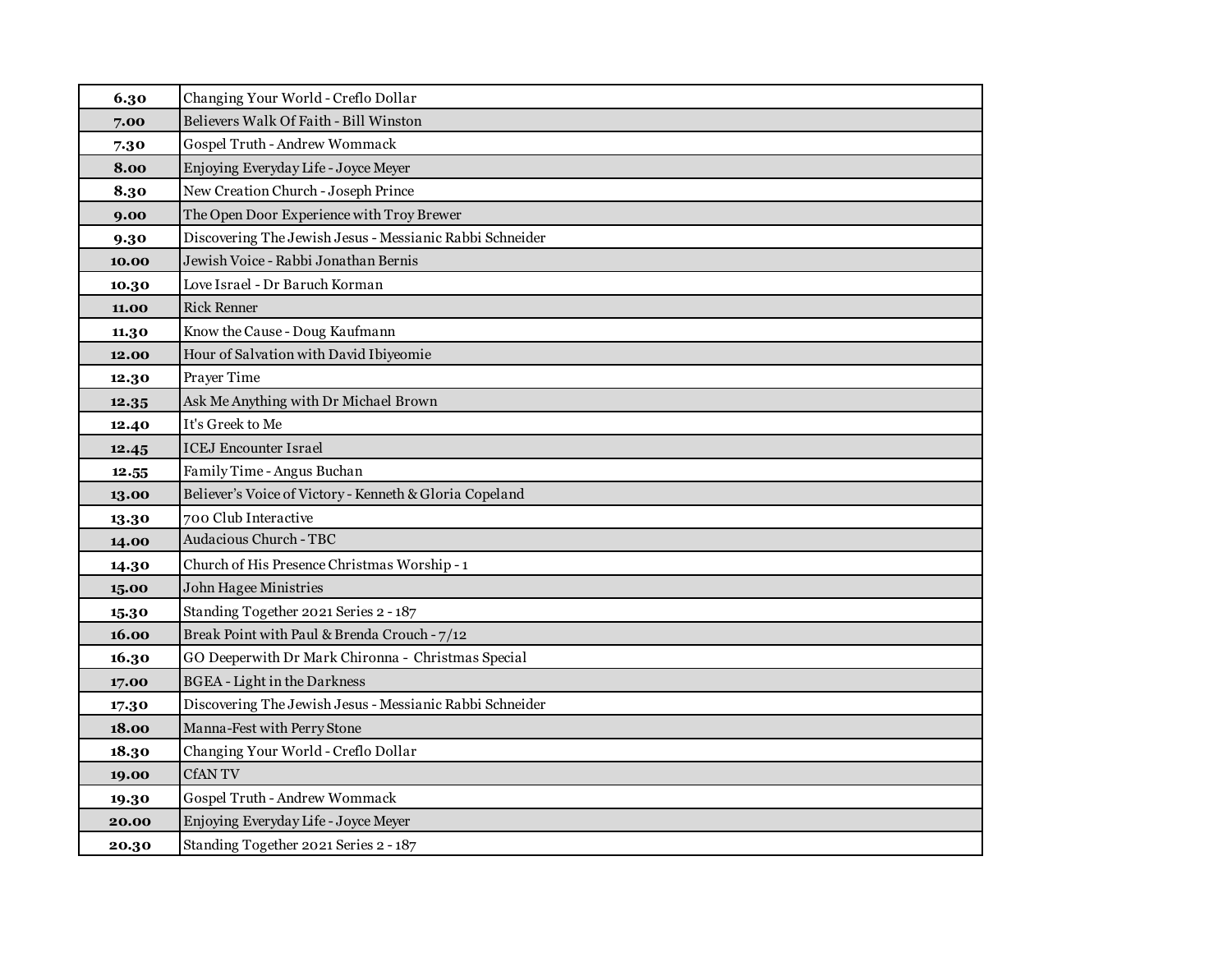| 21.00      | Travel the Road - Series 2 - 2/6             |
|------------|----------------------------------------------|
| 21.30      | Passion for Jesus - Mike Bickle              |
| 22.00      | God's Path to Propserity - 7/8               |
| 22.30      | Apmlified - 6/9                              |
| 23.00      | The Revival Train - Angus Buchan             |
| 0.00       | Standing Together 2021 Series 2 - 187        |
| 0.30       | Travel the Road - Series 2 - 2/6             |
| 1.00       | Passion for Jesus - Mike Bickle              |
| 1.35       | God's Path to Propserity - 7/8               |
| 2.00       | The Prophetic Word with Dr Michelle Corral   |
| 2.30       | Manna-Fest with Perry Stone                  |
| 3.00       | The Jewish Jesus - Messianic Rabbi Schneider |
| 3.30       | In Touch - Charles Stanley                   |
| 4.00       | Pastor Ramiro Pena                           |
| 4.30       | Passion for Jesus - Mike Bickle              |
| 5.00       | The Prayer Room                              |
| 6.00       | <b>END OF SCHEDULE</b>                       |
|            |                                              |
|            | <b>Wednesday 22nd December</b>               |
|            | <b>GOD Channel Australasia</b>               |
| <b>AST</b> |                                              |
| 6.00       | David Jeremiah                               |
| 6.30       | Changing Your World - Creflo Dollar          |
| 7.00       | Believers Walk Of Faith - Bill Winston       |
| 7.30       | Gospel Truth - Andrew Wommack                |
| 8.00       | Enjoying Everyday Life - Joyce Meyer         |
| 8.30       | New Creation Church - Joseph Prince          |
| 9.00       | It's Supernatural - Sid Roth                 |
| 9.30       | Lift Up Jesus with Dudley Rutherford         |
| 10.00      | Katherine Rounala TV                         |
| 10.30      | David Hathaway                               |
| 11.00      | <b>Rick Renner</b>                           |
| 11.30      | Know the Cause - Doug Kaufmann               |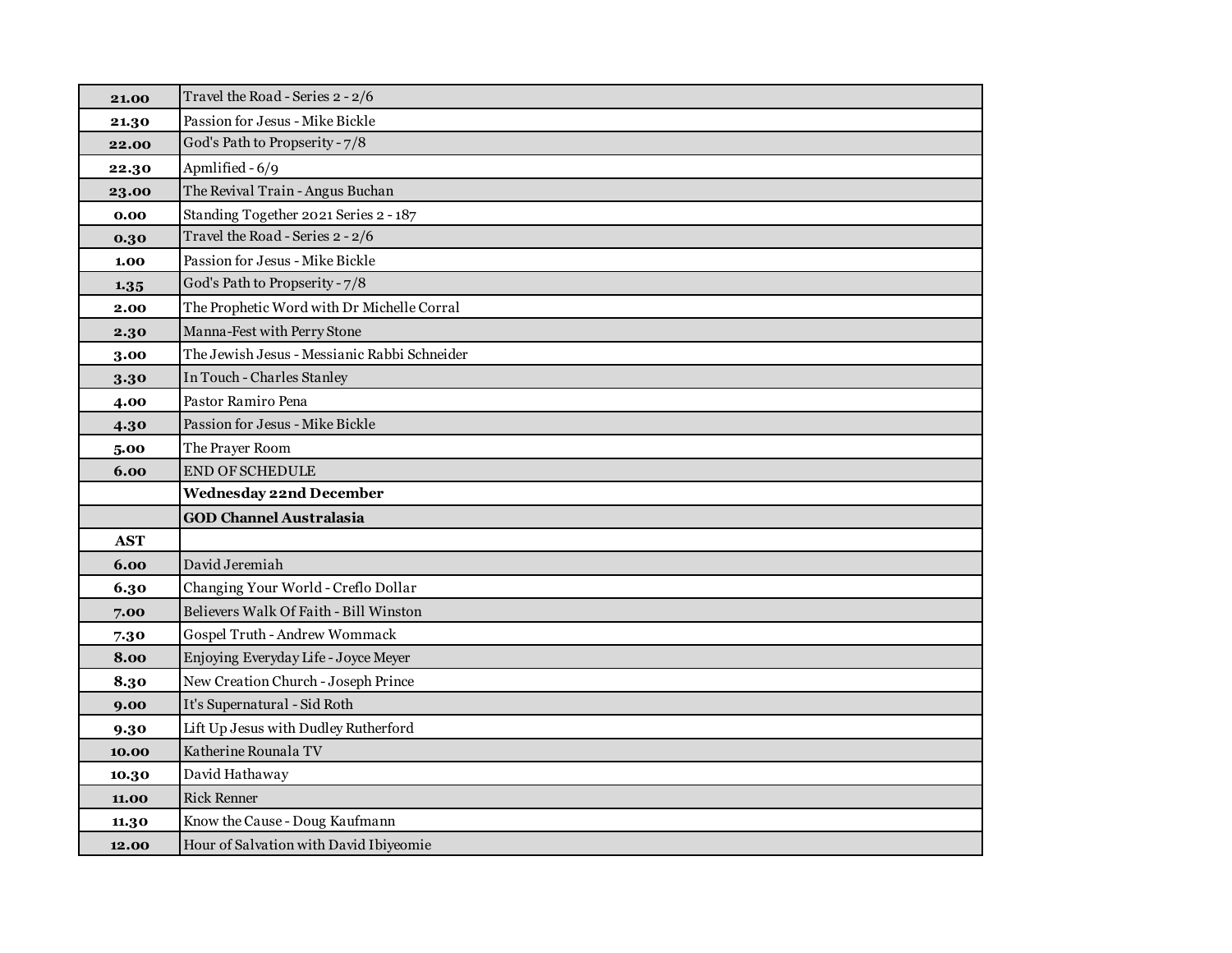| 12.30 | Phaneroo Ministries with Apostle Grace Lubega            |
|-------|----------------------------------------------------------|
| 13.00 | Believer's Voice of Victory - Kenneth & Gloria Copeland  |
| 13.30 | 700 Club Interactive                                     |
| 14.00 | Jewish Voice - Rabbi Jonathan Bernis                     |
| 14.30 | <b>BGEA</b> - Light in the Darkness                      |
| 15.00 | John Hagee Ministries                                    |
| 15.35 | Standing Together 2021 Series 2 - 188                    |
| 16.00 | Church on the Living Edge with Mark Chironna             |
| 17.00 | A Christmas Carol - House of Heros, Netherlands          |
| 17.30 | GO Train Christmas Special                               |
| 18.00 | Prophetic Witness - Billie Brim                          |
| 18.30 | Changing Your World - Creflo Dollar                      |
| 19.00 | <b>CfANTV</b>                                            |
| 19.30 | Gospel Truth - Andrew Wommack                            |
| 20.00 | Enjoying Everyday Life - Joyce Meyer                     |
| 20.30 | Standing Together 2021 Series 2 - 188                    |
| 21.00 | The Cry with Betty King - 34                             |
| 21.30 | ORU Chrisatmas Special - 30 Minute                       |
| 22.00 | Get Real with Ron Cantor - 35                            |
| 22.30 | FILM - Christmas Child                                   |
| 23.30 | Standing Together 2021 Series 2 - 188                    |
| 0.00  | The Cry with Betty King - 34                             |
| 0.30  | One by One                                               |
| 1.00  | Revive Nations with Shyju Mathew                         |
| 1.30  | Discovering The Jewish Jesus - Messianic Rabbi Schneider |
| 2.00  | Leading The Way with Michael Youssef                     |
| 2.30  | Love Israel - Dr Baruch Korman                           |
| 3.00  | The Open Door Experience with Troy Brewer                |
| 3.30  | Lift Up Jesus with Dudley Rutherford                     |
| 4.00  | Candid Conversations - Joyce Meyer - 10/15               |
| 4.35  | Get Real with Ron Cantor - 35                            |
| 5.00  | The Prayer Room                                          |
| 6.00  | <b>END OF SCHEDULE</b>                                   |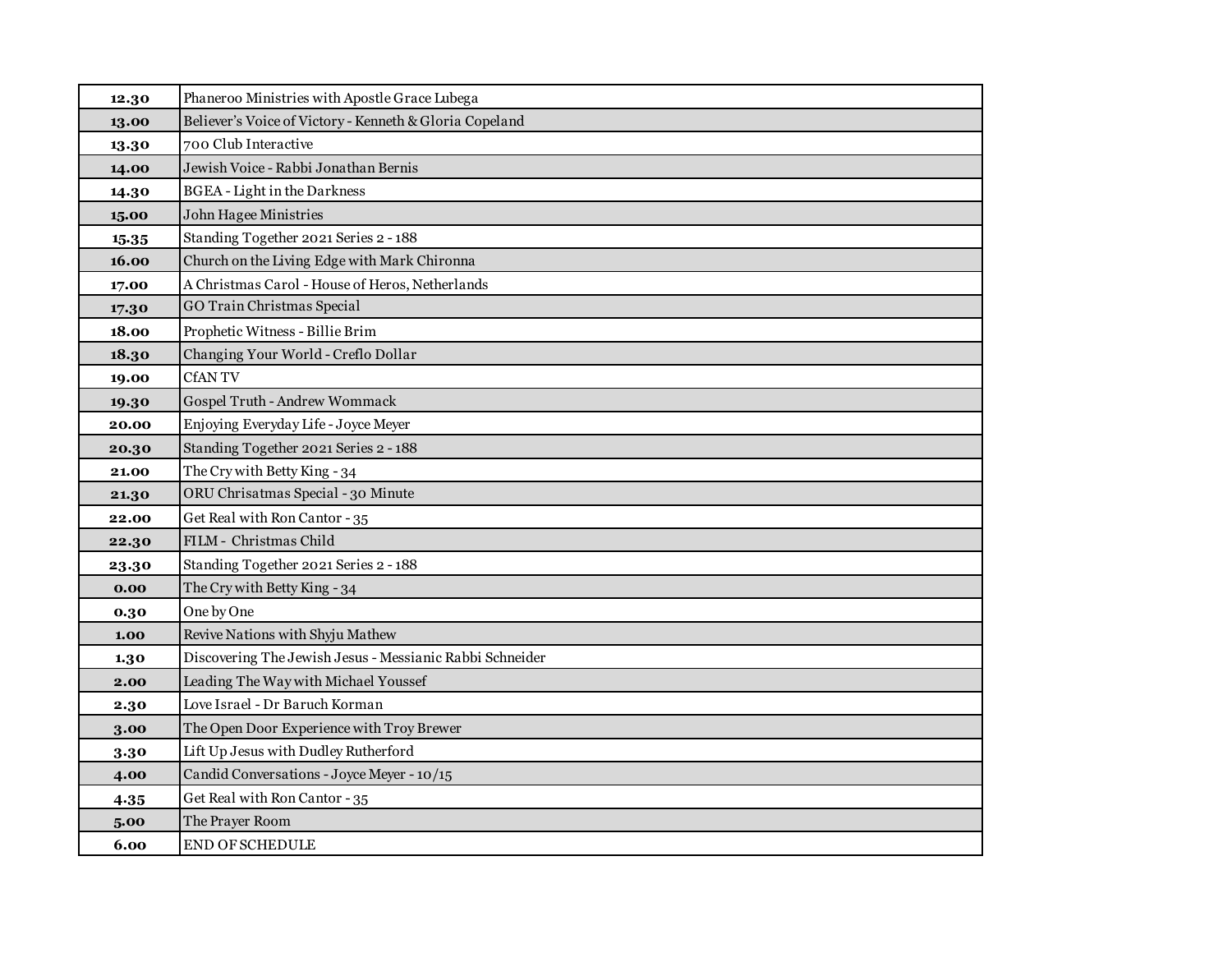|            | Thursday 23rd December                                                                  |
|------------|-----------------------------------------------------------------------------------------|
|            | <b>GOD Channel Australasia</b>                                                          |
| <b>AST</b> |                                                                                         |
| 6.00       | David Jeremiah                                                                          |
| 6.30       | Changing Your World - Creflo Dollar                                                     |
| 7.00       | Believers Walk Of Faith - Bill Winston                                                  |
| 7.30       | Gospel Truth - Andrew Wommack                                                           |
| 8.00       | Enjoying Everyday Life - Joyce Meyer                                                    |
| 8.30       | New Creation Church - Joseph Prince                                                     |
| 9.00       | Grace Grace with Nina and Michelle                                                      |
| 9.30       | Billy Graham TV                                                                         |
| 10.00      | Apmlified - 6/9                                                                         |
| 10.30      | Supernatural Life with Patricia King - 2020 - Patricia King and Robert Hotchkin - 12/27 |
| 11.00      | <b>Rick Renner</b>                                                                      |
| 11.30      | Know the Cause - Doug Kaufmann                                                          |
| 12.00      | Hour of Salvation with David Ibiyeomie                                                  |
| 12.30      | Prayer Time                                                                             |
| 12.35      | Ask Me Anything with Dr Michael Brown                                                   |
| 12.40      | It's Greek to Me                                                                        |
| 12.45      | <b>ICEJ Encounter Israel</b>                                                            |
| 12.55      | Family Time - Angus Buchan                                                              |
| 13.00      | Believer's Voice of Victory - Kenneth & Gloria Copeland                                 |
| 13.30      | Days of Glory with Pastor Robert Kayanja                                                |
| 14.00      | The Open Door Experience with Troy Brewer                                               |
| 14.30      | One by One                                                                              |
| 15.00      | John Hagee Ministries                                                                   |
| 15.30      | Standing Together 2021 Series 2 - 189                                                   |
| 16.00      | The Cry with Betty King - 34                                                            |
| 16.30      | <b>CBN Christian World News</b>                                                         |
| 17.00      | Jewish Voice - Rabbi Jonathan Bernis                                                    |
| 17.30      | The Prophetic Word with Dr Michelle Corral                                              |
| 18.00      | Supernatural Life with Patricia King - 2020 - Patricia King and Robert Hotchkin - 12/27 |
| 18.30      | Changing Your World - Creflo Dollar                                                     |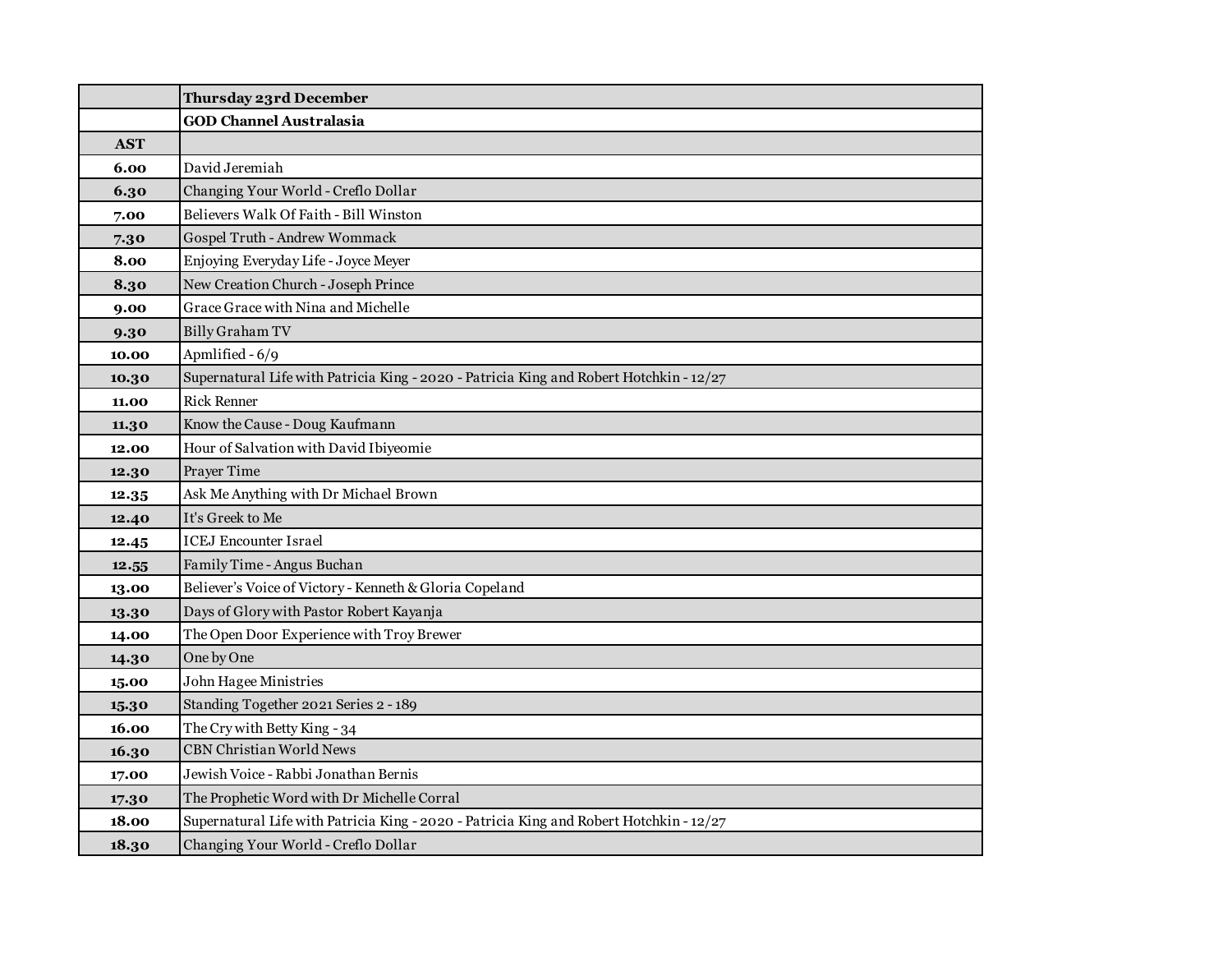| 19.00      | <b>BGEA</b> - Light in the Darkness                                        |
|------------|----------------------------------------------------------------------------|
| 19.30      | Gospel Truth - Andrew Wommack                                              |
| 20.00      | Enjoying Everyday Life - Joyce Meyer                                       |
| 20.30      | Standing Together 2021 Series 2 - 189                                      |
| 21.00      | Billy Graham Classic Crusades - No Phone                                   |
| 21.30      | Courts of Heaven with Robert Henderson - 2021 - 27                         |
| 22.00      | Equipping the Saints - Season 2 - 12                                       |
| 22.30      | Unveiled Worship Conference 2021 - Bob Sorge - The Son of the People - 5/8 |
| 0.00       | <b>CBN Christian World News</b>                                            |
| 0.30       | Billy Graham Classic Crusades - No Phone                                   |
| 1.00       | Standing Together 2021 Series 2 - 189                                      |
| 1.30       | The Prophetic Word with Dr Michelle Corral                                 |
| 2.00       | Courts of Heaven with Robert Henderson - 2021 - 27                         |
| 2.30       | Equipping the Saints - Season 2 - 12                                       |
| 3.00       | Unveiled Worship Conference 2021 - Bob Sorge - The Son of the People - 5/8 |
| 4.30       | <b>CBN Christian World News</b>                                            |
| 5.00       | The Prayer Room                                                            |
| 6.00       | <b>END OF SCHEDULE</b>                                                     |
|            | Friday 24th December                                                       |
|            | <b>GOD Channel Australasia</b>                                             |
| <b>AST</b> |                                                                            |
| 6.00       | David Jeremiah                                                             |
| 6.30       | Changing Your World - Creflo Dollar                                        |
| 7.00       | Believers Walk Of Faith - Bill Winston                                     |
| 7.30       | Gospel Truth - Andrew Wommack                                              |
| 8.00       | Enjoying Everyday Life - Joyce Meyer                                       |
| 8.30       | New Creation Church - Joseph Prince                                        |
| 9.00       | Desire of All Nations                                                      |
| 9.30       | Oxford Bible Church - Derek Walker                                         |
| 10.00      | Jewish Voice - Rabbi Jonathan Bernis                                       |
| 10.30      | The Prophetic Word with Dr Michelle Corral                                 |
| 11.00      |                                                                            |
|            | <b>Rick Renner</b>                                                         |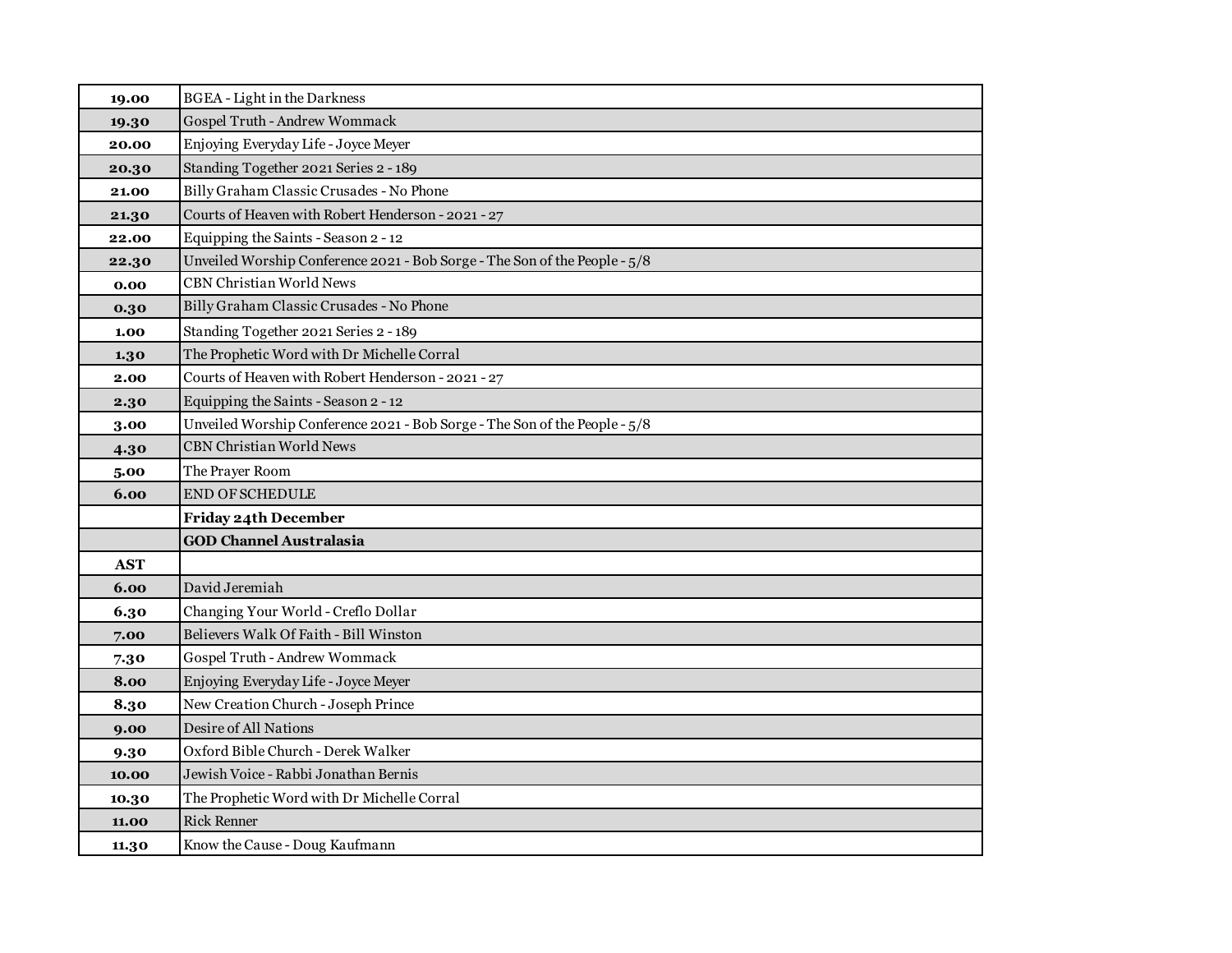| 12.00 | Hour of Salvation with David Ibiyeomie                  |
|-------|---------------------------------------------------------|
| 12.30 | Prayer Time                                             |
| 12.35 | Ask Me Anything with Dr Michael Brown                   |
| 12.40 | It's Greek to Me                                        |
| 12.45 | <b>ICEJ</b> Encounter Israel                            |
| 12.55 | Family Time - Angus Buchan                              |
| 13.00 | Believer's Voice of Victory - Kenneth & Gloria Copeland |
| 13.30 | 700 Club Interactive                                    |
| 14.00 | World Impact with Billy Wilson                          |
| 14.30 | David Hathaway                                          |
| 15.00 | John Hagee Ministries                                   |
| 15.30 | GOD TV Christmas Eve Special                            |
| 16.00 | Jerusalem Dateline                                      |
| 16.30 | Amazing Facts with Doug Batchelor                       |
| 17.00 | Pastor Ramiro Pena                                      |
| 17.30 | <b>James River TV</b>                                   |
| 18.00 | Life on Fire                                            |
| 18.30 | Changing Your World - Creflo Dollar                     |
| 19.00 | <b>CfANTV</b>                                           |
| 19.30 | Gospel Truth - Andrew Wommack                           |
| 20.00 | Enjoying Everyday Life - Joyce Meyer                    |
| 20.30 | GOD TV Christmas Eve Special                            |
| 21.00 | Comfort and Joy - A Highlands Christmas Experience      |
| 22.30 | Documentary - The Shawn Miracle                         |
| 23.00 | The Heart of Christmas UK                               |
| 1.00  | Audacious Church - Glynn Barrett - Oh Holy Night        |
| 1.30  | Christmas CMTV                                          |
| 2.00  | GOD TV Christmas Eve Special                            |
| 2.30  | Comfort and Joy - A Highlands Christmas Experience      |
| 4.00  | Documentary - The Shawn Miracle                         |
| 4.30  | Amazing Facts with Doug Batchelor                       |
| 5.00  | <b>GOD TV Christmas Eve Special</b>                     |
| 5.30  | <b>END OF SCHEDULE</b>                                  |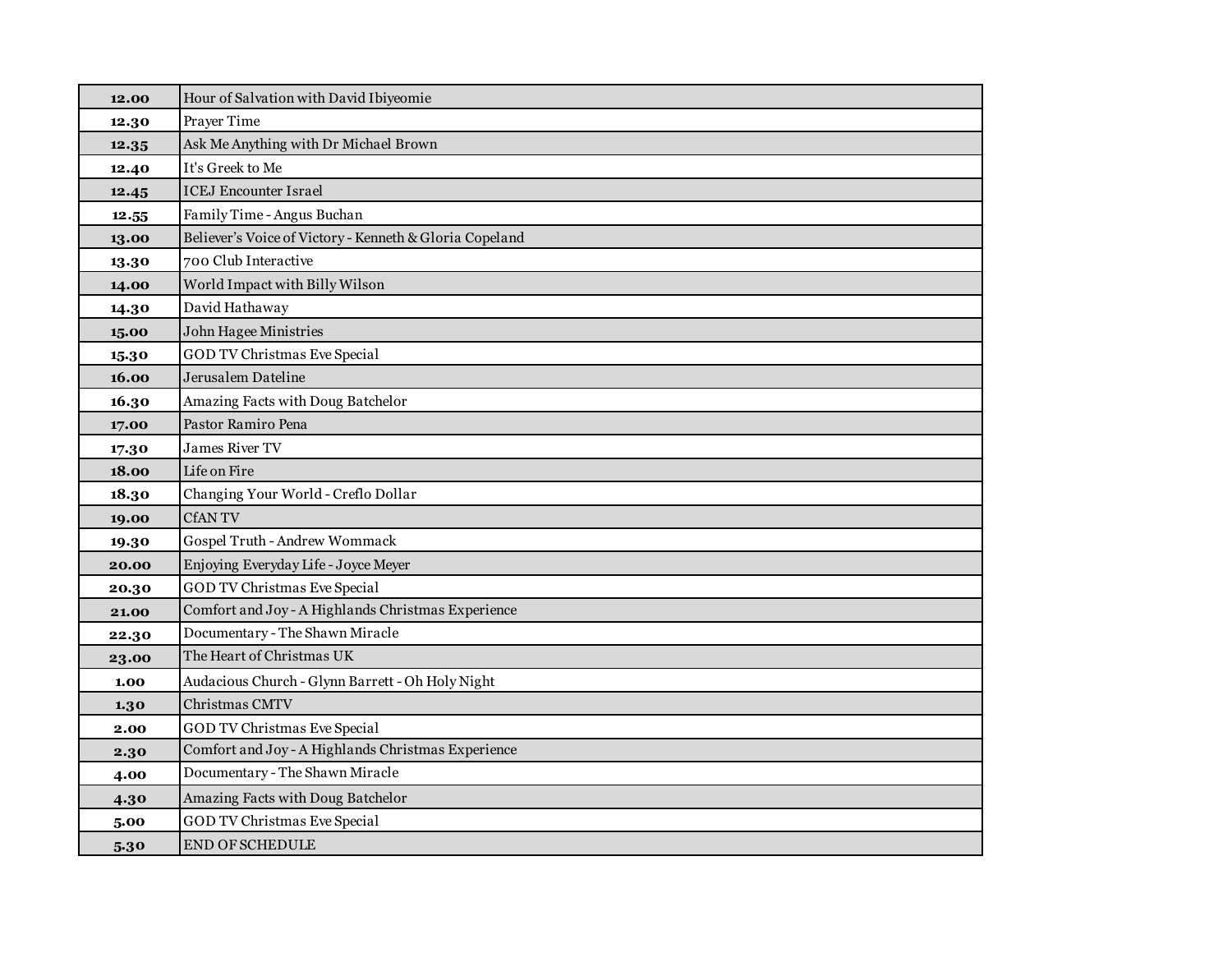|            | <b>Saturday 25th December</b>                            |
|------------|----------------------------------------------------------|
|            | <b>GOD Channel Australasia</b>                           |
| <b>AST</b> |                                                          |
| 5.30       | The Prayer Room                                          |
| 6.30       | Christmas City USA                                       |
| 8.00       | Walking by Faith - Pastor Duane Vander Klok              |
| 8.30       | Amazing Facts with Doug Batchelor                        |
| 9.00       | Church of His Presence Christmas Worship - 2             |
| 9.30       | A Christmas Carol - House of Heros, Netherlands          |
| 10.00      | The Cry with Betty King - 34                             |
| 10.30      | Courts of Heaven with Robert Henderson - 2021 - 27       |
| 11.00      | Discovering The Jewish Jesus - Messianic Rabbi Schneider |
| 11.30      | The Revival Train - Angus Buchan                         |
| 12.30      | <b>GOD TV Christmas Day Special</b>                      |
| 13.30      | ORU Chapel                                               |
| 14.30      | Desire of All Nations                                    |
| 15.00      | Billy Graham Classic Crusades - No Phone                 |
| 15.30      | Katherine Rounala TV                                     |
| 16.00      | Leading The Way with Michael Youssef                     |
| 16.30      | Documentary - The Shawn Miracle                          |
| 17.00      | Life on Fire                                             |
| 17.30      | Jewish Voice - Rabbi Jonathan Bernis                     |
| 18.00      | Christmas Unwrapped - J John                             |
| 18.30      | John Kilpatrick Ministries                               |
| 19.30      | GOD TV Christmas Day Special                             |
| 20.30      | FILM - Lucy Shimmers and the Prince of Peace             |
| 22.00      | Documentary - On Earth as in Heaven                      |
| 22.30      | Church of His Presence Christmas Worship - 1             |
| 23.00      | The Heart of Chirstmas (Musical)                         |
| 1.00       | A Christmas Carol - St Matthias UK                       |
| 1.30       | GOD TV Christmas Day Special                             |
| 2.30       | FILM - Lucy Shimmers and the Prince of Peace             |
| 4.00       | Audacious Church - Joy to the World                      |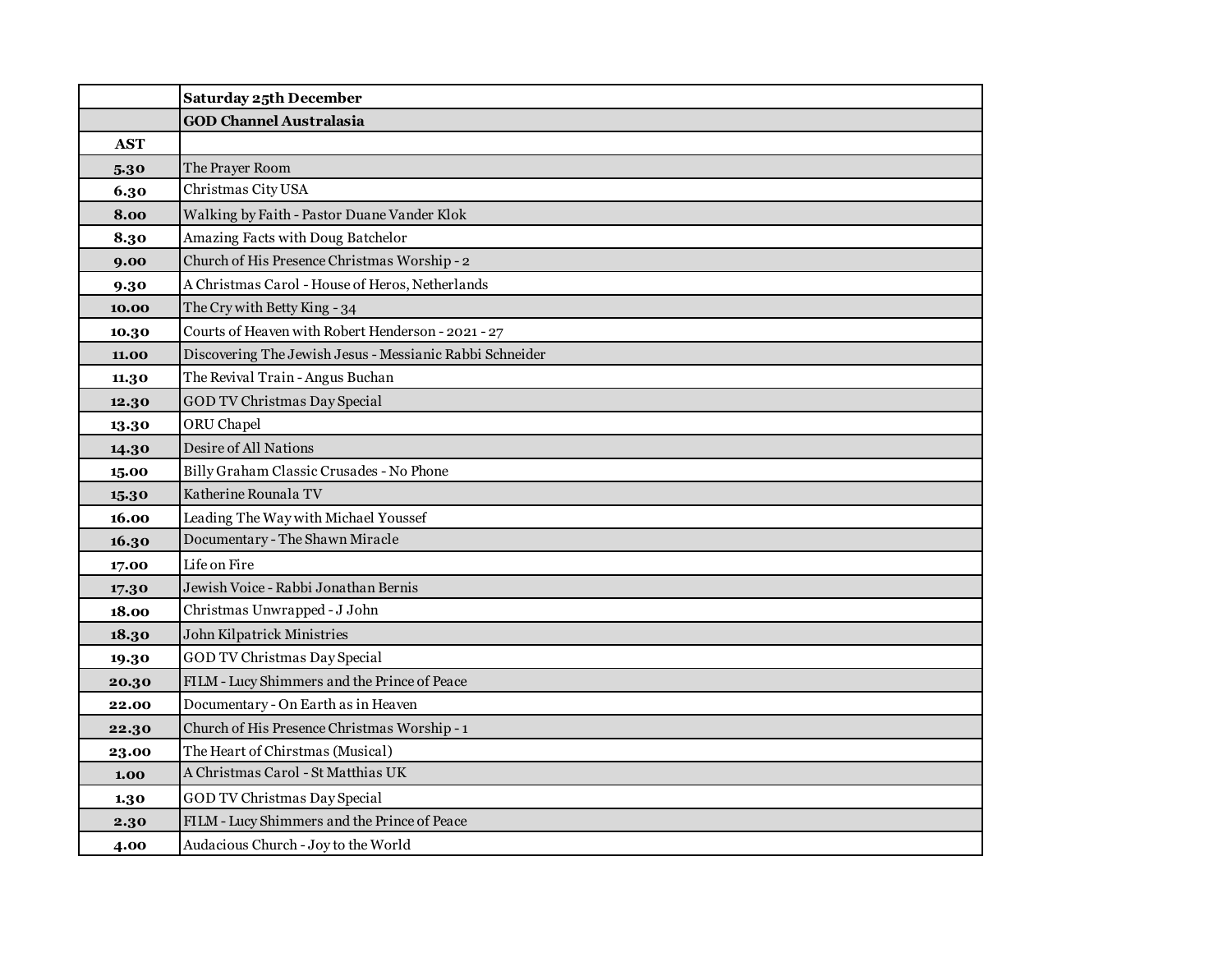| 4.30       | The Prayer Room                                                                         |
|------------|-----------------------------------------------------------------------------------------|
| 5.30       | <b>END OF SCHEDULE</b>                                                                  |
|            | <b>Sunday 26th December</b>                                                             |
|            | <b>GOD Channel Australasia</b>                                                          |
| <b>AST</b> |                                                                                         |
| 5.30       | It's Supernatural - Sid Roth                                                            |
| 6.00       | <b>GGC</b> Life                                                                         |
| 6.30       | Christmas Unwrapped - J John                                                            |
| 7.00       | Changing Your World - Creflo Dollar                                                     |
| 7.30       | Jentezen Franklin                                                                       |
| 8.00       | David Jeremiah                                                                          |
| 8.30       | In Touch - Charles Stanley                                                              |
| 9.00       | John Ankerberg Show                                                                     |
| 9.30       | Discovering The Jewish Jesus - Messianic Rabbi Schneider                                |
| 10.00      | <b>Pastor Robert Morris Ministries</b>                                                  |
| 10.30      | J John on Sundays                                                                       |
| 11.00      | Church of His Presence Christmas Worship - 1                                            |
| 11.30      | <b>James River TV</b>                                                                   |
| 12.00      | Daniel Kolenda                                                                          |
| 12.30      | It's Supernatural - Sid Roth                                                            |
| 13.00      | In Touch - Charles Stanley                                                              |
| 13.30      | Jewish Voice - Rabbi Jonathan Bernis                                                    |
| 14.00      | Love Israel - Dr Baruch Korman                                                          |
| 14.30      | Apmlified - 6/9                                                                         |
| 15.00      | Leading The Way with Michael Youssef                                                    |
| 15.30      | Brian Houston @ Hillsong TV                                                             |
| 16.00      | <b>John Hagee Ministries</b>                                                            |
| 17.00      | J John on Sundays                                                                       |
| 17.30      | John Kilpatrick Ministries                                                              |
| 18.30      | Church on the Living Edge with Mark Chironna                                            |
| 19.30      | Standing Together 2021 Series 2 - 190                                                   |
| 20.00      | Supernatural Life with Patricia King - 2020 - Patricia King and Robert Hotchkin - 13/27 |
| 20.30      | Message Trust - Advance Explored - 7/10                                                 |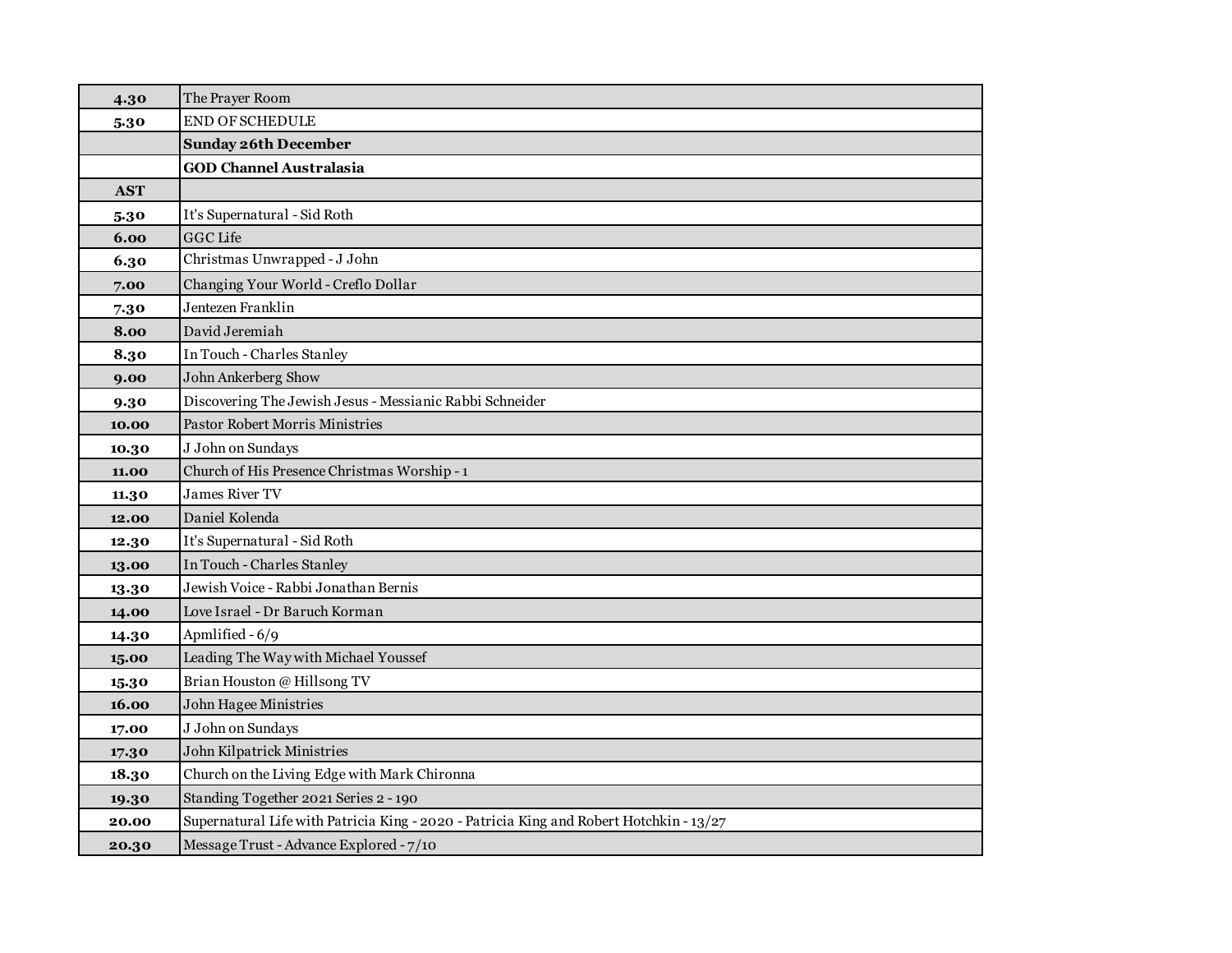| 21.00      | <b>BGEA</b> - Christmas Special                                                         |
|------------|-----------------------------------------------------------------------------------------|
| 21.30      | Global Ventures - John Smithwick - Series 3 - 2/10                                      |
| 22.00      | Unveiled Worship Conference 2021 - John Bevere - Worship is Not a Slow Song - 6/8       |
| 23.30      | <b>Audacious Church - TBC</b>                                                           |
| 0.00       | Standing Together 2021 Series 2 - 189                                                   |
| 0.30       | Supernatural Life with Patricia King - 2020 - Patricia King and Robert Hotchkin - 13/27 |
| 1.00       | Prophetic Witness - Billie Brim                                                         |
| 1.30       | <b>GOD TV Christmas Day Special</b>                                                     |
| 2.35       | Global Ventures - John Smithwick - Series 3 - 2/10                                      |
| 3.00       | Unveiled Worship Conference 2021 - John Bevere - Worship is Not a Slow Song - 6/8       |
| 4.30       | <b>Audacious Church - TBC</b>                                                           |
| 5.00       | The Prayer Room                                                                         |
| 6.00       | <b>END OF SCHEDULE</b>                                                                  |
|            | <b>Monday 27th December</b>                                                             |
|            | <b>GOD Channel Australasia</b>                                                          |
| <b>AST</b> |                                                                                         |
| 6.00       | David Jeremiah                                                                          |
| 6.30       | Changing Your World - Creflo Dollar                                                     |
| 7.00       | Believers Walk Of Faith - Bill Winston                                                  |
| 7.30       | <b>Gospel Truth - Andrew Wommack</b>                                                    |
| 8.00       | Enjoying Everyday Life - Joyce Meyer                                                    |
| 8.30       | New Creation Church - Joseph Prince                                                     |
| 9.00       | It's Supernatural - Sid Roth                                                            |
| 9.30       | The Living Stone Church - Pastor R E Holder                                             |
| 10.00      | Message Trust - Advance Explored - 7/10                                                 |
| 10.30      | Pure Gold with Steven Brooks                                                            |
| 11.00      | <b>Rick Renner</b>                                                                      |
| 11.30      | Know the Cause - Doug Kaufmann                                                          |
| 12.00      | Hour of Salvation with David Ibiyeomie                                                  |
| 12.30      | Prayer Time                                                                             |
| 12.35      | Ask Me Anything with Dr Michael Brown                                                   |
| 12.40      | It's Greek to Me                                                                        |
| 12.45      | <b>ICEJ</b> Encounter Israel                                                            |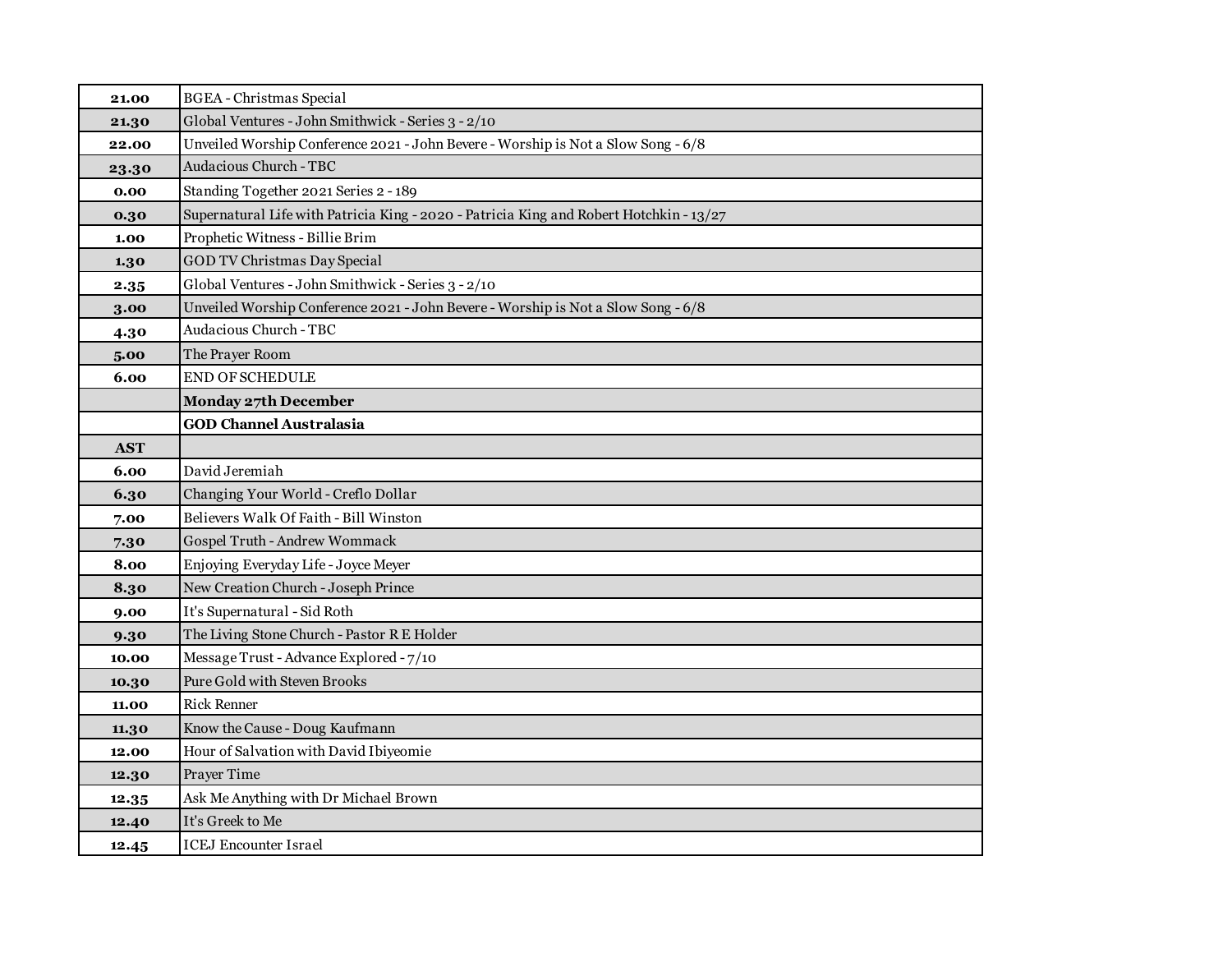| 12.55 | Family Time - Angus Buchan                              |
|-------|---------------------------------------------------------|
| 13.00 | Believer's Voice of Victory - Kenneth & Gloria Copeland |
| 13.30 | 700 Club Interactive                                    |
| 14.00 | Jewish Voice - Rabbi Jonathan Bernis                    |
| 14.30 | Break Point with Paul & Brenda Crouch - 8/12            |
| 15.00 | John Hagee Ministries                                   |
| 15.30 | Standing Together 2021 Series 2 - 191                   |
| 16.00 | <b>BGEA</b> - Light in the Darkness                     |
| 16.30 | Candid Conversations - Joyce Meyer - 11/15              |
| 17.00 | CBN Studio 5                                            |
| 17.30 | Get Real with Ron Cantor -                              |
| 18.00 | Revive Nations with Shyju Mathew                        |
| 18.30 | Changing Your World - Creflo Dollar                     |
| 19.00 | <b>CfANTV</b>                                           |
| 19.30 | Gospel Truth - Andrew Wommack                           |
| 20.00 | Enjoying Everyday Life - Joyce Meyer                    |
| 20.30 | Standing Together 2021 Series 2 - 191                   |
| 21.00 | Documentary - Dead Man Running                          |
| 22.00 | Life on Fire                                            |
| 22.30 | <b>CBN Christian World News</b>                         |
| 23.00 | Break Point with Paul & Brenda Crouch - 8/12            |
| 23.30 | Christmas Unwrapped - J John                            |
| 0.00  | Standing Together 2021 Series 2 - 191                   |
| 0.30  | Order My Steps - Bishop John Francis                    |
| 1.00  | GO Deeperwith Dr Mark Chironna - Christmas Special      |
| 1.30  | J John on Sundays                                       |
| 2.00  | Pure Gold with Steven Brooks                            |
| 2.30  | <b>Audacious Church - TBC</b>                           |
| 3.00  | Oxford Bible Church - Derek Walker                      |
| 3.30  | Love Israel - Dr Baruch Korman                          |
| 4.00  | <b>CBN Christian World News</b>                         |
| 4.30  | Jerusalem Dateline                                      |
| 5.00  | The Prayer Room                                         |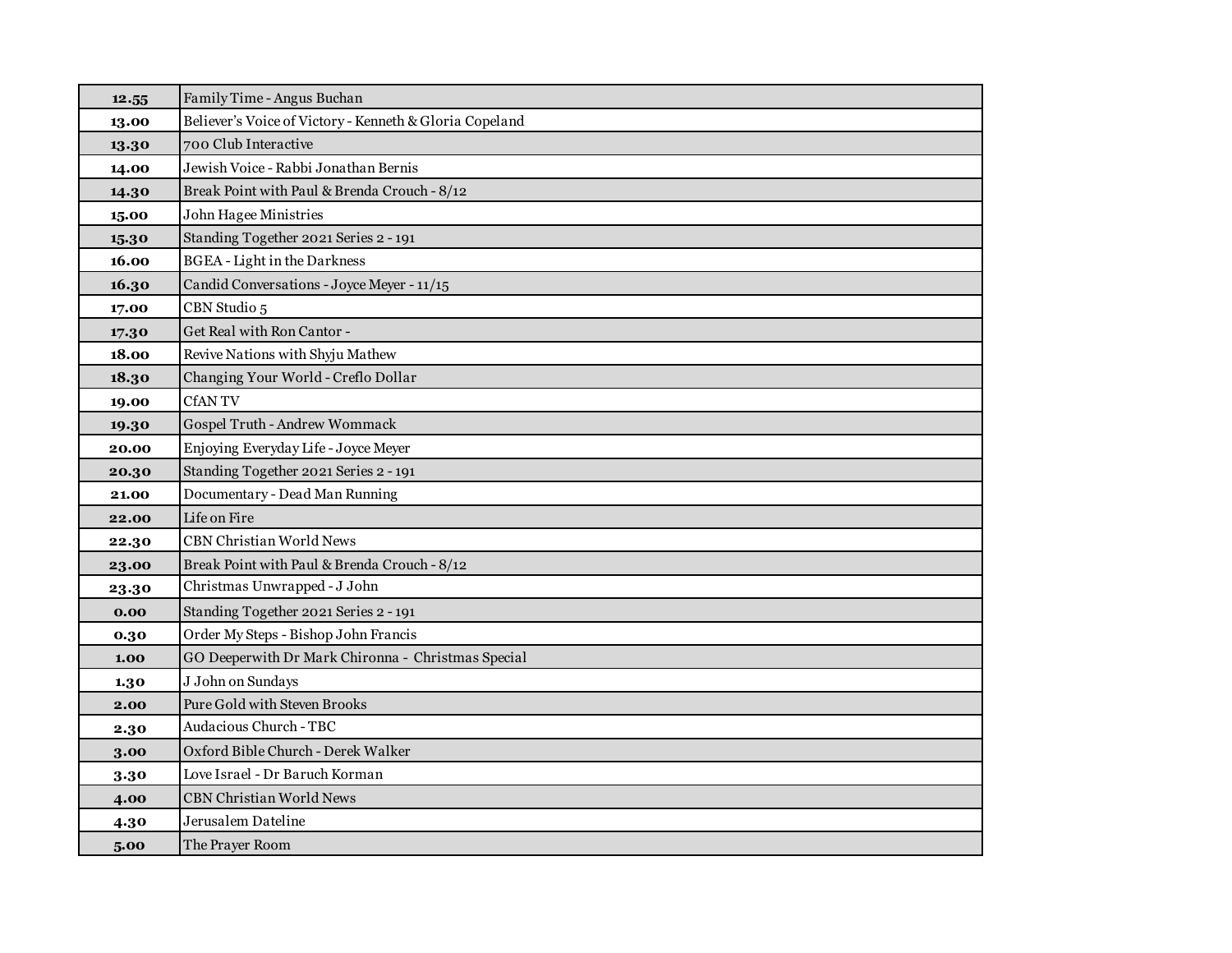| 6.00       | <b>END OF SCHEDULE</b>                                   |
|------------|----------------------------------------------------------|
|            | <b>Tuesday 28th December</b>                             |
|            | <b>GOD Channel Australasia</b>                           |
| <b>AST</b> |                                                          |
| 6.00       | David Jeremiah                                           |
| 6.30       | Changing Your World - Creflo Dollar                      |
| 7.00       | Believers Walk Of Faith - Bill Winston                   |
| 7.30       | Gospel Truth - Andrew Wommack                            |
| 8.00       | Enjoying Everyday Life - Joyce Meyer                     |
| 8.30       | New Creation Church - Joseph Prince                      |
| 9.00       | The Open Door Experience with Troy Brewer                |
| 9.30       | Discovering The Jewish Jesus - Messianic Rabbi Schneider |
| 10.00      | Jewish Voice - Rabbi Jonathan Bernis                     |
| 10.30      | Love Israel - Dr Baruch Korman                           |
| 11.00      | <b>Rick Renner</b>                                       |
| 11.30      | Know the Cause - Doug Kaufmann                           |
| 12.00      | Hour of Salvation with David Ibiyeomie                   |
| 12.30      | Prayer Time                                              |
| 12.35      | Ask Me Anything with Dr Michael Brown                    |
| 12.40      | It's Greek to Me                                         |
| 12.45      | <b>ICEJ Encounter Israel</b>                             |
| 12.55      | Family Time - Angus Buchan                               |
| 13.00      | Believer's Voice of Victory - Kenneth & Gloria Copeland  |
| 13.30      | 700 Club Interactive                                     |
| 14.00      | <b>BGEA</b> - Light in the Darkness                      |
| 14.30      | Christmas Unwrapped - J John                             |
| 15.00      | John Hagee Ministries                                    |
| 15.30      | Standing Together 2021 Series 2 - 192                    |
| 16.00      | Break Point with Paul & Brenda Crouch - 8/12             |
| 16.30      | Documentary - Dead Man Running                           |
| 17.30      | Discovering The Jewish Jesus - Messianic Rabbi Schneider |
| 18.00      | Manna-Fest with Perry Stone                              |
| 18.30      | Changing Your World - Creflo Dollar                      |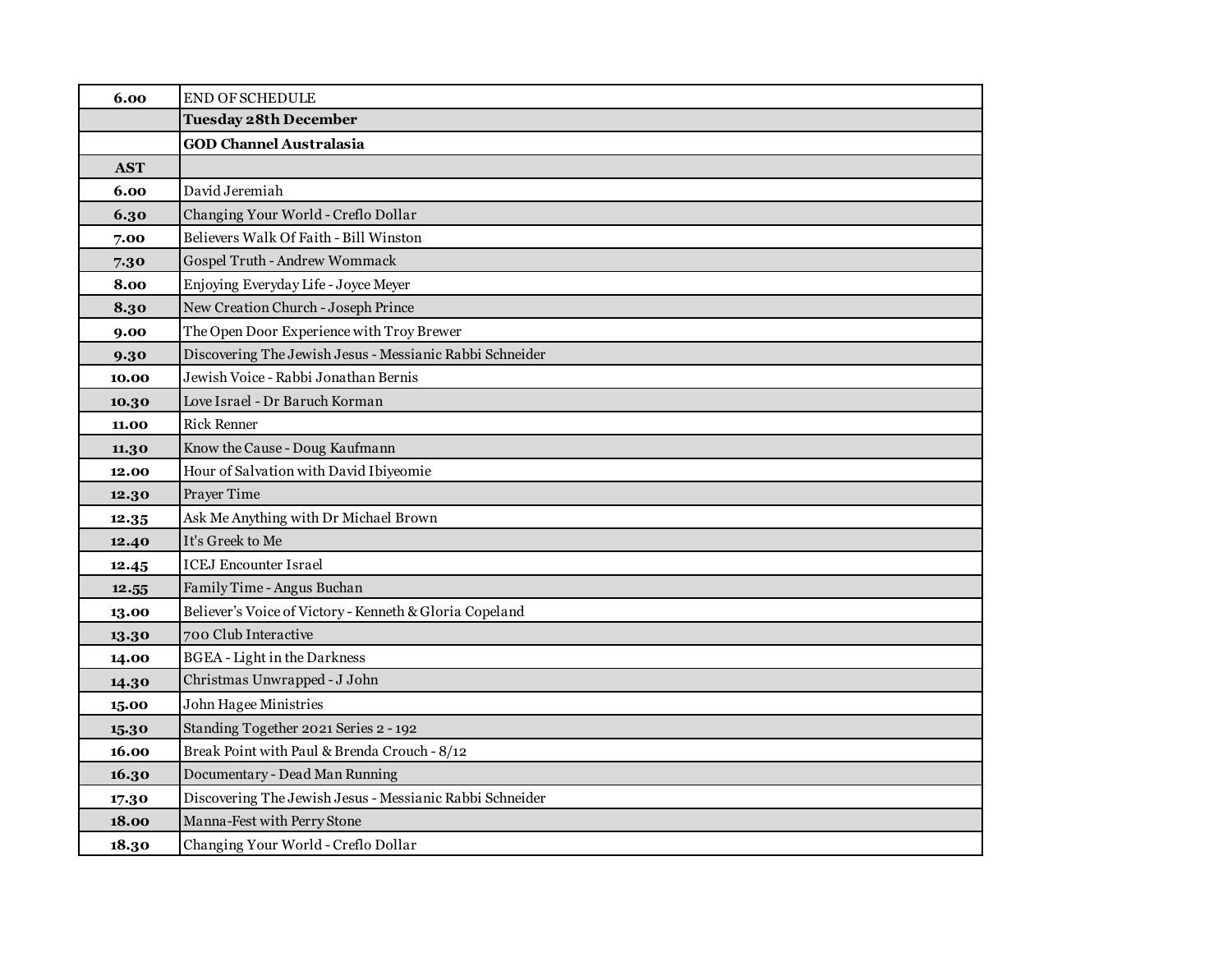| 19.00 | <b>CfANTV</b>                                |
|-------|----------------------------------------------|
| 19.30 | Gospel Truth - Andrew Wommack                |
| 20.00 | Enjoying Everyday Life - Joyce Meyer         |
| 20.30 | Standing Together 2021 Series 2 - 192        |
| 21.00 | Travel the Road - Series 2 - 3/6             |
| 21.30 | Passion for Jesus - Mike Bickle              |
| 22.00 | God's Path to Propserity - 8/8               |
| 22.30 | Apmlified - 7/9                              |
| 23.00 | The Revival Train - Angus Buchan             |
| 0.00  | Standing Together 2021 Series 2 - 192        |
| 0.30  | Travel the Road - Series 2 - 3/6             |
| 1.00  | Passion for Jesus - Mike Bickle              |
| 1.30  | God's Path to Propserity - 8/8               |
| 2.00  | The Prophetic Word with Dr Michelle Corral   |
| 2.30  | Manna-Fest with Perry Stone                  |
| 3.00  | The Jewish Jesus - Messianic Rabbi Schneider |
| 3.30  | In Touch - Charles Stanley                   |
| 4.00  | Pastor Ramiro Pena                           |
| 4.30  | Passion for Jesus - Mike Bickle              |
| 5.00  | The Prayer Room                              |
| 6.00  | END OF SCHEDULE                              |
|       | <b>Wednesday 29th December</b>               |
|       | <b>GOD Channel Australasia</b>               |
| AST   |                                              |
| 6.00  | David Jeremiah                               |
| 6.30  | Changing Your World - Creflo Dollar          |
| 7.00  | Believers Walk Of Faith - Bill Winston       |
| 7.30  | Gospel Truth - Andrew Wommack                |
| 8.00  | Enjoying Everyday Life - Joyce Meyer         |
| 8.30  | New Creation Church - Joseph Prince          |
| 9.00  | It's Supernatural - Sid Roth                 |
| 9.30  | Lift Up Jesus with Dudley Rutherford         |
| 10.00 | Katherine Rounala TV                         |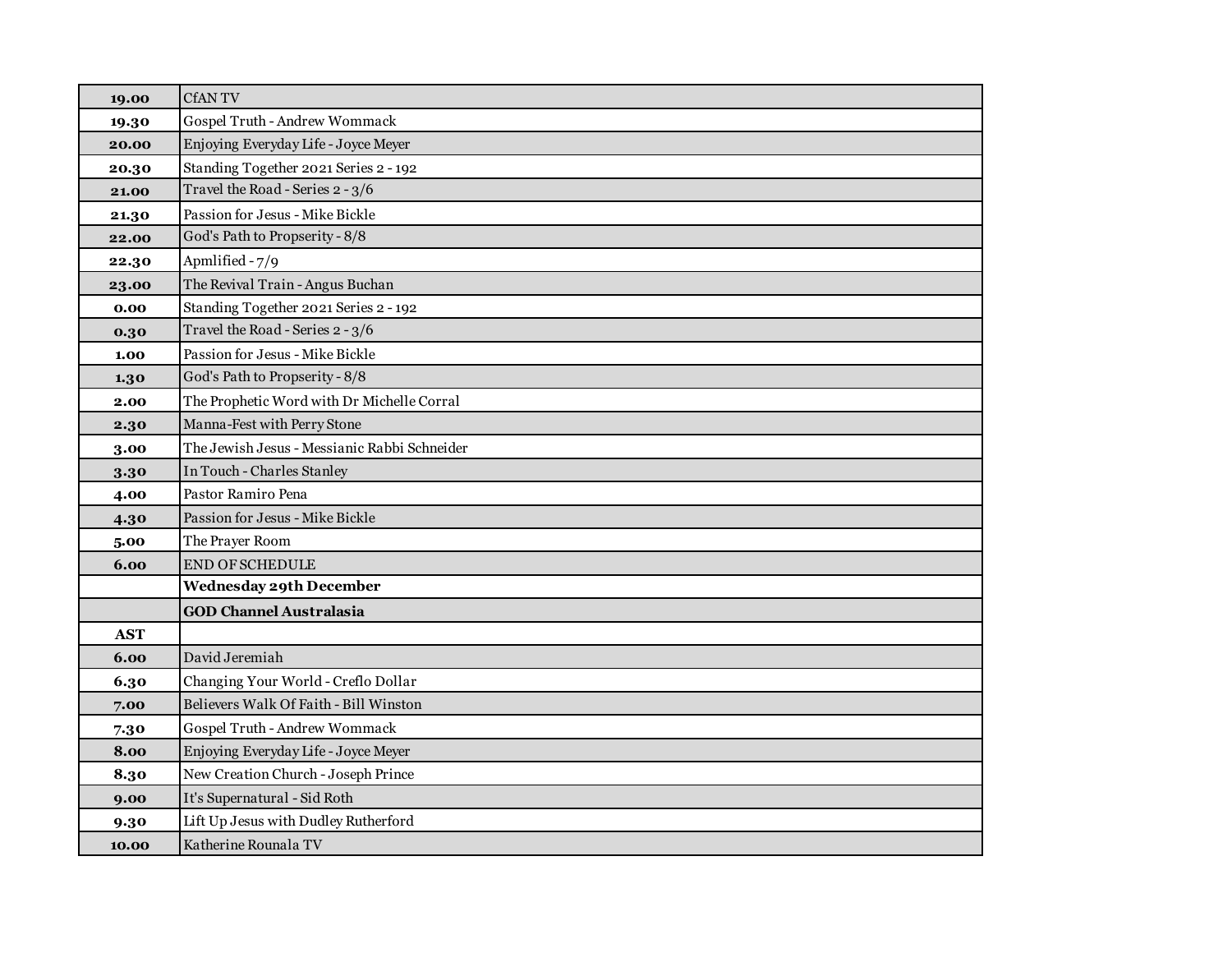| 10.30 | David Hathaway                                                                          |
|-------|-----------------------------------------------------------------------------------------|
| 11.00 | <b>Rick Renner</b>                                                                      |
| 11.30 | Know the Cause - Doug Kaufmann                                                          |
| 12.00 | Hour of Salvation with David Ibiyeomie                                                  |
| 12.30 | Phaneroo Ministries with Apostle Grace Lubega                                           |
| 13.00 | Believer's Voice of Victory - Kenneth & Gloria Copeland                                 |
| 13.30 | 700 Club Interactive                                                                    |
| 14.00 | Jewish Voice - Rabbi Jonathan Bernis                                                    |
| 14.30 | <b>Prayer Time</b>                                                                      |
| 14.35 | Ask Me Anything with Dr Michael Brown                                                   |
| 14.40 | It's Greek to Me                                                                        |
| 14.45 | <b>ICEJ Encounter Israel</b>                                                            |
| 14.55 | Family Time - Angus Buchan                                                              |
| 15.00 | John Hagee Ministries                                                                   |
| 15.35 | Standing Together 2021 Series 2 - 193                                                   |
| 16.00 | Church on the Living Edge with Mark Chironna                                            |
| 17.00 | <b>BGEA</b> - Light in the Darkness                                                     |
| 17.30 | Documentary - The Shawn Miracle                                                         |
| 18.00 | Prophetic Witness - Billie Brim                                                         |
| 18.30 | Changing Your World - Creflo Dollar                                                     |
| 19.00 | <b>CfANTV</b>                                                                           |
| 19.30 | Gospel Truth - Andrew Wommack                                                           |
| 20.00 | Enjoying Everyday Life - Joyce Meyer                                                    |
| 20.30 | Standing Together 2021 Series 2 - 193                                                   |
| 21.00 | The Cry with Betty King - 35                                                            |
| 21.30 | Supernatural Life with Patricia King - 2020 - Patricia King and Robert Hotchkin - 13/27 |
| 22.00 | Get Real with Ron Cantor - 36                                                           |
| 22.30 | Candid Conversations - Joyce Meyer - 11/15                                              |
| 22.30 | FILM - I AM Potential                                                                   |
| 0.00  | Standing Together 2021 Series 2 - 193                                                   |
| 0.30  | One by One                                                                              |
| 1.00  | Revive Nations with Shyju Mathew                                                        |
| 1.30  | Discovering The Jewish Jesus - Messianic Rabbi Schneider                                |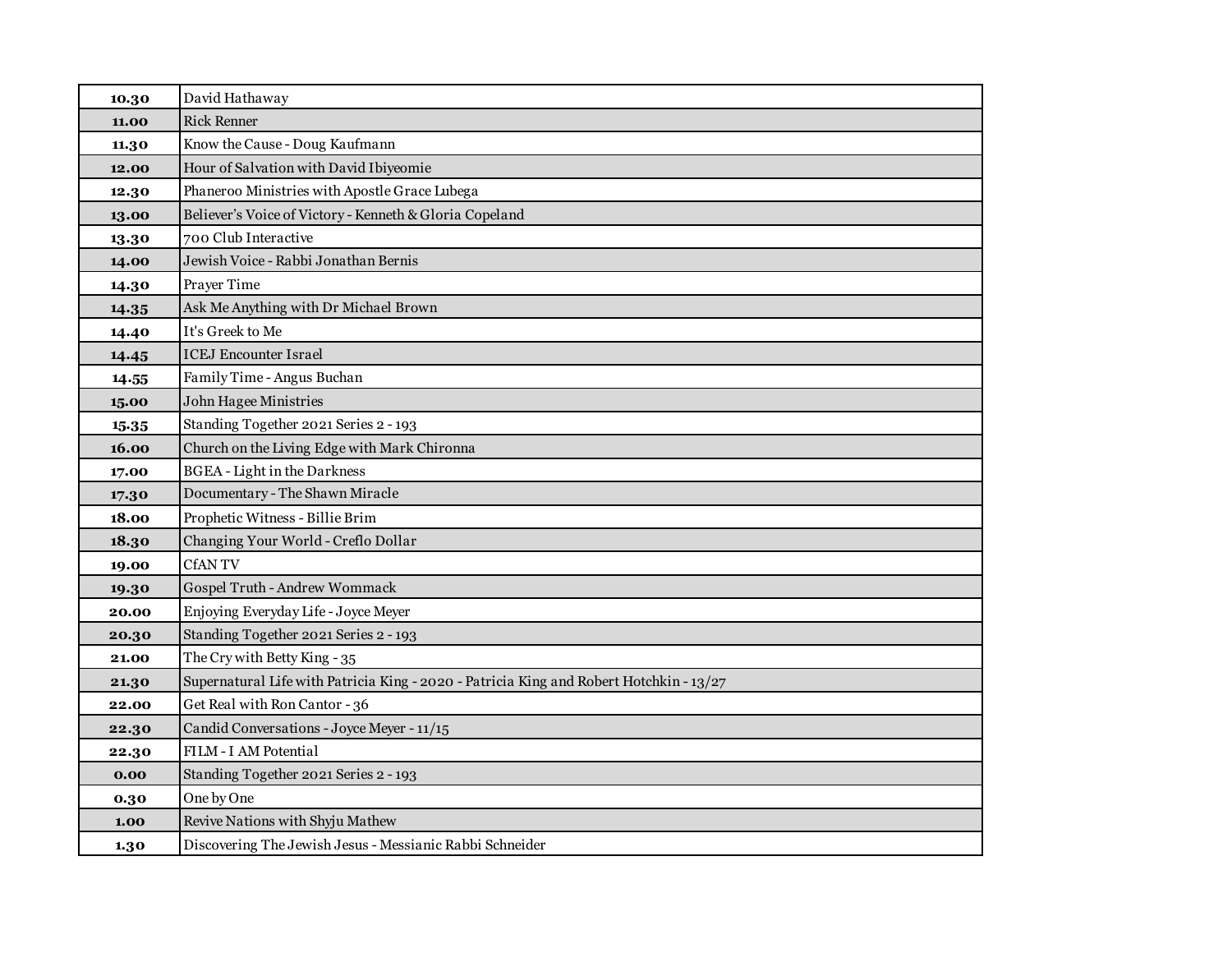| 2.00       | Leading The Way with Michael Youssef                                                    |
|------------|-----------------------------------------------------------------------------------------|
| 2.30       | Love Israel - Dr Baruch Korman                                                          |
| 3.00       | The Open Door Experience with Troy Brewer                                               |
| 3.30       | Lift Up Jesus with Dudley Rutherford                                                    |
| 4.00       | Get Real with Ron Cantor - 36                                                           |
| 4.35       | Candid Conversations - Joyce Meyer - 11/15                                              |
| 5.00       | The Prayer Room                                                                         |
| 6.00       | <b>END OF SCHEDULE</b>                                                                  |
|            | <b>Thursday 30th December</b>                                                           |
|            | <b>GOD Channel Australasia</b>                                                          |
| <b>AST</b> |                                                                                         |
| 6.00       | David Jeremiah                                                                          |
| 6.30       | Changing Your World - Creflo Dollar                                                     |
| 7.00       | Believers Walk Of Faith - Bill Winston                                                  |
| 7.30       | Gospel Truth - Andrew Wommack                                                           |
| 8.00       | Enjoying Everyday Life - Joyce Meyer                                                    |
| 8.30       | New Creation Church - Joseph Prince                                                     |
| 9.00       | Grace Grace with Nina and Michelle                                                      |
| 9.30       | Passion for Jesus - Mike Bickle                                                         |
| 10.00      | Apmlified - 7/9                                                                         |
| 10.30      | Supernatural Life with Patricia King - 2020 - Patricia King and Robert Hotchkin - 13/27 |
| 11.00      | <b>Rick Renner</b>                                                                      |
| 11.30      | Know the Cause - Doug Kaufmann                                                          |
| 12.00      | Hour of Salvation with David Ibiyeomie                                                  |
| 12.30      | Prayer Time                                                                             |
| 12.35      | Ask Me Anything with Dr Michael Brown                                                   |
| 12.40      | It's Greek to Me                                                                        |
| 12.45      | <b>ICEJ Encounter Israel</b>                                                            |
| 12.55      | Family Time - Angus Buchan                                                              |
| 13.00      | Believer's Voice of Victory - Kenneth & Gloria Copeland                                 |
| 13.30      | Days of Glory with Pastor Robert Kayanja                                                |
| 14.00      | The Open Door Experience with Troy Brewer                                               |
| 14.30      | One by One                                                                              |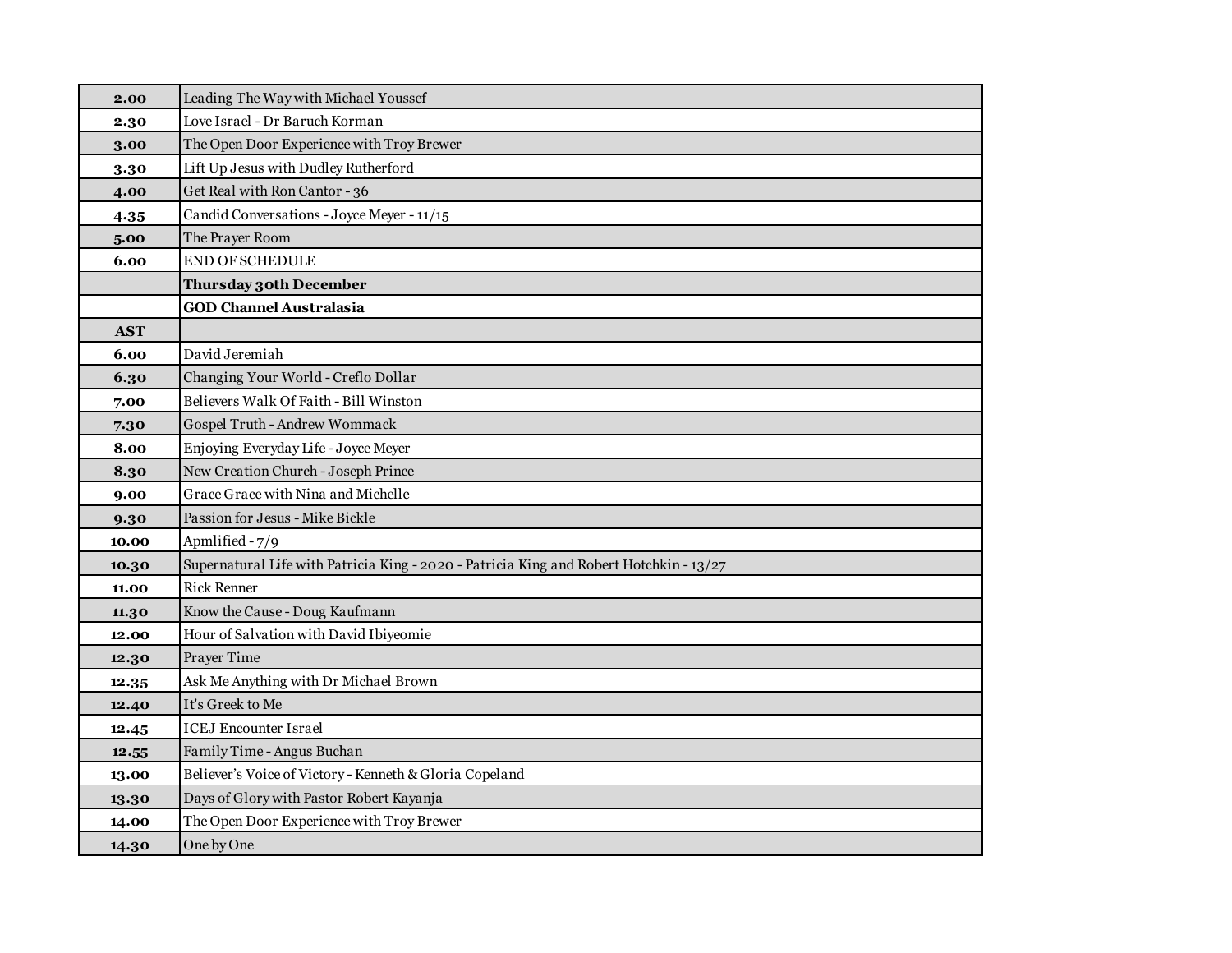| 15.00      | John Hagee Ministries                                                                   |
|------------|-----------------------------------------------------------------------------------------|
| 15.30      | Standing Together 2021 Series 2 - 194                                                   |
| 16.00      | The Cry with Betty King -                                                               |
| 16.30      | <b>BGEA</b> - Light in the Darkness                                                     |
| 17.00      | Jewish Voice - Rabbi Jonathan Bernis                                                    |
| 17.30      | The Prophetic Word with Dr Michelle Corral                                              |
| 18.00      | Supernatural Life with Patricia King - 2020 - Patricia King and Robert Hotchkin - 13/27 |
| 18.30      | Changing Your World - Creflo Dollar                                                     |
| 19.00      | <b>CfANTV</b>                                                                           |
| 19.30      | Gospel Truth - Andrew Wommack                                                           |
| 20.00      | Enjoying Everyday Life - Joyce Meyer                                                    |
| 20.30      | Standing Together 2021 Series 2 - 194                                                   |
| 21.00      | Billy Graham Classic Crusades - No Phone                                                |
| 21.30      | Courts of Heaven with Robert Henderson - 2021 - 28                                      |
| 22.00      | Equipping the Saints - Season 2 - 13                                                    |
| 22.30      | Unveiled Worship Conference 2021 - John Bevere - Worship is Not a Slow Song - 6/8       |
| 0.00       | <b>CBN Christian World News</b>                                                         |
| 0.30       | Billy Graham Classic Crusades - No Phone                                                |
| 1.00       | Standing Together 2021 Series 2 - 194                                                   |
| 1.30       | The Prophetic Word with Dr Michelle Corral                                              |
| 2.00       | Courts of Heaven with Robert Henderson - 2021 - 28                                      |
| 2.30       | Equipping the Saints - Season 2 - 13                                                    |
| 3.00       | Unveiled Worship Conference 2021 - John Bevere - Worship is Not a Slow Song - 6/8       |
| 4.30       | <b>CBN Christian World News</b>                                                         |
| 5.00       | The Prayer Room                                                                         |
| 6.00       | <b>END OF SCHEDULE</b>                                                                  |
|            | <b>Friday 31st December</b>                                                             |
|            | <b>GOD Channel Australasia</b>                                                          |
| <b>AST</b> |                                                                                         |
| 6.00       | David Jeremiah                                                                          |
| 6.30       | Changing Your World - Creflo Dollar                                                     |
| 7.00       | Believers Walk Of Faith - Bill Winston                                                  |
| 7.30       | Gospel Truth - Andrew Wommack                                                           |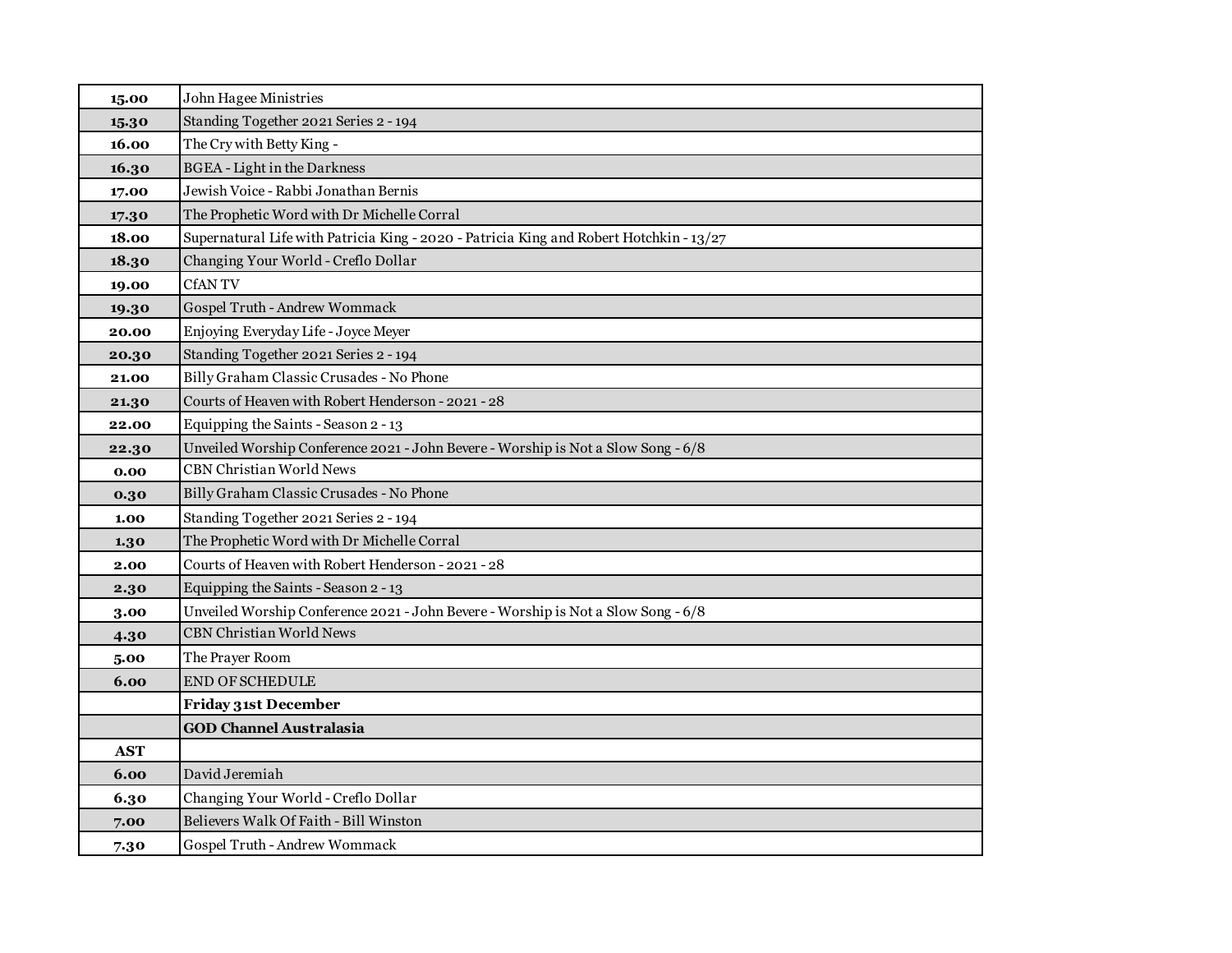| 8.00  | Enjoying Everyday Life - Joyce Meyer                    |
|-------|---------------------------------------------------------|
| 8.30  | Destined to Reign - Joseph Prince                       |
| 9.00  | Desire of All Nations                                   |
| 9.30  | Oxford Bible Church - Derek Walker                      |
| 10.00 | Jewish Voice - Rabbi Jonathan Bernis                    |
| 10.30 | The Prophetic Word with Dr Michelle Corral              |
| 11.00 | <b>Rick Renner</b>                                      |
| 11.30 | Know the Cause - Doug Kaufmann                          |
| 12.00 | Hour of Salvation with David Ibiyeomie                  |
| 12.30 | Prayer Time                                             |
| 12.35 | Ask Me Anything with Dr Michael Brown                   |
| 12.40 | It's Greek to Me                                        |
| 12.45 | <b>ICEJ Encounter Israel</b>                            |
| 12.55 | Family Time - Angus Buchan                              |
| 13.00 | Believer's Voice of Victory - Kenneth & Gloria Copeland |
| 13.30 | 700 Club Interactive                                    |
| 14.00 | World Impact with Billy Wilson                          |
| 14.30 | David Hathaway                                          |
| 15.00 | John Hagee Ministries                                   |
| 15.30 | <b>GOD TV New Years Eve Special</b>                     |
| 16.00 | Jerusalem Dateline                                      |
| 16.30 | Amazing Facts with Doug Batchelor                       |
| 17.00 | Pastor Ramiro Pena                                      |
| 17.30 | <b>James River TV</b>                                   |
| 18.00 | Life on Fire                                            |
| 18.30 | Changing Your World - Creflo Dollar                     |
| 19.00 | <b>CfANTV</b>                                           |
| 19.30 | Gospel Truth - Andrew Wommack                           |
| 20.00 | Enjoying Everyday Life - Joyce Meyer                    |
| 20.30 | <b>GOD TV New Years Eve Special</b>                     |
| 21.00 | FILM - The List                                         |
| 23.00 | The Heart of Christmas UK                               |
| 0.00  | FILM - Christmas for a Dollar                           |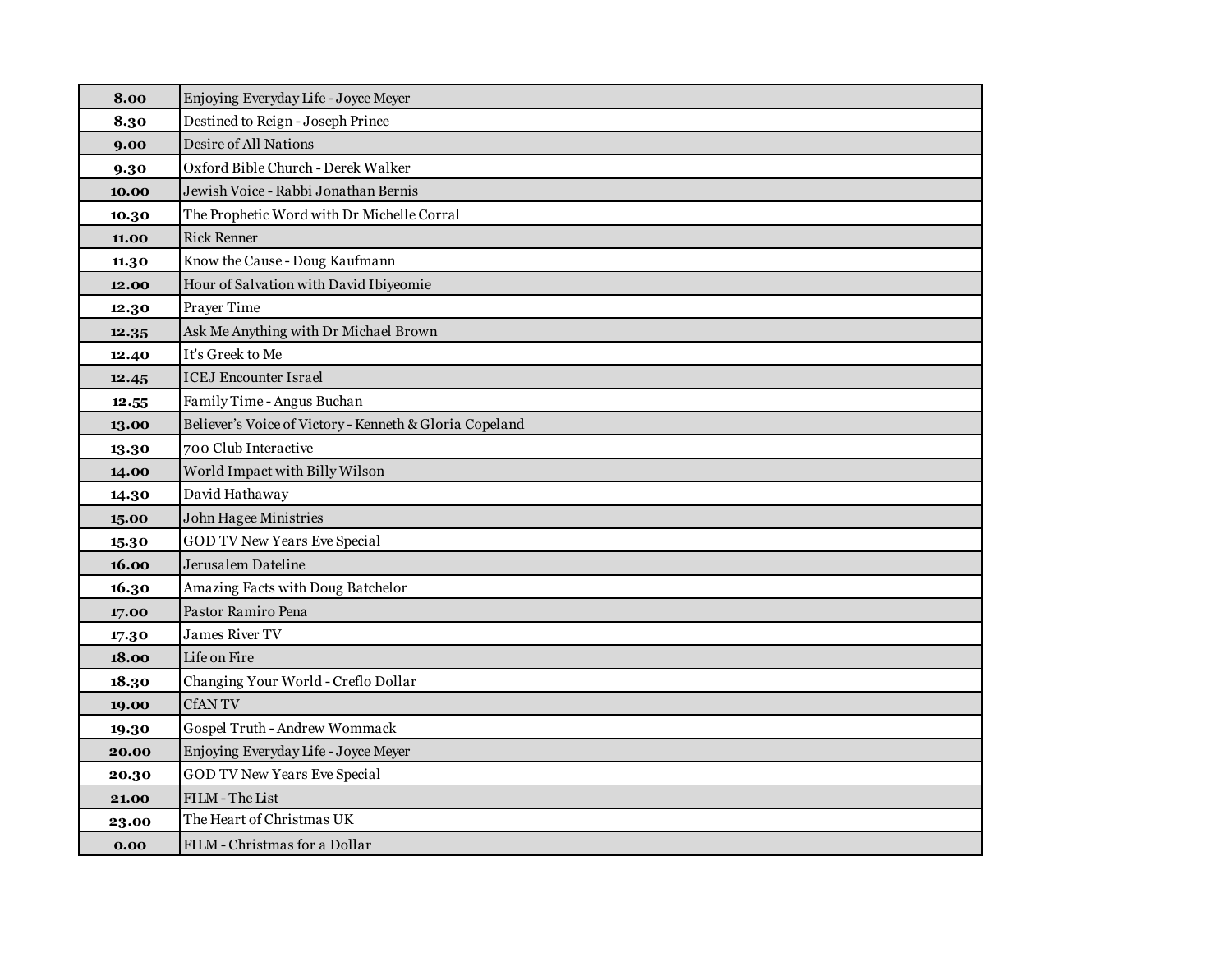| 2.00       | GOD TV New Years Eve Special                             |
|------------|----------------------------------------------------------|
| 2.30       | FILM - The List                                          |
| 4.30       | Amazing Facts with Doug Batchelor                        |
| 5.00       | Church of His Presence Christmas Worship - 2             |
| 5.30       | END OF SCHEDULE                                          |
|            | Saturday 1st January 2022                                |
|            | <b>GOD Channel Australasia</b>                           |
| <b>GMT</b> |                                                          |
| 5.30       | The Prayer Room                                          |
| 6.30       | FILM - I AM Potential                                    |
| 8.00       | Walking by Faith - Pastor Duane Vander Klok              |
| 8.30       | Amazing Facts with Doug Batchelor                        |
| 9.00       | Apmlified - 7/9                                          |
| 9.30       | <b>GOD TV New Years Day Special</b>                      |
| 10.00      | The Cry with Betty King - 35                             |
| 10.30      | Courts of Heaven with Robert Henderson - 2021 - 28       |
| 11.00      | Discovering The Jewish Jesus - Messianic Rabbi Schneider |
| 11.30      | The Revival Train - Angus Buchan                         |
| 12.30      | Candid Conversations - Joyce Meyer - 12/15               |
| 13.00      |                                                          |
| 13.30      | ORU Chapel                                               |
| 14.30      | Desire of All Nations                                    |
| 15.00      | Billy Graham Classic Crusades                            |
| 15.30      | Katherine Rounala TV                                     |
| 16.00      | Leading The Way with Michael Youssef                     |
| 16.30      |                                                          |
| 17.00      | Life on Fire                                             |
| 17.30      | Jewish Voice - Rabbi Jonathan Bernis                     |
| 18.00      |                                                          |
| 18.30      | John Kilpatrick Ministries                               |
| 19.30      | Growing In Prayer with James Aladiran - 4/5              |
| 20.00      | <b>GOD TV New Years Day Special</b>                      |
| 20.30      | Documentary - Dead Man Running                           |